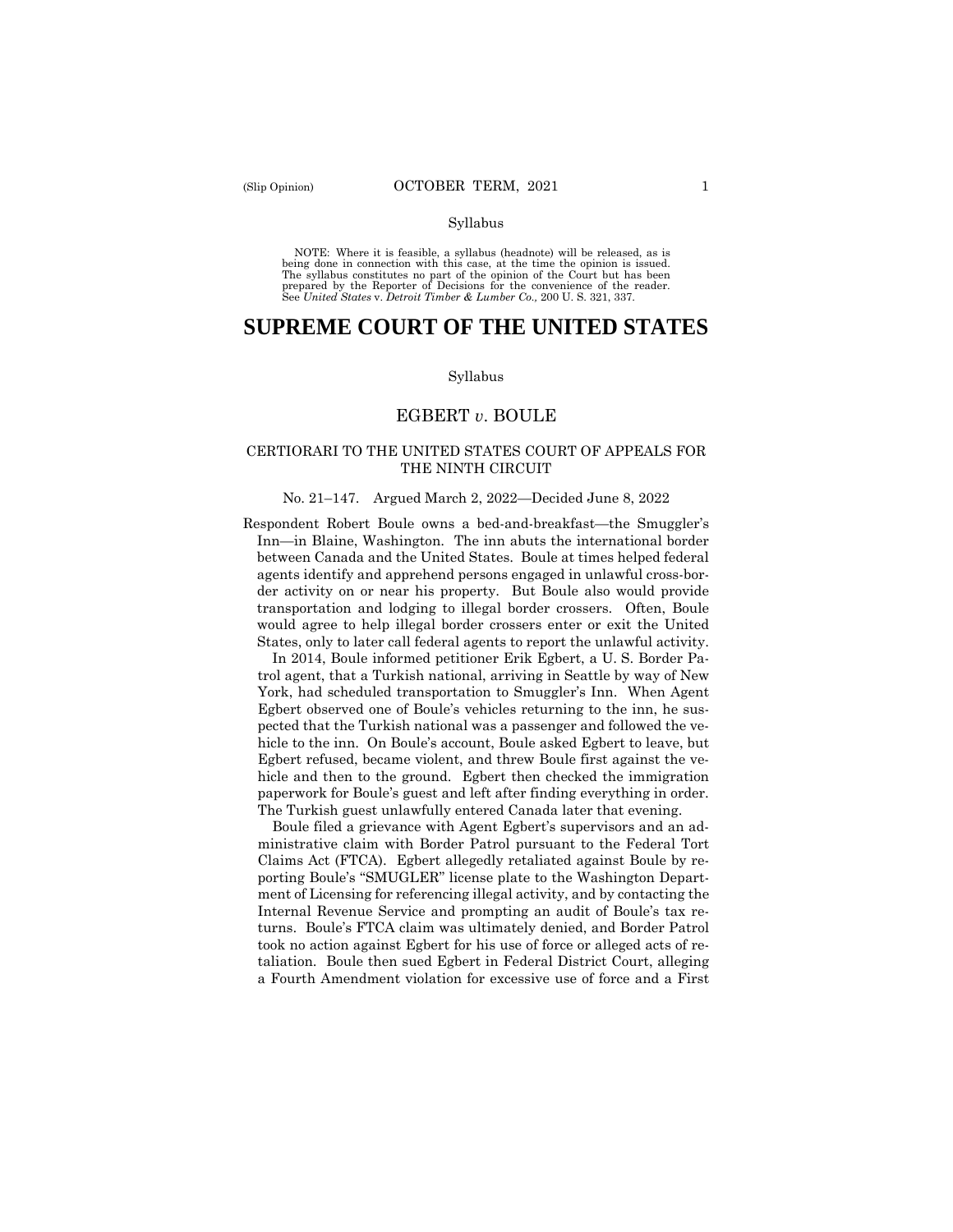Amendment violation for unlawful retaliation. Invoking *Bivens* v. *Six Unknown Fed. Narcotics Agents,* 403 U. S. 388, Boule asked the District Court to recognize a damages action for each alleged constitutional violation. The District Court declined to extend *Bivens* as requested, but the Court of Appeals reversed.

*Held*: *Bivens* does not extend to create causes of action for Boule's Fourth Amendment excessive-force claim and First Amendment retaliation claim. Pp. 5–17.

(a) In *Bivens*, the Court held that it had authority to create a damages action against federal agents for violating the plaintiff's Fourth Amendment rights. Over the next decade, the Court also fashioned new causes of action under the Fifth Amendment, see *Davis* v. *Passman,* 442 U. S. 228, and the Eighth Amendment, see *Carlson* v. *Green,*  446 U. S. 14. Since then, however, the Court has come "to appreciate more fully the tension between" judicially created causes of action and "the Constitution's separation of legislative and judicial power," *Hernández* v. *Mesa*, 589 U. S. \_\_\_, \_\_\_, and has declined 11 times to imply a similar cause of action for other alleged constitutional violations, see, *e.g., Chappell* v. *Wallace,* 462 U. S. 296; *Bush* v. *Lucas,* 462 U. S. 367. Rather than dispense with *Bivens*, the Court now emphasizes that recognizing a *Bivens* cause of action is "a disfavored judicial activity." *Ziglar* v. *Abbasi*, 582 U. S. \_\_\_, \_\_\_.

The analysis of a proposed *Bivens* claim proceeds in two steps: A court asks first whether the case presents "a new *Bivens* context"—*i.e.,*  is it "meaningfully different from the three cases in which the Court has implied a damages action," *Ziglar*, 582 U.S., at <sub>second</sub>, second, even if so, do "special factors" indicate that the Judiciary is at least arguably less equipped than Congress to "weigh the costs and benefits of allowing a damages action to proceed." *Id.,* at \_\_\_. This two-step inquiry often resolves to a single question: whether there is any reason to think that Congress might be better equipped to create a damages remedy. Further, under the Court's precedents, a court may not fashion a *Bivens* remedy if Congress already has provided, or has authorized the Executive to provide, "an alternative remedial structure." *Ziglar*, 582 U. S., at \_\_\_. Pp. 5–8.

(b) The Court of Appeals conceded that Boule's Fourth Amendment claim presented a new *Bivens* context, but its conclusion that there was no reason to hesitate before recognizing a cause of action against Agent Egbert was incorrect for two independent reasons. Pp. 9–13.

(1) First, the "risk of undermining border security provides reason to hesitate before extending *Bivens* into this field." *Hernández*, 589 U. S., at \_\_\_. In *Hernández*, the Court declined to create a damages remedy for an excessive-force claim against a Border Patrol agent because "regulating the conduct of agents at the border unquestionably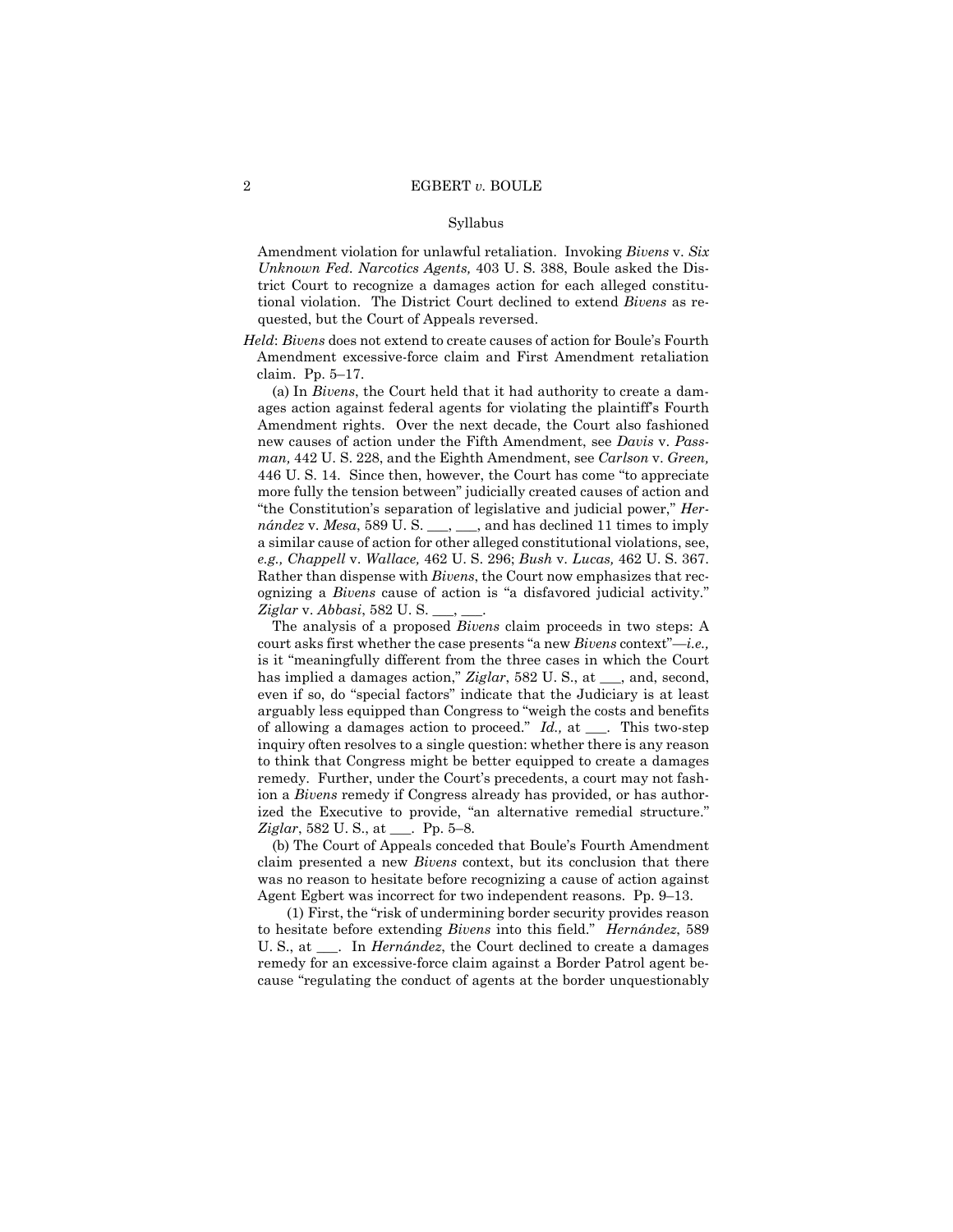at 681. The proper inquiry here is whether a court is competent to has national security implications." *Id.*, at \_\_\_. That reasoning applies with full force here. The Court of Appeals disagreed because it viewed Boule's Fourth Amendment claim as akin to a "conventional" excessive-force claim, as in *Bivens*, and less like the cross-border shooting in *Hernández*. But that does not bear on the relevant point: Permitting suit against a Border Patrol agent presents national security concerns that foreclose *Bivens* relief. Further, the Court of Appeals' analysis betrays the pitfalls of applying the special-factors analysis at too granular a level. A court should not inquire whether *Bivens* relief is appropriate in light of the balance of circumstances in the "particular case." *United States* v. *Stanley,* 483 U. S. 669, 683. Rather, it should ask "[m]ore broadly" whether there is any reason to think that "judicial intrusion" into a given field might be "harmful" or "inappropriate," *id.,*  authorize a damages action not just against Agent Egbert, but against Border Patrol agents generally. The answer is no. Pp. 9–12.

 determination. *Bivens* "is concerned solely with deterring the uncon-(2) Second, Congress has provided alternative remedies for aggrieved parties in Boule's position that independently foreclose a *Bivens* action here. By regulation, Border Patrol must investigate "[a]lleged violations" and accept grievances from "[a]ny persons." 8 CFR §§287.10(a)–(b). Boule claims that this regulatory grievance procedure was inadequate, but this Court has never held that a *Bivens*  alternative must afford rights such as judicial review of an adverse stitutional acts of individual officers." *Correctional Services Corp.* v. *Malesko*, 534 U. S. 61, 71. And, regardless, the question whether a given remedy is adequate is a legislative determination. As in *Hernández*, this Court has no warrant to doubt that the consideration of Boule's grievance secured adequate deterrence and afforded Boule an alternative remedy. See 589 U. S., at \_\_\_. Pp. 12–13.

(c) There is no *Bivens* cause of action for Boule's First Amendment retaliation claim. That claim presents a new *Bivens* context, and there are many reasons to think that Congress is better suited to authorize a damages remedy. Extending *Bivens* to alleged First Amendment violations would pose an acute "risk that fear of personal monetary liability and harassing litigation will unduly inhibit officials in the discharge of their duties." *Anderson* v. *Creighton,* 483 U. S. 635, 638. In light of these costs, "Congress is in a better position to decide whether or not the public interest would be served" by imposing a damages action. *Bush*, 462 U. S., at 389. The Court of Appeals' reasons for extending *Bivens* in this context—that retaliation claims are "well-established" and that Boule alleges that Agent Egbert "was not carrying out official duties" when the retaliation occurred—lack merit. Also lacking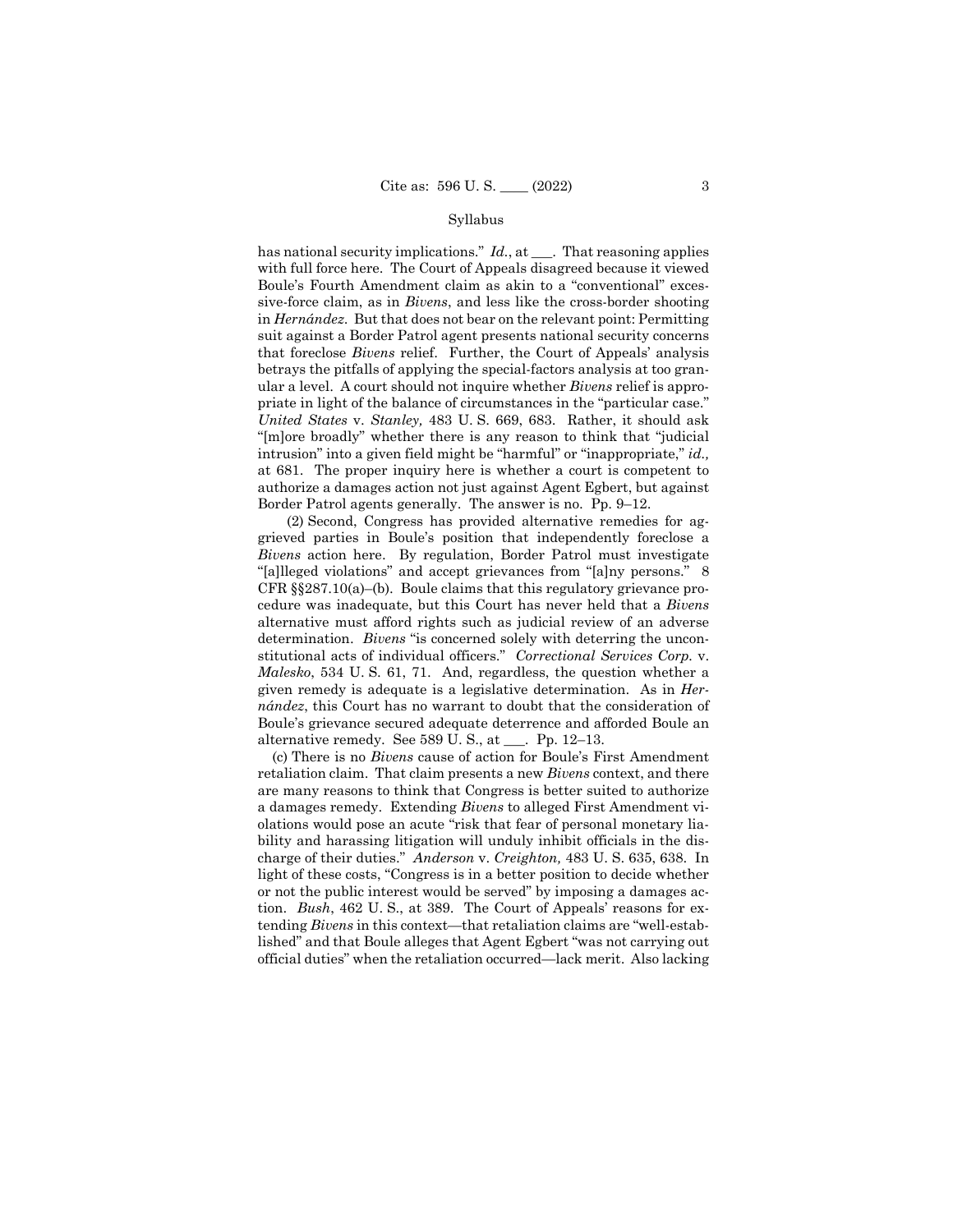merit is Boule's claim that this Court identified a *Bivens* cause of action under allegedly similar circumstances in *Passman*. Even assuming factual parallels, *Passman* carries little weight because it predates the Court's current approach to implied causes of action. A plaintiff cannot justify a *Bivens* extension based on "parallel circumstances" with *Bivens, Passman,* or *Carlson—*the three cases in which the Court has implied a damages action—unless the plaintiff also satisfies the prevailing "analytic framework" prescribed by the last four decades of intervening case law. *Ziglar*, 582 U. S., at \_\_\_–\_\_\_. Pp. 13–16.

998 F. 3d 370, reversed.

THOMAS, J., delivered the opinion of the Court, in which ROBERTS, C. J., and ALITO, KAVANAUGH, and BARRETT, JJ., joined. GORSUCH, J., filed an opinion concurring in the judgment. SOTOMAYOR, J., filed an opinion concurring in the judgment in part and dissenting in part, in which BREYER and KAGAN, JJ., joined.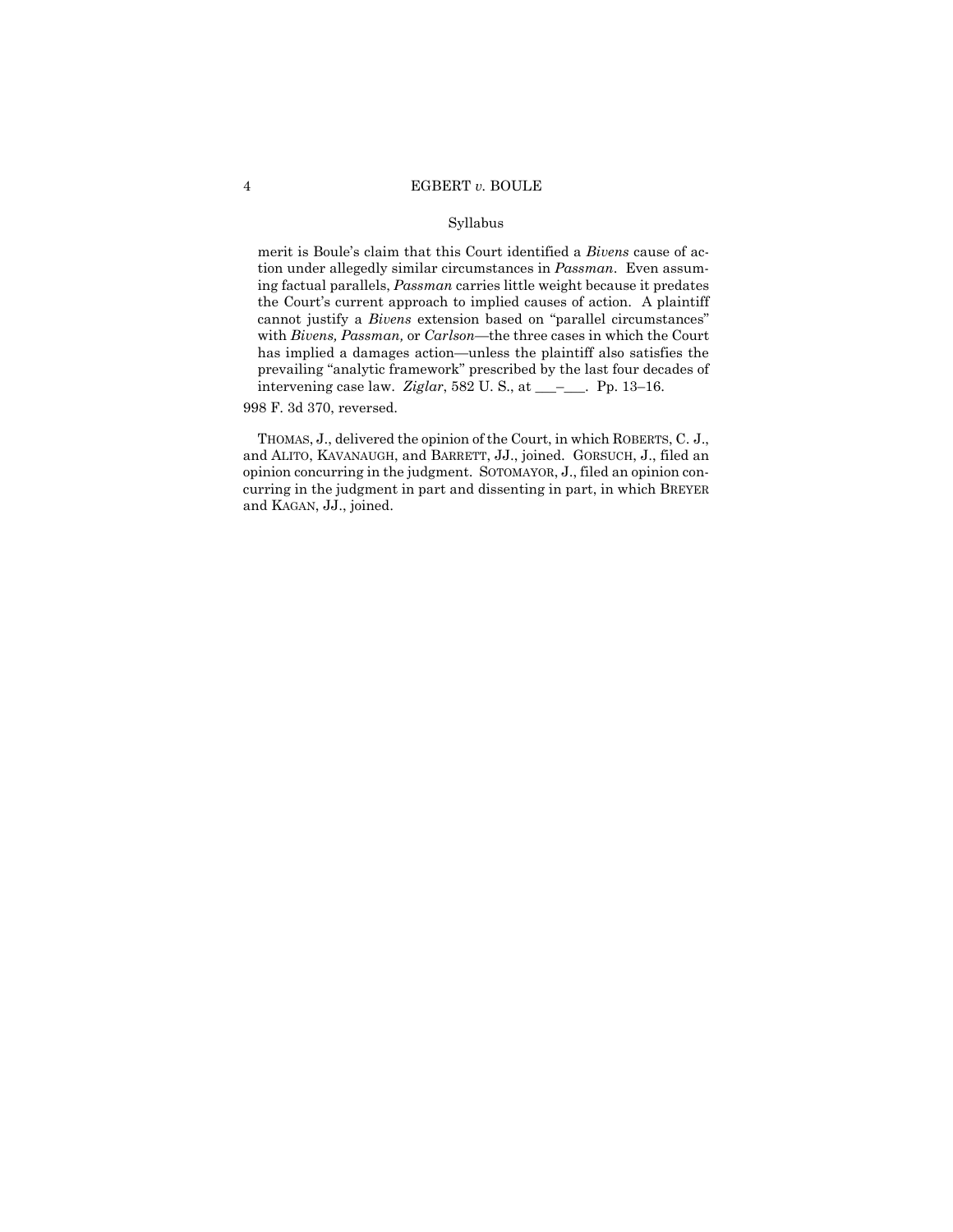NOTICE: This opinion is subject to formal revision before publication in the preliminary print of the United States Reports. Readers are requested to notify the Reporter of Decisions, Supreme Court of the United States, Wash-ington, D. C. 20543, of any typographical or other formal errors, in order that corrections may be made before the preliminary print goes to press.

### $\frac{1}{2}$  ,  $\frac{1}{2}$  ,  $\frac{1}{2}$  ,  $\frac{1}{2}$  ,  $\frac{1}{2}$  ,  $\frac{1}{2}$  ,  $\frac{1}{2}$ **SUPREME COURT OF THE UNITED STATES**

#### $\frac{1}{2}$  ,  $\frac{1}{2}$  ,  $\frac{1}{2}$  ,  $\frac{1}{2}$  ,  $\frac{1}{2}$  ,  $\frac{1}{2}$ No. 21–147

# ERIK EGBERT, PETITIONER *v.* ROBERT BOULE

# ON WRIT OF CERTIORARI TO THE UNITED STATES COURT OF APPEALS FOR THE NINTH CIRCUIT

[June 8, 2022]

## JUSTICE THOMAS delivered the opinion of the Court.

In *Bivens* v. *Six Unknown Fed. Narcotics Agents*, 403 U. S. 388 (1971), this Court authorized a damages action against federal officials for alleged violations of the Fourth Amendment. Over the past 42 years, however, we have declined 11 times to imply a similar cause of action for other alleged constitutional violations. See *Chappell* v. *Wallace*, 462 U. S. 296 (1983); *Bush* v. *Lucas*, 462 U. S. 367 (1983); *United States* v. *Stanley*, 483 U. S. 669 (1987); *Schweiker* v. *Chilicky*, 487 U. S. 412 (1988); *FDIC* v. *Meyer*, 510 U. S. 471 (1994); *Correctional Services Corp.* v. *Malesko*, 534 U. S. 61 (2001); *Wilkie* v. *Robbins*, 551 U. S. 537 (2007); *Hui* v. *Castaneda*, 559 U. S. 799 (2010); *Minneci* v. *Pollard*, 565 U. S. 118 (2012); *Ziglar* v. *Abbasi*, 582 U. S. \_\_\_ (2017); *Hernández* v. *Mesa*, 589 U. S. \_\_\_ (2020). Nevertheless, the Court of Appeals permitted not one, but two constitutional damages actions to proceed against a U. S. Border Patrol agent: a Fourth Amendment excessive-force claim and a First Amendment retaliation claim. Because our cases have made clear that, in all but the most unusual circumstances, prescribing a cause of action is a job for Congress, not the courts, we reverse.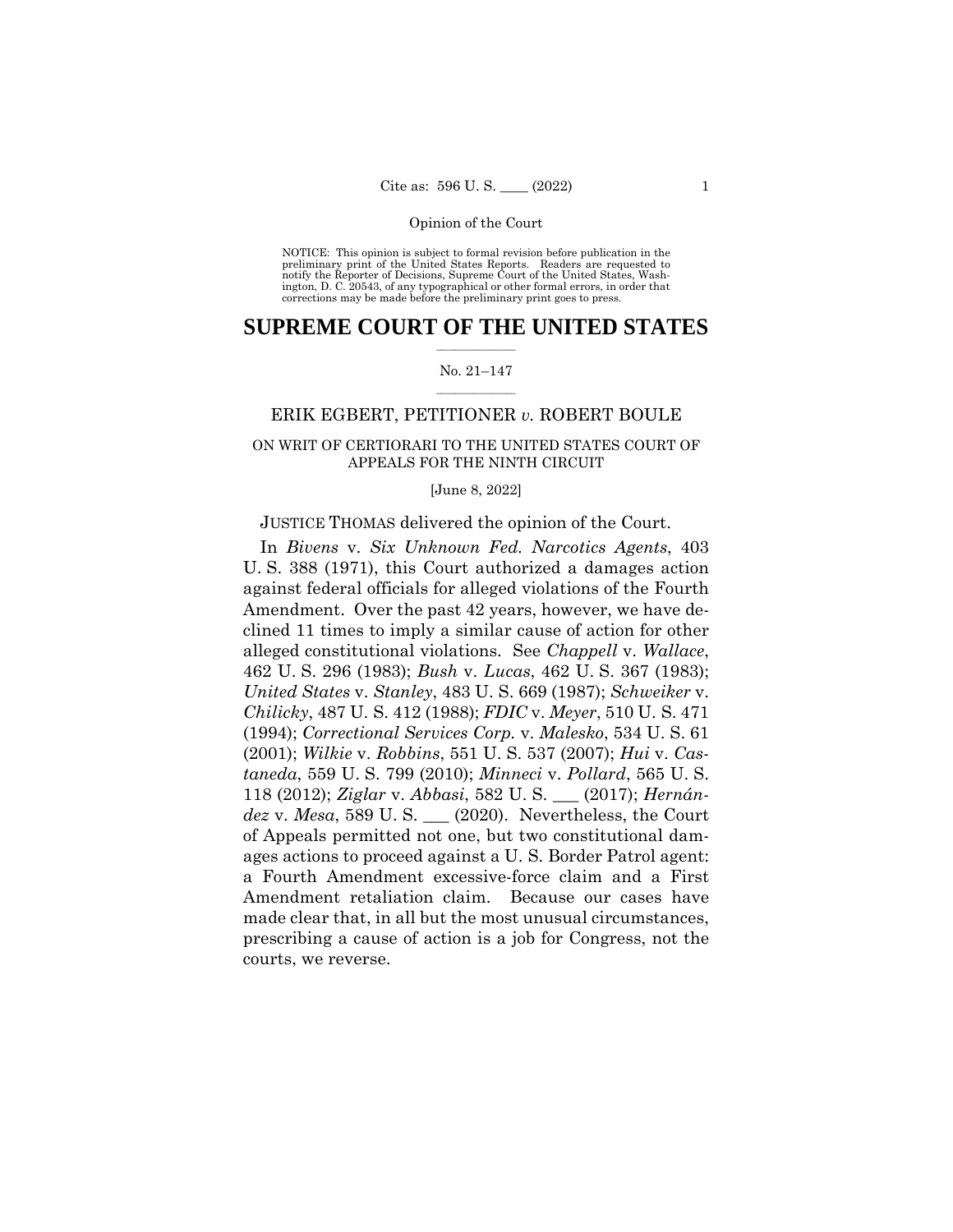## Opinion of the Court

I

Blaine, Washington, is the last town in the United States along U. S. Interstate Highway 5 before reaching the Canadian border. Respondent Robert Boule is a longtime Blaine resident. The rear of his property abuts the Canadian border at "0 Avenue," a Canadian street. Boule's property line actually extends five feet into Canada. Several years ago, Boule placed a line of small stones on his property to mark the international boundary. As shown below, any person could easily enter the United States or Canada through or near Boule's property. See App. 100.



Boule markets his home as a bed-and-breakfast aptly named "Smuggler's Inn." The area surrounding the Inn "is a hotspot for cross-border smuggling of people, drugs, illicit money, and items of significance to criminal organizations." *Id*., at 91. "On numerous occasions," U. S. Border Patrol agents "have observed persons come south across the border and walk into Smuggler's Inn through the back door." *Id*., at 101. Federal agents also have seized from the Inn shipments of cocaine, methamphetamine, ecstasy, and other narcotics. For a time, Boule served as a confidential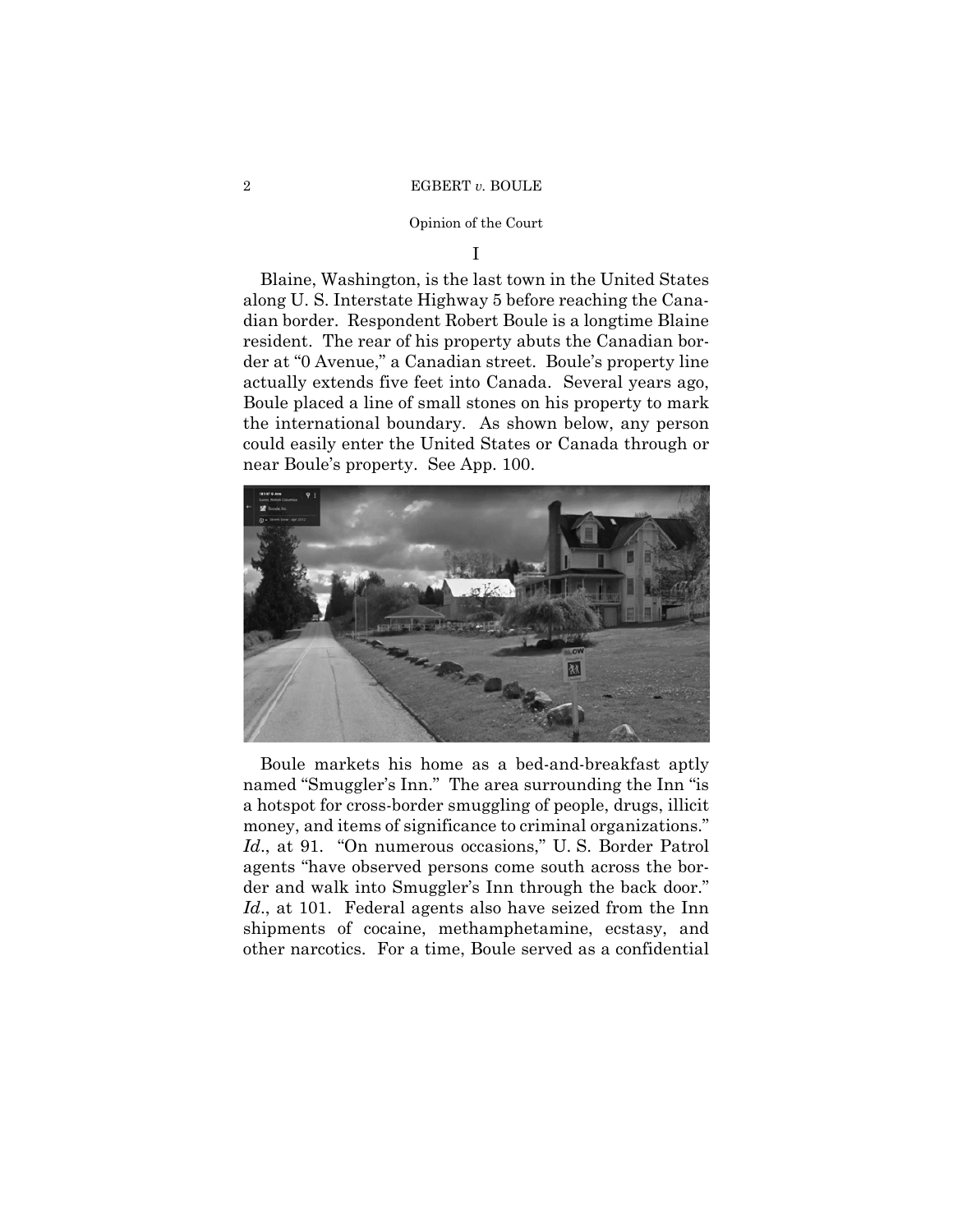informant who would help federal agents identify and apprehend persons engaged in unlawful cross-border activity on or near his property. Boule claims that the Government has paid him upwards of \$60,000 for his services.

Ever the entrepreneur, Boule saw his relationship with Border Patrol as a business opportunity. Boule would host persons who unlawfully entered the United States as "guests" at the Inn and offer to drive them to Seattle or elsewhere. He also would pick up Canada-bound guests throughout the State and drive them north to his property along the border. Either way, Boule would charge \$100– \$150 per hour for his shuttle service and require guests to pay for a night of lodging even if they never intended to stay at the Inn. Meanwhile, Boule would inform federal law enforcement if he was scheduled to lodge or transport persons of interest. In short order, Border Patrol agents would arrive to arrest the guests, often within a few blocks of the Inn. Boule would decline to offer his erstwhile customers a refund. In his view, this practice was "nothing any different than [the] normal policies of any hotel/motel." *Id*., at 120.1

In light of Boule's business model, local Border Patrol agents, including petitioner Erik Egbert, were well acquainted with Smuggler's Inn and the criminal activity that attended it. On March 20, 2014, Boule informed Agent Egbert that a Turkish national, arriving in Seattle by way of New York, had scheduled transportation to Smuggler's Inn later that day. Agent Egbert grew suspicious, as he could think of "no legitimate reason a person would travel from Turkey to stay at a rundown bed-and-breakfast on the border in Blaine." *Id*., at 104. The photograph below displays the amenities for which Boule's Turkish guest would have

 $<sup>1</sup>$  Notwithstanding his defense of the Inn's policies, Boule was recently</sup> convicted in Canadian court for engaging in human trafficking. In December 2021, he pleaded guilty to trafficking 11 Afghanis and Syrians into Canada. He billed each foreign national between \$200 and \$700 for the trip. See *Regina* v. *Boule*, 2021 BCSC 2561, ¶¶7–11.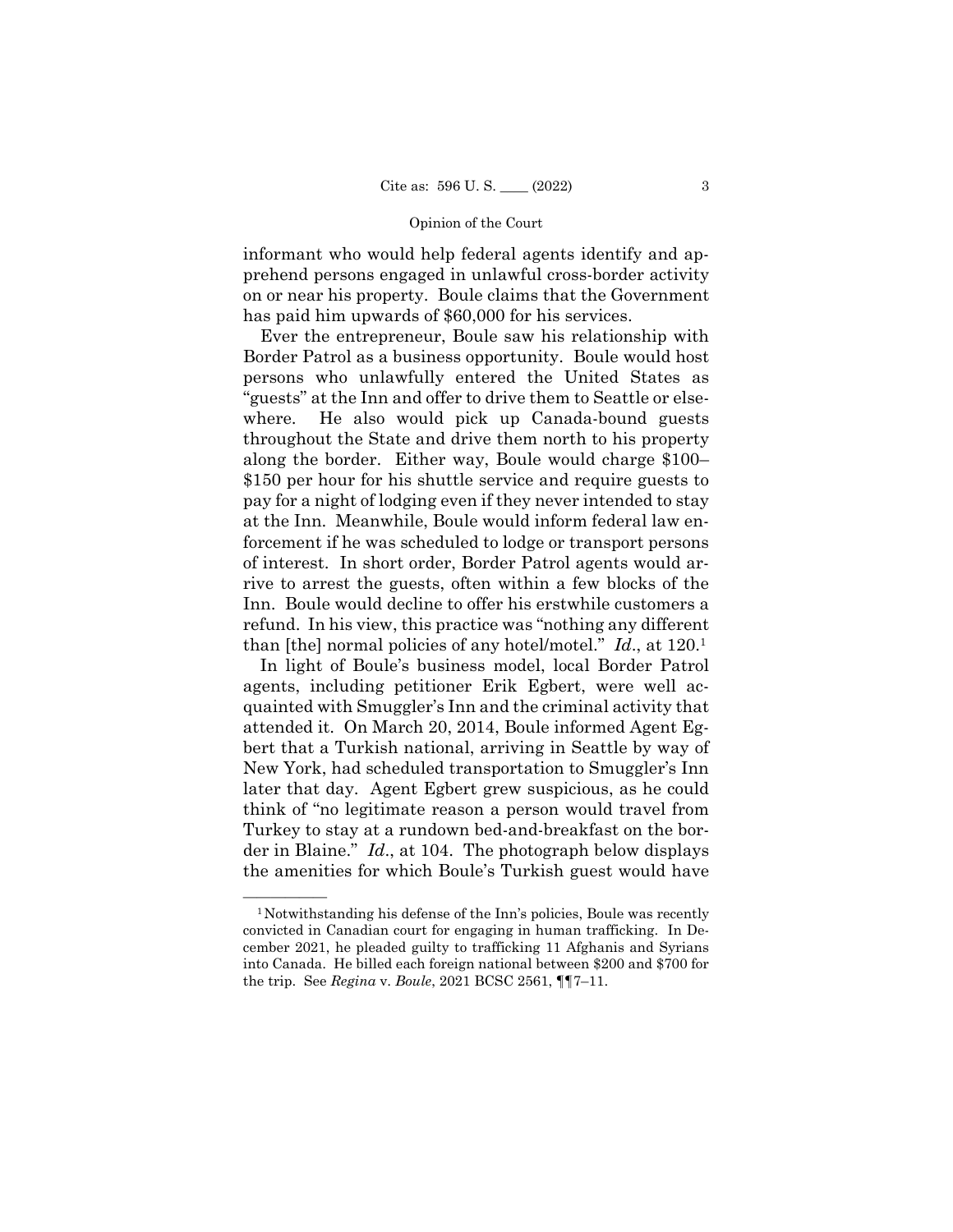traveled more than 7,500 miles. See *id.*, at 102.



Later that afternoon, Agent Egbert observed one of Boule's vehicles—a black SUV with the license plate "SMUGLER"—returning to the Inn. Agent Egbert suspected that Boule's Turkish guest was a passenger and followed the SUV into the driveway so he could check the guest's immigration status. On Boule's account, the situation escalated from there. Boule instructed Agent Egbert to leave his property, but Agent Egbert declined. Instead, Boule claims, Agent Egbert lifted him off the ground and threw him against the SUV. After Boule collected himself, Agent Egbert allegedly threw him to the ground. Agent Egbert then checked the guest's immigration paperwork, concluded that everything was in order, and left. Later that evening, Boule's Turkish guest unlawfully entered Canada from Smuggler's Inn.

Boule lodged a grievance with Agent Egbert's supervisors, alleging that Agent Egbert had used excessive force and caused him physical injury. Boule also filed an administrative claim with Border Patrol pursuant to the Federal Tort Claims Act (FTCA). See 28 U. S. C. §2675(a). According to Boule, Agent Egbert retaliated against him while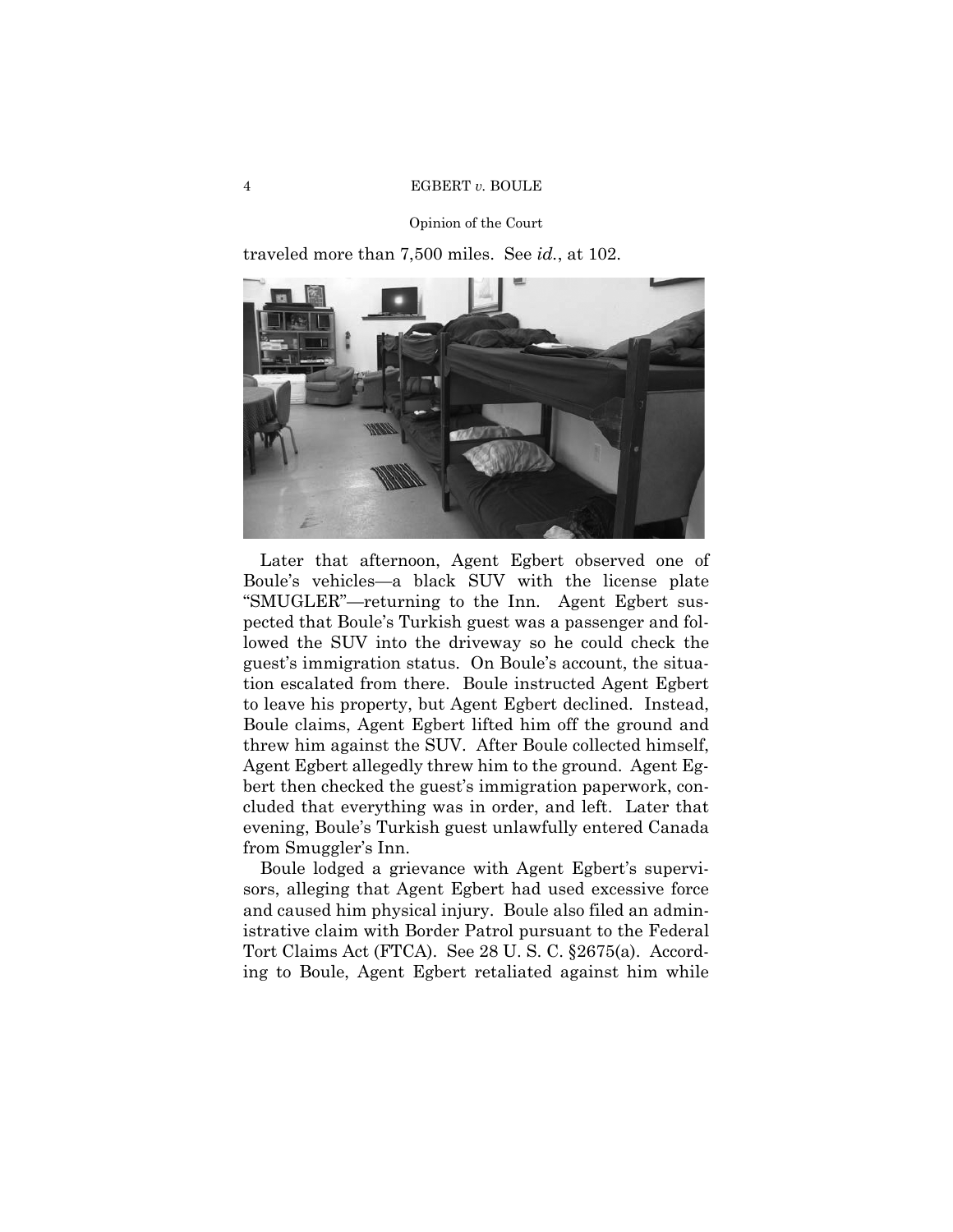those claims were pending by reporting Boule's "SMUGLER" license plate to the Washington Department of Licensing for referencing illegal conduct, and by contacting the Internal Revenue Service and prompting an audit of Boule's tax returns. Ultimately, Boule's FTCA claim was denied and, after a year-long investigation, Border Patrol took no action against Agent Egbert for his alleged use of force or acts of retaliation. Thereafter, Agent Egbert continued to serve as an active-duty Border Patrol agent.

In January 2017, Boule sued Agent Egbert in his individual capacity in Federal District Court, alleging a Fourth Amendment violation for excessive use of force and a First Amendment violation for unlawful retaliation. Boule invoked *Bivens* and asked the District Court to recognize a damages action for each alleged constitutional violation. The District Court declined to extend a *Bivens* remedy to Boule's claims and entered judgment for Agent Egbert. The Court of Appeals reversed. See 998 F. 3d 370, 385 (CA9 2021). Twelve judges dissented from the denial of rehearing en banc. See *id.*, at 373 (Bumatay, J., dissenting); *id.*, at 384 (Owens, J., dissenting); *ibid.* (Bress, J., dissenting).

We granted certiorari.  $595$  U.S.  $\_\_$  (2021).

II

 In *Bivens*, the Court held that it had authority to create "a cause of action under the Fourth Amendment" against federal agents who allegedly manacled the plaintiff and threatened his family while arresting him for narcotics violations. 403 U. S., at 397. Although "the Fourth Amendment does not in so many words provide for its enforcement by an award of money damages," *id.*, at 396, the Court "held that it could authorize a remedy under general principles of federal jurisdiction," *Ziglar*, 582 U. S., at \_\_\_ (slip op., at 7) (citing *Bivens*, 403 U. S., at 392). Over the following decade, the Court twice again fashioned new causes of action under the Constitution—first, for a former congressional staffer's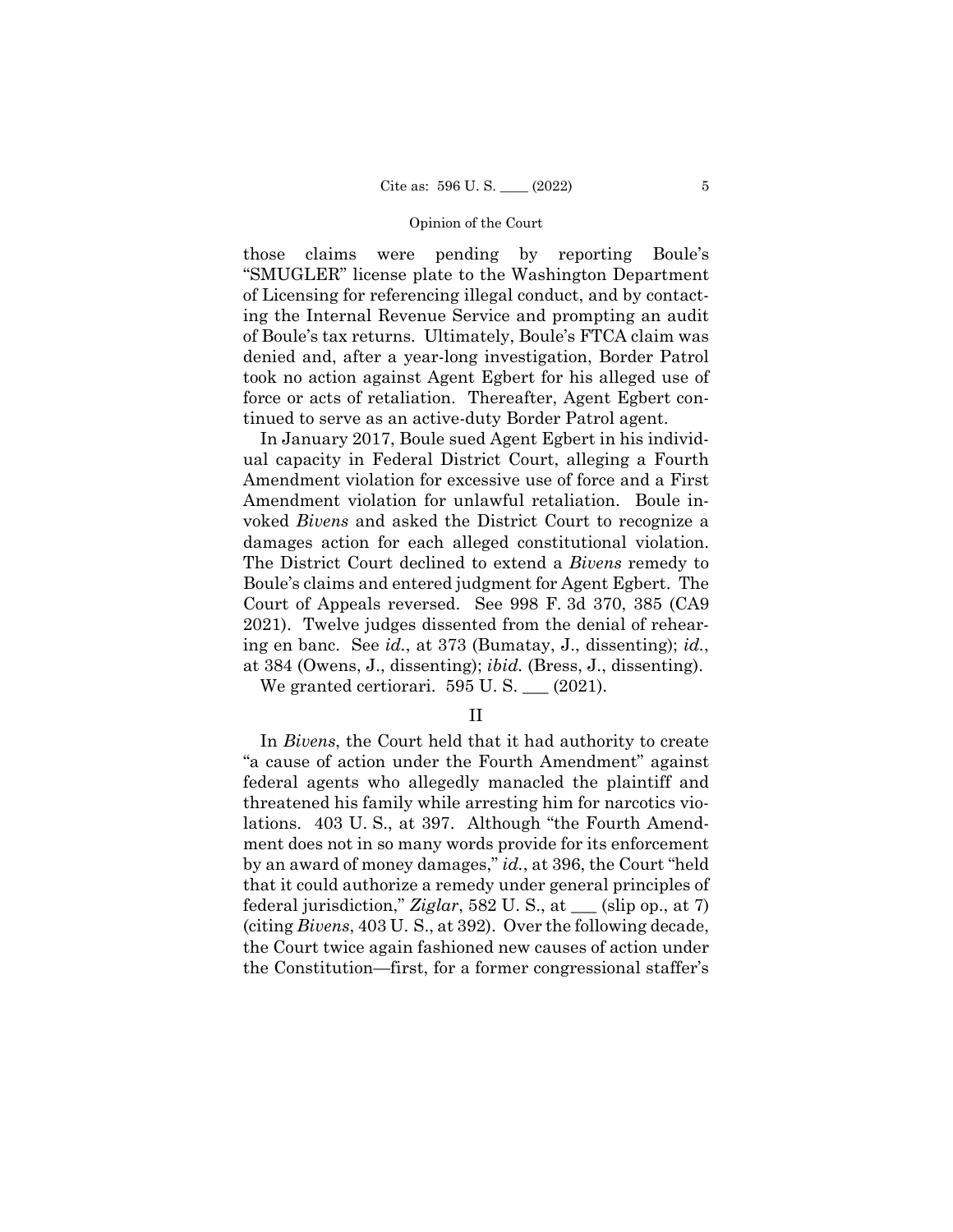#### Opinion of the Court

Fifth Amendment sex-discrimination claim, see *Davis* v. *Passman*, 442 U. S. 228 (1979); and second, for a federal prisoner's inadequate-care claim under the Eighth Amendment, see *Carlson* v. *Green*, 446 U. S. 14 (1980).

Since these cases, the Court has not implied additional causes of action under the Constitution. Now long past "the heady days in which this Court assumed common-law powers to create causes of action," *Malesko*, 534 U. S., at 75 (Scalia, J., concurring), we have come "to appreciate more fully the tension between" judicially created causes of action and "the Constitution's separation of legislative and judicial power," *Hernández*, 589 U. S., at <sub>\_\_\_</sub> (slip op., at 5). At bottom, creating a cause of action is a legislative endeavor. Courts engaged in that unenviable task must evaluate a "range of policy considerations . . . at least as broad as the range . . . a legislature would consider." *Bivens*, 403 U. S., at 407 (Harlan, J., concurring in judgment); see also *post*, at 2 (GORSUCH, J., concurring in judgment). Those factors include "economic and governmental concerns," "administrative costs," and the "impact on governmental operations systemwide." *Ziglar*, 582 U. S., at  $\_\_\_\_\_\_\_$  (slip op., at 10, 13). Unsurprisingly, Congress is "far more competent than the Judiciary" to weigh such policy considerations. *Schweiker*, 487 U. S., at 423. And the Judiciary's authority to do so at all is, at best, uncertain. See, *e.g.*, *Hernández*, 589 U. S., at \_\_\_ (slip op., at 6).

Nonetheless, rather than dispense with *Bivens* altogether, we have emphasized that recognizing a cause of action under *Bivens* is "a disfavored judicial activity." *Ziglar*, 582 U. S., at \_\_\_ (slip op., at 11) (internal quotation marks omitted); *Hernández*, 589 U. S., at \_\_\_ (slip op., at 7) (internal quotation marks omitted). When asked to imply a *Bivens* action, "our watchword is caution." *Id.*, at \_\_\_ (slip op., at 6). "[I]f there are sound reasons to think Congress might doubt the efficacy or necessity of a damages remedy[,] the courts must refrain from creating [it]." *Ziglar*,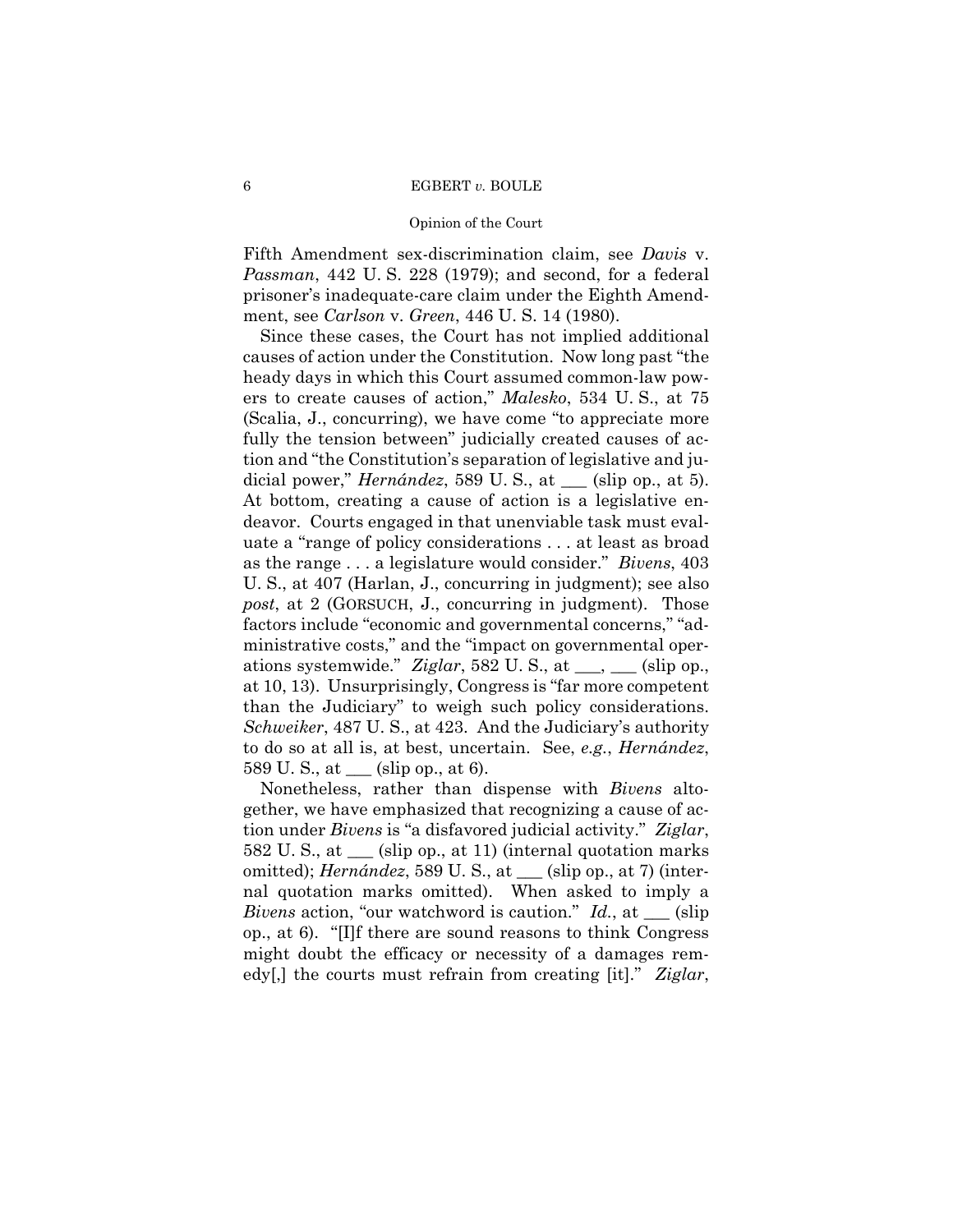582 U.S., at  $\_\_$  (slip op., at 13). "[E]ven a single sound reason to defer to Congress" is enough to require a court to refrain from creating such a remedy. *Nestlé USA*, *Inc.* v. *Doe*, 593 U. S. <sub>\_\_\_</sub>, \_\_ (2021) (plurality opinion) (slip op., at 6). Put another way, "the most important question is who should decide whether to provide for a damages remedy, Congress or the courts?" *Hernández*, 589 U.S., at \_\_\_ (slip op., at 19–20) (internal quotation marks omitted). If there is a rational reason to think that the answer is "Congress"—as it will be in most every case, see *Ziglar*, 582 U. S., at \_\_\_ (slip op., at 12)—no *Bivens* action may lie. Our cases instruct that, absent utmost deference to Congress' preeminent authority in this area, the courts "arrogat[e] legislative power." *Hernández*, 589 U. S., at \_\_\_ (slip op., at 5).

To inform a court's analysis of a proposed *Bivens* claim, our cases have framed the inquiry as proceeding in two steps. See *Hernández*, 589 U. S*.*, at \_\_\_ (slip op., at 7). First, we ask whether the case presents "a new *Bivens* context"—*i.e.*, is it "meaningful[ly]" different from the three cases in which the Court has implied a damages action. *Ziglar*, 582 U. S., at  $\_\_\$  (slip op., at 16). Second, if a claim arises in a new context, a *Bivens* remedy is unavailable if there are "special factors" indicating that the Judiciary is at least arguably less equipped than Congress to "weigh the costs and benefits of allowing a damages action to proceed." *Ziglar*, 582 U. S., at \_\_\_ (slip op., at 12) (internal quotation marks omitted). If there is even a single "reason to pause before applying *Bivens* in a new context," a court may not recognize a *Bivens* remedy. *Hernández*, 589 U. S., at \_\_\_  $(slip$  op., at 7).

While our cases describe two steps, those steps often resolve to a single question: whether there is any reason to think that Congress might be better equipped to create a damages remedy. For example, we have explained that a new context arises when there are "potential special factors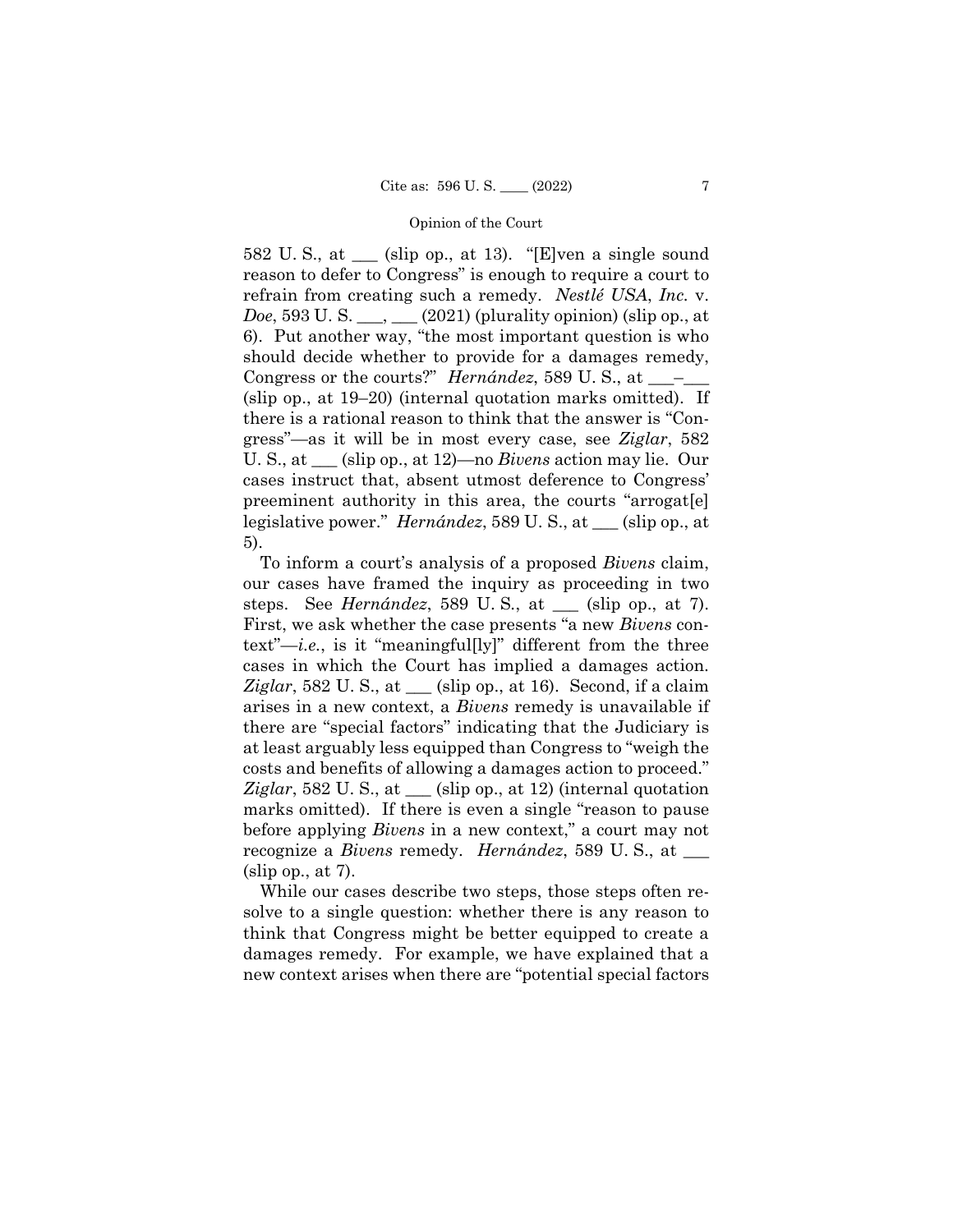### Opinion of the Court

that previous *Bivens* cases did not consider." *Ziglar*, 582 U. S., at \_\_\_ (slip op., at 16). And we have identified several examples of new contexts—*e.g.*, a case that involves a "new category of defendants," *Malesko*, 534 U. S., at 68; see also *Ziglar*, 582 U. S., at \_\_\_ (slip op., at 11)—largely because they represent situations in which a court is not undoubtedly better positioned than Congress to create a damages action. We have never offered an "exhaustive" accounting of such scenarios, however, because no court could forecast every factor that might "counse<sup>[1]</sup> hesitation." *Id.*, at \_\_\_\_ (slip op., at 16). Even in a particular case, a court likely cannot predict the "systemwide" consequences of recognizing a cause of action under *Bivens*. *Ziglar*, 582 U. S., at \_\_\_ (slip op., at 13). That uncertainty alone is a special factor that forecloses relief. See *Hernández* v. *Mesa*, 885 F. 3d 811, 818 (CA5 2018) (en banc) ("The newness of this 'new context' should alone require dismissal").

Finally, our cases hold that a court may not fashion a *Bivens* remedy if Congress already has provided, or has authorized the Executive to provide, "an alternative remedial structure." *Ziglar*, 582 U. S., at \_\_\_ (slip op., at 14); see also *Schweicker*, 487 U. S., at 425. If there are alternative remedial structures in place, "that alone," like any special factor, is reason enough to "limit the power of the Judiciary to infer a new *Bivens* cause of action." *Ziglar*, 582 U. S., at \_\_\_ (slip op., at  $14$ ).<sup>2</sup> Importantly, the relevant question is not whether a *Bivens* action would "disrup[t]" a remedial scheme, *Schweicker*, 487 U. S*.*, at 426, or whether the court "should provide for a wrong that would otherwise go unredressed," *Bush*, 462 U. S., at 388. Nor does it matter that

<sup>—————— 2</sup>Congress also may preclude a claim under *Bivens* v. *Six Unknown Fed. Narcotics Agents*, 403 U. S. 388 (1971), against federal officers if it affirmatively forecloses one. "Even in circumstances in which a *Bivens*  remedy is generally available, an action under *Bivens* will be defeated if the defendant is immune from suit," *Hui* v. *Castaneda*, 559 U. S. 799, 807 (2010), and Congress may grant such immunity as it sees fit.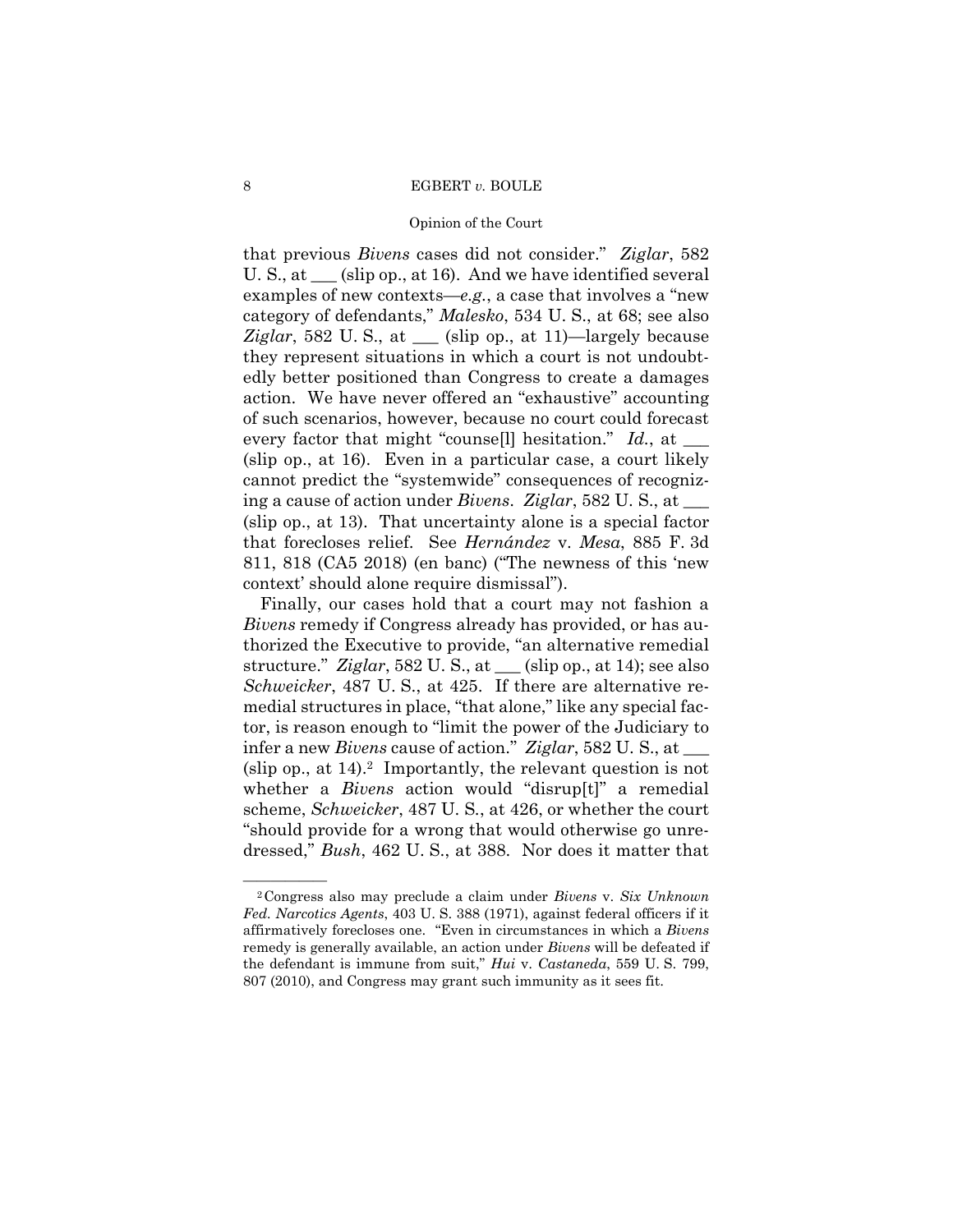"existing remedies do not provide complete relief." *Ibid.* Rather, the court must ask only whether it, rather than the political branches, is better equipped to decide whether existing remedies "should be augmented by the creation of a new judicial remedy." *Ibid*; see also *id.*, at 380 ("the question [is] who should decide")*.* 

## III

Applying the foregoing principles, the Court of Appeals plainly erred when it created causes of action for Boule's Fourth Amendment excessive-force claim and First Amendment retaliation claim.

# A

The Court of Appeals conceded that Boule's Fourth Amendment claim presented a new context for *Bivens* purposes, yet it concluded there was no reason to hesitate before recognizing a cause of action against Agent Egbert. See 998 F. 3d, at 387. That conclusion was incorrect for two independent reasons: Congress is better positioned to create remedies in the border-security context, and the Government already has provided alternative remedies that protect plaintiffs like Boule. We address each in turn.

1

In *Hernández*, we declined to create a damages remedy for an excessive-force claim against a Border Patrol agent who shot and killed a 15-year-old Mexican national across the border in Mexico. See 589 U.S., at  $\_\_\_\_\_\_$  (slip op., at 1–2). We did not recognize a *Bivens* action there because "regulating the conduct of agents at the border unquestionably has national security implications," and the "risk of undermining border security provides reason to hesitate before extending *Bivens* into this field." *Hernández*, 589 U. S., at \_\_\_ (slip op., at 14). This reasoning applies here with full force. During the alleged altercation with Boule, Agent Eg-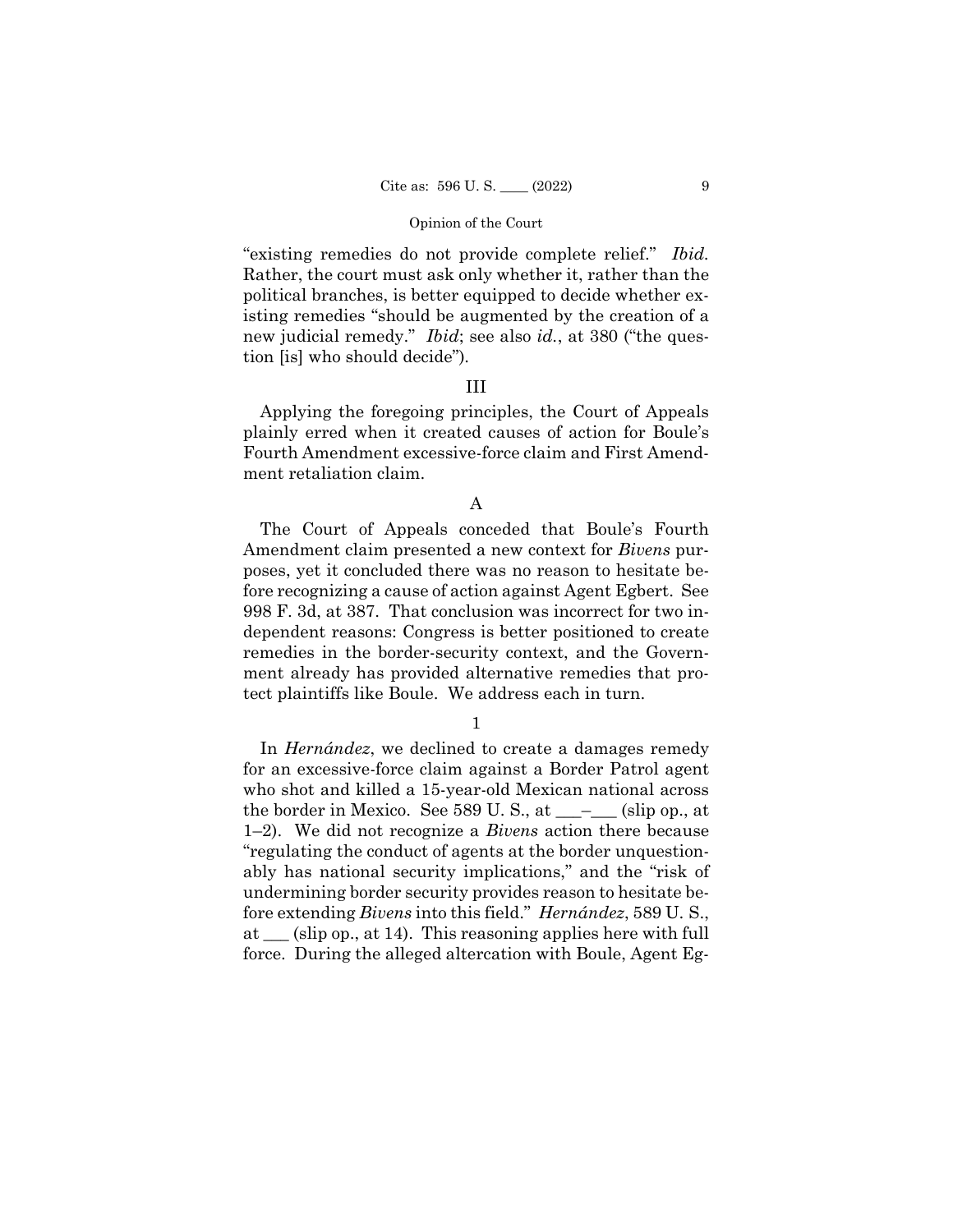bert was carrying out Border Patrol's mandate to "interdic[t] persons attempting to illegally enter or exit the United States or goods being illegally imported into or exported from the United States."  $6 \text{ U.S. C. } \S211(e)(3)(\text{A}).$ Because "[m]atters intimately related to foreign policy and national security are rarely proper subjects for judicial intervention," *Haig* v. *Agee*, 453 U. S. 280, 292 (1981), we reaffirm that a *Bivens* cause of action may not lie where, as here, national security is at issue.

The Court of Appeals thought otherwise. In its view, Boule's Fourth Amendment claim is "conventional," 998 F. 3d, at 387; see also *post,* at 8, 12 (SOTOMAYOR, J., concurring in judgment in part and dissenting in part) (same), and, though it arises in a new context, this Court has not "'cast doubt'" on extending *Bivens* within the "'common and recurrent sphere of law enforcement'" in which it arose, 998 F. 3d, at 389 (quoting *Ziglar*, 582 U. S., at \_\_\_ (slip op., at 11)). While *Bivens* and this case do involve similar allegations of excessive force and thus arguably present "almost parallel circumstances" or a similar "mechanism of injury," *Ziglar*, 582 U.S., at  $\equiv$  (slip op., at 15), these superficial similarities are not enough to support the judicial creation of a cause of action. The special-factors inquiry—which *Bivens* never meaningfully undertook, see *Stanley*, 483 U. S., at 678—shows here, no less than in *Hernández*, that the Judiciary is not undoubtedly better positioned than Congress to authorize a damages action in this national-security context. That this case does not involve a cross-border shooting, as in *Hernández*, but rather a more "conventional" excessive-force claim, as in *Bivens*, does not bear on the relevant point. Either way, the Judiciary is comparatively ill suited to decide whether a damages remedy against any Border Patrol agent is appropriate.

The Court of Appeals downplayed the national-security risk from imposing *Bivens* liability because Agent Egbert was not "literally 'at the border,'" and Boule's guest already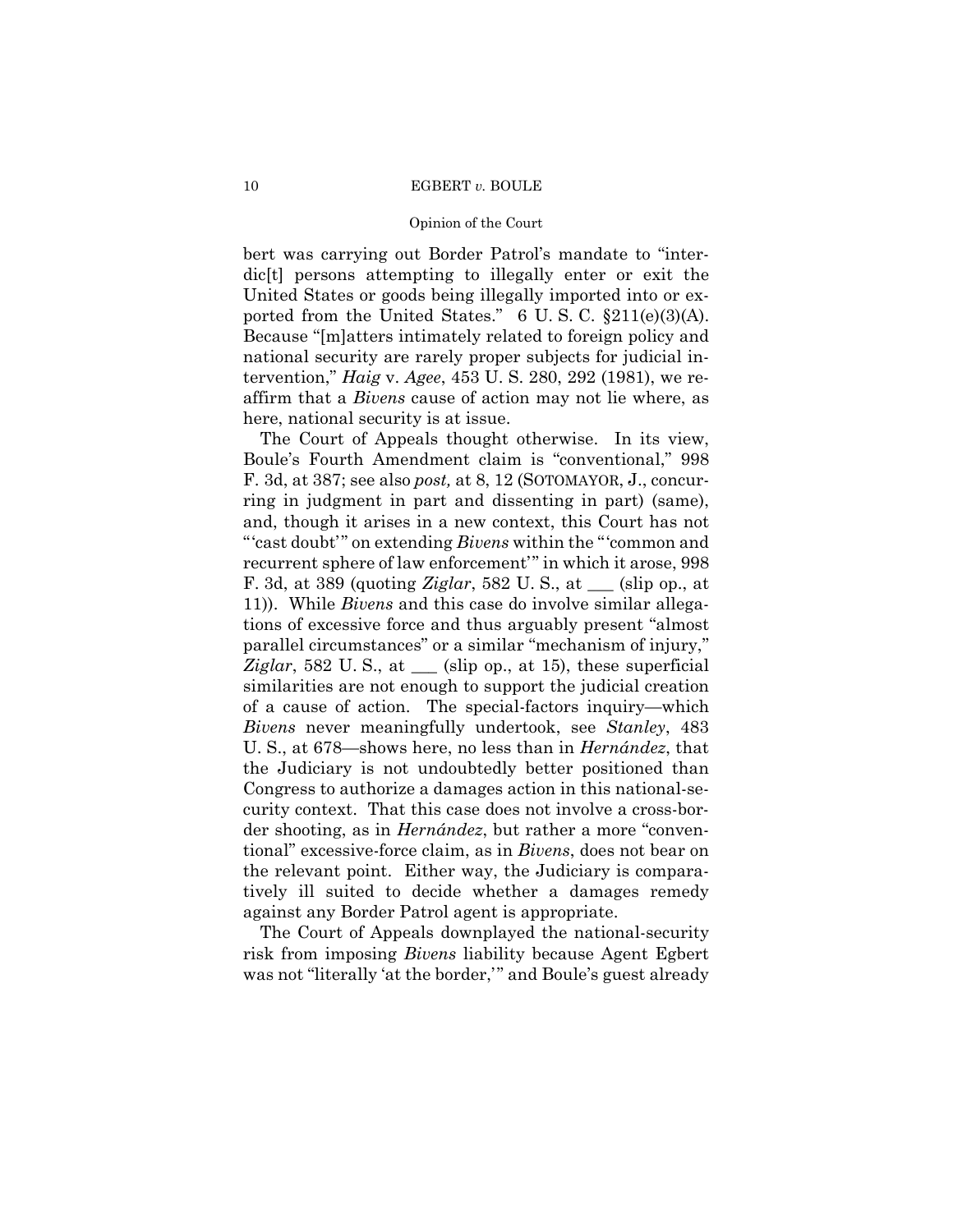had cleared customs in New York. 998 F. 3d, at 388; see also *post*, at 11–12, 18 (opinion of SOTOMAYOR, J.) (same). The court also found that Boule had a weightier interest in *Bivens* relief than the parents of the deceased Mexican teenager in *Hernández*, because Boule "is a United States citizen, complaining of harm suffered on his own property in the United States." 998 F. 3d, at 388; see also *post*, at 12, 18 (opinion of SOTOMAYOR, J.) (same)*.* Finding that "any costs imposed by allowing a *Bivens* claim to proceed are outweighed by compelling interests in favor of protecting United States citizens on their own property in the United States," the court extended *Bivens* to Boule's case. 998 F. 3d, at 389.

 given field might be "harmful" or "inappropriate." *Ibid.* If This analysis is deeply flawed. The *Bivens* inquiry does not invite federal courts to independently assess the costs and benefits of implying a cause of action. A court faces only one question: whether there is *any* rational reason (even one) to think that *Congress* is better suited to "weigh the costs and benefits of allowing a damages action to proceed." *Ziglar*, 582 U. S., at \_\_\_ (slip op., at 12). Thus, a court should not inquire, as the Court of Appeals did here, whether *Bivens* relief is appropriate in light of the balance of circumstances in the "particular case." *Stanley*, 483 U. S., at 683. A court inevitably will "impai[r]" governmental interests, and thereby frustrate Congress' policymaking role, if it applies the "'special factors' analysis" at such a narrow "leve[l] of generality." *Id.*, at 681. Rather, under the proper approach, a court must ask "[m]ore broadly" if there is any reason to think that "judicial intrusion" into a so, or even if there is the "*potential*" for such consequences, a court cannot afford a plaintiff a *Bivens* remedy. *Ziglar*, 582 U. S., at  $\_\_\_\_\_\_\_$  (slip op., at 16, 25) (emphasis added). As in *Hernández*, then, we ask here whether a court is competent to authorize a damages action not just against Agent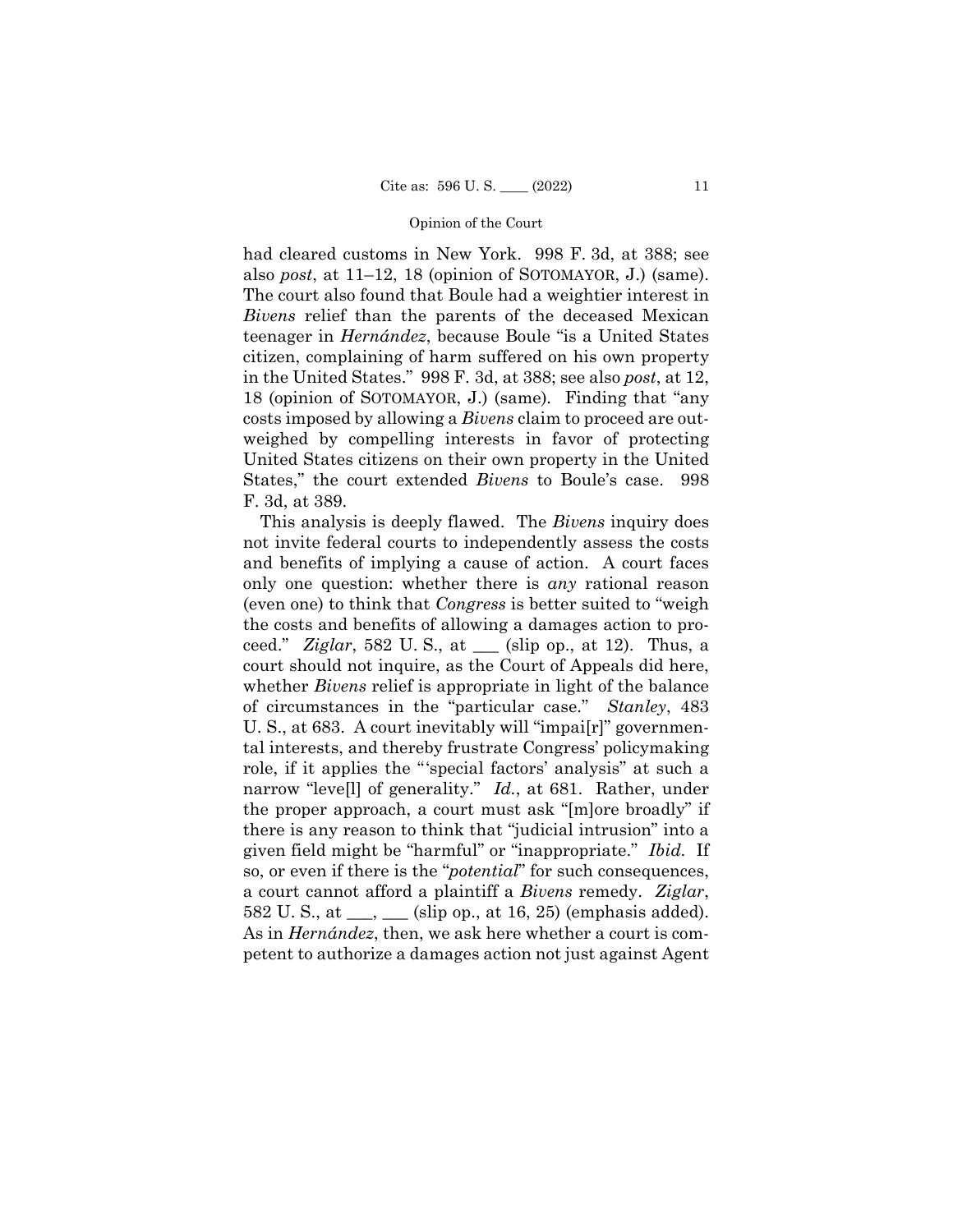#### Opinion of the Court

Egbert but against Border Patrol agents generally. The answer, plainly, is no. See *Hernández*, 589 U. S., at \_\_\_ (slip op., at 14) (refusing to extend *Bivens* into the "field" of "border security").

The Court of Appeals' analysis betrays the pitfalls of applying the special-factors analysis at too granular a level. The court rested on three irrelevant distinctions from *Hernández*. First, Agent Egbert was several feet from (rather than straddling) the border, but cross-border security is obviously implicated in either event. Second, Boule's guest arrived in Seattle from New York rather than abroad, but an alien's port of entry does not make him less likely to be a national-security threat. And third, Agent Egbert investigated immigration violations on our side of the border, not Canada's, but immigration investigations in *this* country are perhaps *more* likely to impact the national security of the United States. In short, the Court of Appeals offered no plausible basis to permit a Fourth Amendment *Bivens*  claim against Agent Egbert to proceed.

# 2

Second, Congress has provided alternative remedies for aggrieved parties in Boule's position that independently foreclose a *Bivens* action here. In *Hernández*, we declined to authorize a *Bivens* remedy, in part, because the Executive Branch already had investigated alleged misconduct by the defendant Border Patrol agent. See 589 U. S., at \_\_\_–  $\_\_\_\_\_\_\_\_\$  (slip op., at 9–10, 14). In *Malesko*, we explained that *Bivens* relief was unavailable because federal prisoners could, among other options, file grievances through an "Administrative Remedy Program." 534 U. S., at 74. Both kinds of remedies are available here. The U. S. Border Patrol is statutorily obligated to "control, direc[t], and supervis[e]  $\ldots$  all employees." 8 U.S.C.  $$1103(a)(2)$ . And, by regulation, Border Patrol must investigate "[a]lleged violations of the standards for enforcement activities" and accept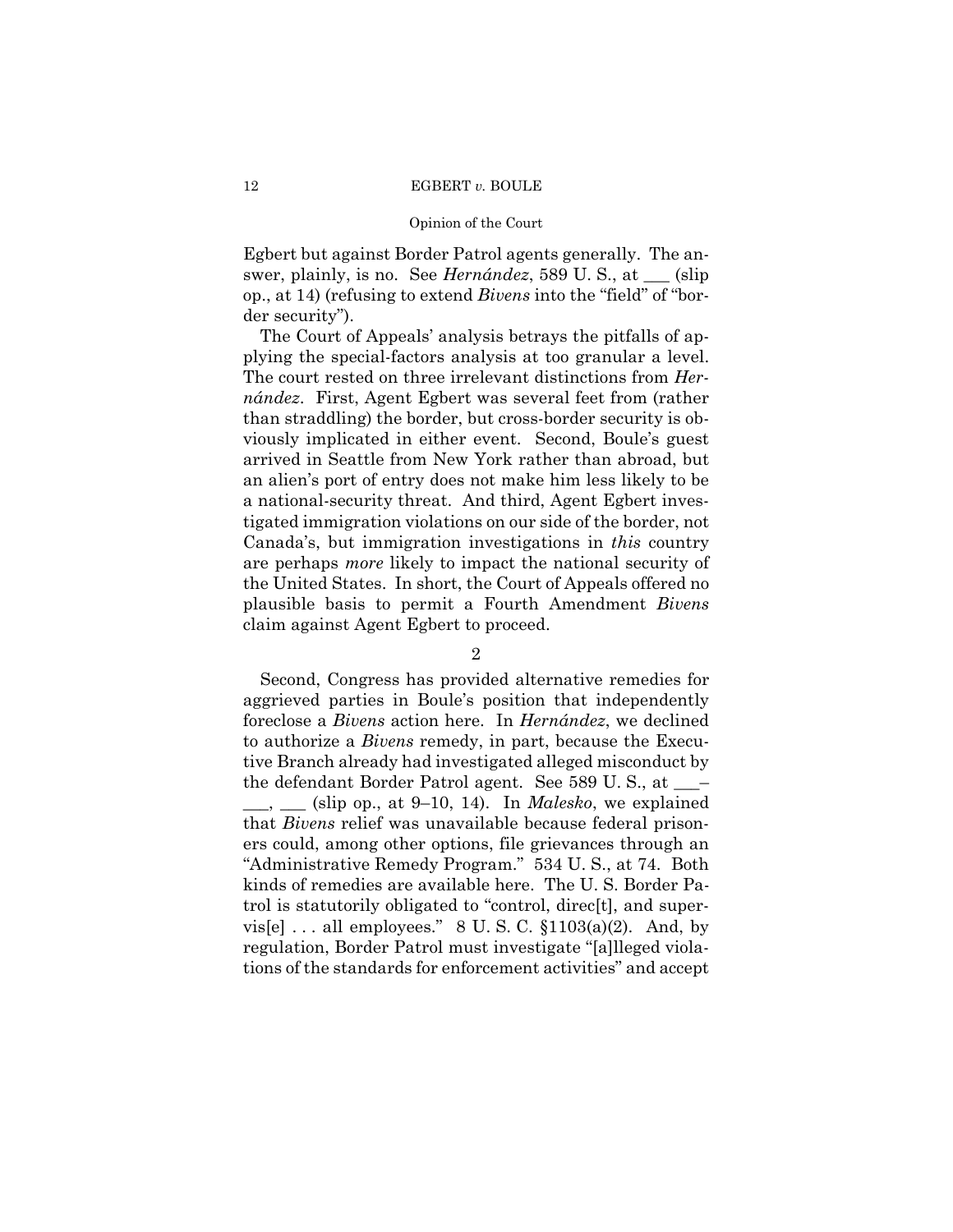grievances from "[a]ny persons wishing to lodge a complaint." 8 CFR §§287.10(a)–(b). As noted, Boule took advantage of this grievance procedure, prompting a year-long internal investigation into Agent Egbert's conduct. See *supra*, at 4–5.

Boule nonetheless contends that Border Patrol's grievance process is inadequate because he is not entitled to participate and has no right to judicial review of an adverse determination.3 But we have never held that a *Bivens* alternative must afford rights to participation or appeal. That is so because *Bivens* "is concerned solely with deterring the unconstitutional acts of individual officers"—*i.e.*, the focus is whether the Government has put in place safeguards to "preven[t]" constitutional violations "from recurring." *Malesko*, 534 U. S., at 71, 74; see also *Meyer*, 510 U. S., at 485. And, again, the question whether a given remedy is adequate is a legislative determination that must be left to Congress, not the federal courts. So long as Congress or the Executive has created a remedial process that it finds sufficient to secure an adequate level of deterrence, the courts cannot second-guess that calibration by superimposing a *Bivens* remedy. That is true even if a court independently concludes that the Government's procedures are "not as effective as an individual damages remedy." *Bush*,

 the Court of Appeals. We disagree. Because recognizing a *Bivens* cause <sup>3</sup> Boule also argues that Agent Egbert forfeited any argument about Border Patrol's grievance process because he did not raise the issue in of action "is an extraordinary act that places great stress on the separation of powers," *Nestlé USA, Inc*. v. *Doe*, 593 U. S. \_\_\_, \_\_\_ (2021) (plurality opinion) (slip op., at 7), we have "a concomitant responsibility" to evaluate any grounds that counsel against *Bivens* relief, *Oliva* v. *Nivar*, 973 F. 3d 438, 443, n. 2 (CA5 2020); see also *Elhady* v. *Unidentified CBP Agents*, 18 F. 4th 880, 884 (CA6 2021). And, in any event, Agent Egbert has consistently claimed that alternative remedies foreclose applying *Bivens* in this case. Thus, under our precedents, he is "not limited to the precise arguments [he] made below." *Yee* v. *Escondido*, 503 U. S. 519, 534 (1992).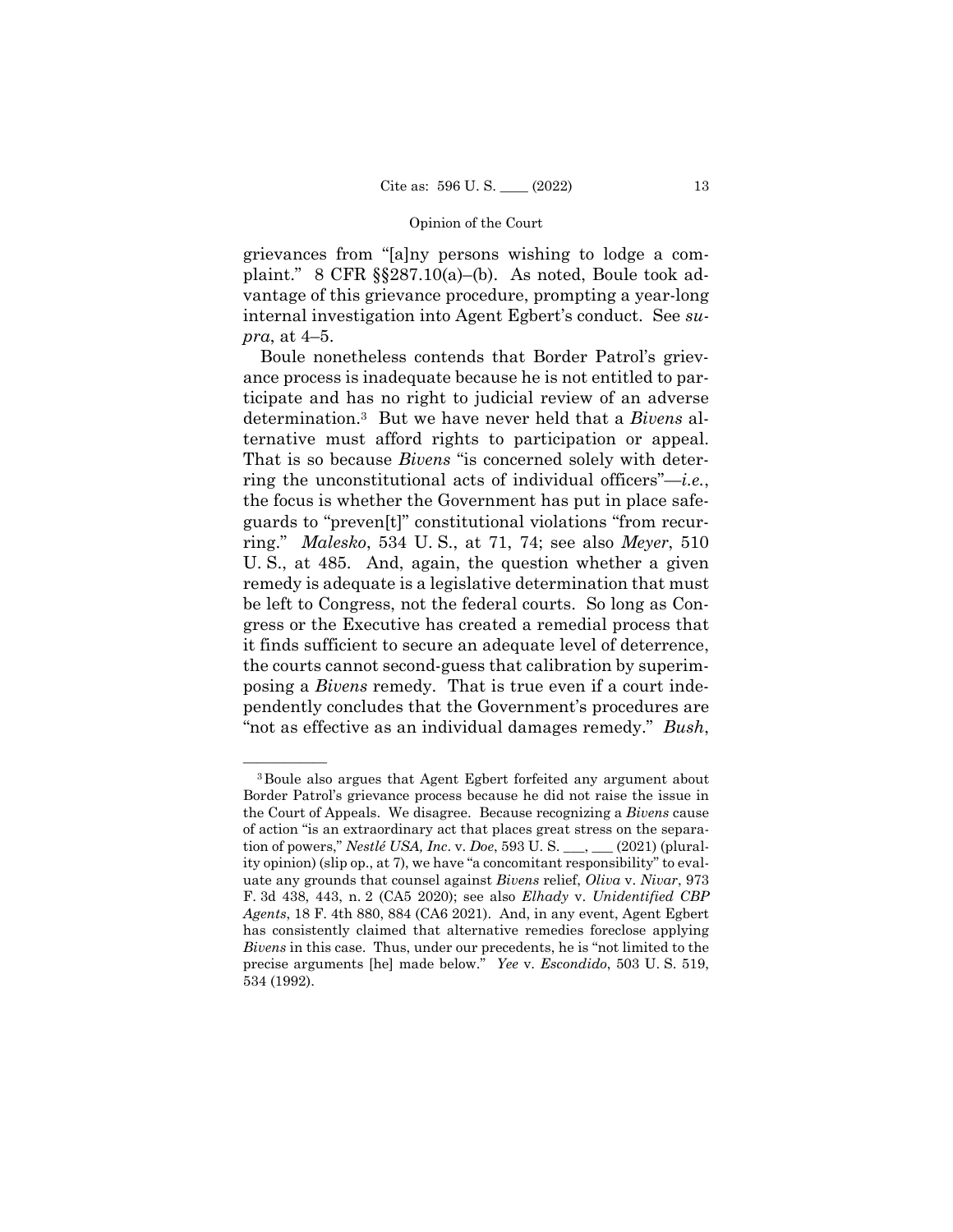#### Opinion of the Court

462 U. S., at 372. Thus here, as in *Hernández*, we have no warrant to doubt that the consideration of Boule's grievance against Agent Egbert secured adequate deterrence and afforded Boule an alternative remedy. See 589 U. S., at \_\_\_ (slip op., at 10).

B

We also conclude that there is no *Bivens* cause of action for Boule's First Amendment retaliation claim. While we have assumed that such a damages action might be available, see, *e.g.*, *Hartman* v. *Moore*, 547 U. S. 250, 252 (2006), "[w]e have never held that *Bivens* extends to First Amendment claims," *Reichle* v. *Howards*, 566 U. S. 658, 663, n. 4 (2012). Because a new context arises when there is a new "constitutional right at issue," *Ziglar*, 582 U. S., at \_\_\_ (slip op., at 16), the Court of Appeals correctly held that Boule's First Amendment claim presents a new *Bivens* context. See 998 F. 3d, at 390. Now presented with the question whether to extend *Bivens* to this context, we hold that there is no *Bivens* action for First Amendment retaliation. There are many reasons to think that Congress, not the courts, is better suited to authorize such a damages remedy.

Recognizing any new *Bivens* action "entail[s] substantial social costs, including the risk that fear of personal monetary liability and harassing litigation will unduly inhibit officials in the discharge of their duties." *Anderson* v. *Creighton*, 483 U. S. 635, 638 (1987). Extending *Bivens* to alleged First Amendment violations would pose an acute risk of increasing such costs. A plaintiff can turn practically any adverse action into grounds for a retaliation claim. And, "[b]ecause an official's state of mind is easy to allege and hard to disprove, insubstantial claims that turn on [retaliatory] intent may be less amenable to summary disposition." *Crawford-El* v. *Britton*, 523 U. S. 574, 584–585 (1998) (internal quotation marks omitted). Even a frivolous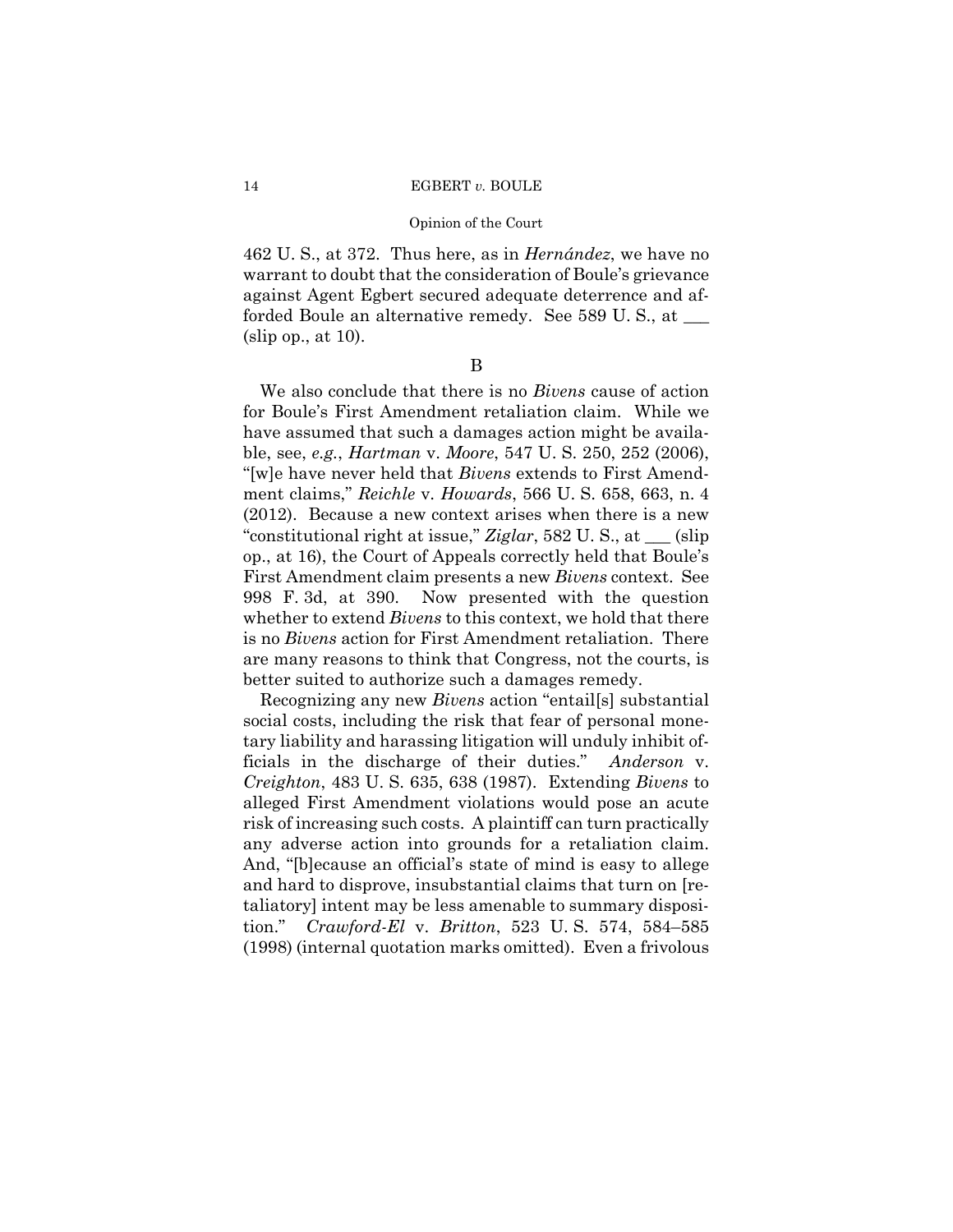retaliation claim "threaten[s] to set off broad-ranging discovery in which there is often no clear end to the relevant evidence." *Nieves* v. *Bartlett*, 587 U. S. \_\_\_, \_\_\_ (2019) (slip op., at 11) (internal quotation marks omitted).

"[U]ndoubtedly," then, the "prospect of personal liability" under the First Amendment would lead "to new difficulties and expense." *Schweiker*, 487 U. S., at 425. Federal employees "face[d with] the added risk of personal liability for decisions that they believe to be a correct response to improper [activity] would be deterred from" carrying out their duties. *Bush*, 462 U. S., at 389. We are therefore "convinced" that, in light of these costs, "Congress is in a better position to decide whether or not the public interest would be served" by imposing a damages action. *Id.*, at 390.

The Court of Appeals nonetheless extended *Bivens* to the First Amendment because, in its view, retaliation claims are "well-established," and Boule alleges that Agent Egbert "was not carrying out official duties" when he retaliated against him. 998 F. 3d, at 391. Neither rationale has merit. First, just because plaintiffs often plead unlawful retaliation to establish a First Amendment violation is not a reason to afford them a cause of action to sue federal officers for money damages. If anything, that retaliation claims are common, and therefore more likely to impose "a significant expansion of Government liability," *Meyer*, 510 U. S., at 486, counsels against permitting *Bivens* relief.

 constitutional violation. And, regardless, granting *Bivens*  Second, the Court of Appeals' scope-of-duty observation does not meaningfully limit the number of potential *Bivens*  claims or otherwise undermine the reasons for hesitation stated above. It is easy to allege that federal employees acted beyond the scope of their authority when claiming a relief because a federal agent supposedly did not act pursuant to his law-enforcement mission "misses the point." *Her* $n\acute{a}ndez$ , 589 U.S., at  $\_\_\_$  (slip op., at 14). "The question is not whether national security," or some other governmental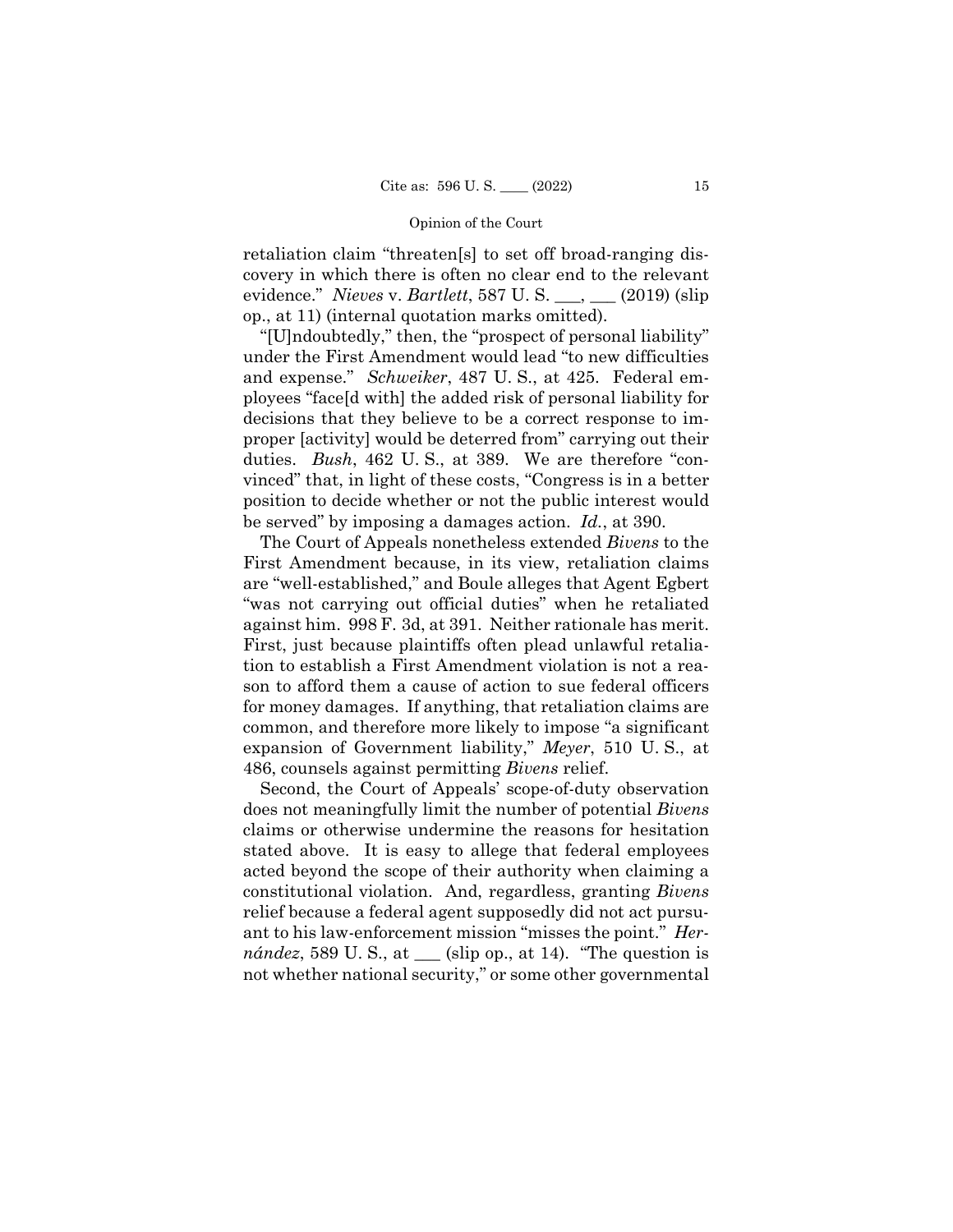#### Opinion of the Court

interest, actually "requires [the defendant's] conduct." *Ibid.* Instead, we "ask whether the Judiciary should alter the framework established by the political branches for addressing" any such conduct that allegedly violates the Constitution. *Ibid.* With respect to that question, the foregoing discussion shows that the Judiciary is ill equipped to alter that framework generally, and especially so when it comes to First Amendment claims.

Boule responds that any hesitation is unwarranted because this Court in *Passman* already identified a *Bivens*  cause of action under allegedly similar circumstances. There, the Court permitted a congressional staffer to sue a congressman for sex discrimination under the Fifth Amendment. See 442 U. S., at 231. In Boule's view, *Passman*, like this case, permitted a damages action to proceed even though it required the factfinder to probe a federal official's motives for taking an adverse action against the plaintiff.

Even assuming the factual parallels are as close as Boule claims, *Passman* carries little weight because it predates our current approach to implied causes of action and diverges from the prevailing framework in three important ways. First, the *Passman* Court concluded that a *Bivens*  action must be available if there is "no effective means other than the judiciary to vindicate" the purported Fifth Amendment right. 442 U. S., at 243; see also *Carlson*, 446 U. S., at 18–19 (Congress can foreclose *Bivens* relief by "provid[ing] an alternative remedy which it explicitly declared to be a *substitute* for recovery directly under the Constitution and viewed as equally effective"). Since then, however, we have explained that the absence of relief "does not by any means necessarily imply that courts should award money damages." *Schweiker*, 487 U.S., at 421. Second, *Passman* indicated that a damages remedy is appropriate unless Congress "explicit[ly]" declares that a claimant "may not recover money damages." 442 U. S., at 246–247 (internal quotation marks omitted; emphasis deleted). Now,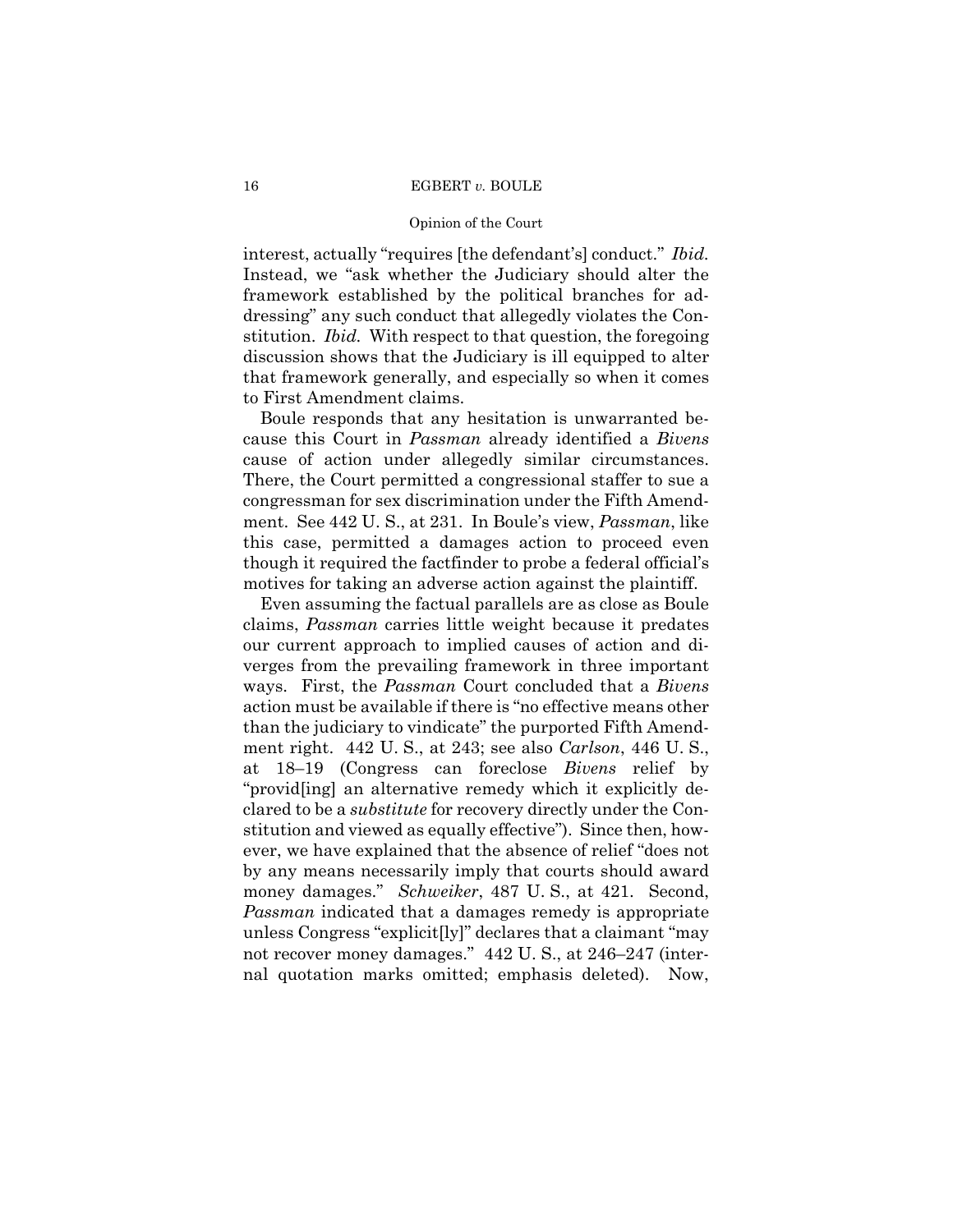though, we defer to "congressional inaction" if "the design of a Government program suggests that Congress has provided what it considers adequate remedial mechanisms." *Schweiker*, 487 U. S., at 423; see also *Ziglar*, 582 U. S., at  $(\text{slip op.}, \text{at } 14)$ . Third, when assessing the "special factors," *Passman* asked whether a court is competent to calculate damages "without difficult questions of valuation or causation." 442 U. S., at 245. But today, we do not ask whether a court can determine a damages amount. Rather, we ask whether "there are sound reasons to think Congress might doubt the efficacy or necessity of a damages remedy" at all. *Ziglar*, 582 U. S., at \_\_\_ (slip op., at 13).

In short, as we explained in *Ziglar*, a plaintiff cannot justify a *Bivens* extension based on "parallel circumstances" with *Bivens*, *Passman*, or *Carlson* unless he also satisfies the "analytic framework" prescribed by the last four decades of intervening case law.  $582 \text{ U.S., at }$  \_\_\_\_\_\_\_\_ (slip op., at 15–16). Boule has failed to do so.

# IV

Since it was decided, *Bivens* has had no shortage of detractors. See, *e.g.*, *Bivens*, 403 U. S., at 411 (Burger, C. J., dissenting); *id.*, at 427 (Black, J., dissenting); *id.*, at 430 (Blackmun, J., dissenting); *Carlson*, 446 U. S., at 31 (Rehnquist, J., dissenting); *Malesko*, 534 U. S., at 75 (Scalia, J., concurring); *Hernández*, 589 U. S., at \_\_\_ (THOMAS, J., concurring) (slip op., at 1); *post*, at 1–3 (opinion of GORSUCH, J.). And, more recently, we have indicated that if we were called to decide *Bivens* today, we would decline to discover any implied causes of action in the Constitution. See *Ziglar*, 582 U. S., at \_\_\_ (slip op., at 11). But, to decide the case before us, we need not reconsider *Bivens* itself. Accordingly, we reverse the judgment of the Court of Appeals.

# *It is so ordered.*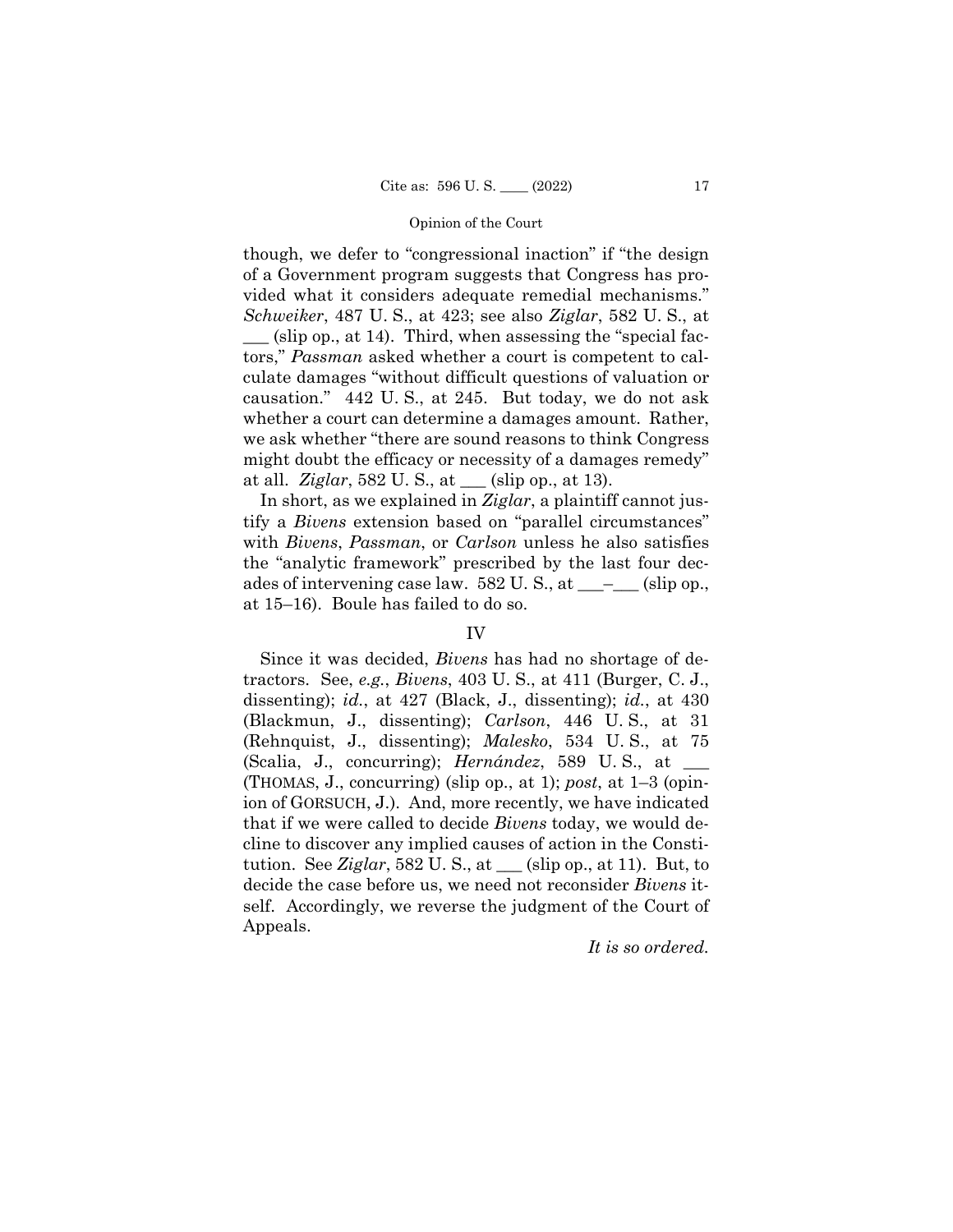GORSUCH, J., concurring GORSUCH, J., concurring in judgment

# $\frac{1}{2}$  ,  $\frac{1}{2}$  ,  $\frac{1}{2}$  ,  $\frac{1}{2}$  ,  $\frac{1}{2}$  ,  $\frac{1}{2}$  ,  $\frac{1}{2}$ **SUPREME COURT OF THE UNITED STATES**

#### $\frac{1}{2}$  ,  $\frac{1}{2}$  ,  $\frac{1}{2}$  ,  $\frac{1}{2}$  ,  $\frac{1}{2}$  ,  $\frac{1}{2}$ No. 21–147

# ERIK EGBERT, PETITIONER *v.* ROBERT BOULE

# ON WRIT OF CERTIORARI TO THE UNITED STATES COURT OF APPEALS FOR THE NINTH CIRCUIT

[June 8, 2022]

## JUSTICE GORSUCH, concurring in the judgment.

Our Constitution's separation of powers prohibits federal courts from assuming legislative authority. As the Court today acknowledges, *Bivens* v. *Six Unknown Fed. Narcotics Agents*, 403 U. S. 388 (1971), crossed that line by "impl[ying]" a new set of private rights and liabilities Congress never ordained. *Ante*, at 5–6; see also *Alexander* v. *Sandoval*, 532 U. S. 275, 286 (2001); *Nestlé USA, Inc.* v. *Doe*, 593 U.S. \_\_, \_\_\_– (2021) (GORSUCH, J., concurring) (slip op., at  $4-7$ ).

Recognizing its misstep, this Court has struggled for decades to find its way back. Initially, the Court told lower courts to follow a "two ste[p]" inquiry before applying *Bivens* to any new situation. *Ante*, at 7. At the first step, a court had to ask whether the case before it presented a "new context" meaningfully different from *Bivens*. *Ante*, at 7. At the second, a court had to consider whether "'special factors'" counseled hesitation before recognizing a new cause of action. *Ibid.* But these tests soon produced their own set of questions: What distinguishes the first step from the second? What makes a context "new" or a factor "special"? And, most fundamentally, on what authority may courts recognize new causes of action even under these standards?

Today, the Court helpfully answers some of these lingering questions. It recognizes that our two-step inquiry really boils down to a "single question": Is there "any reason to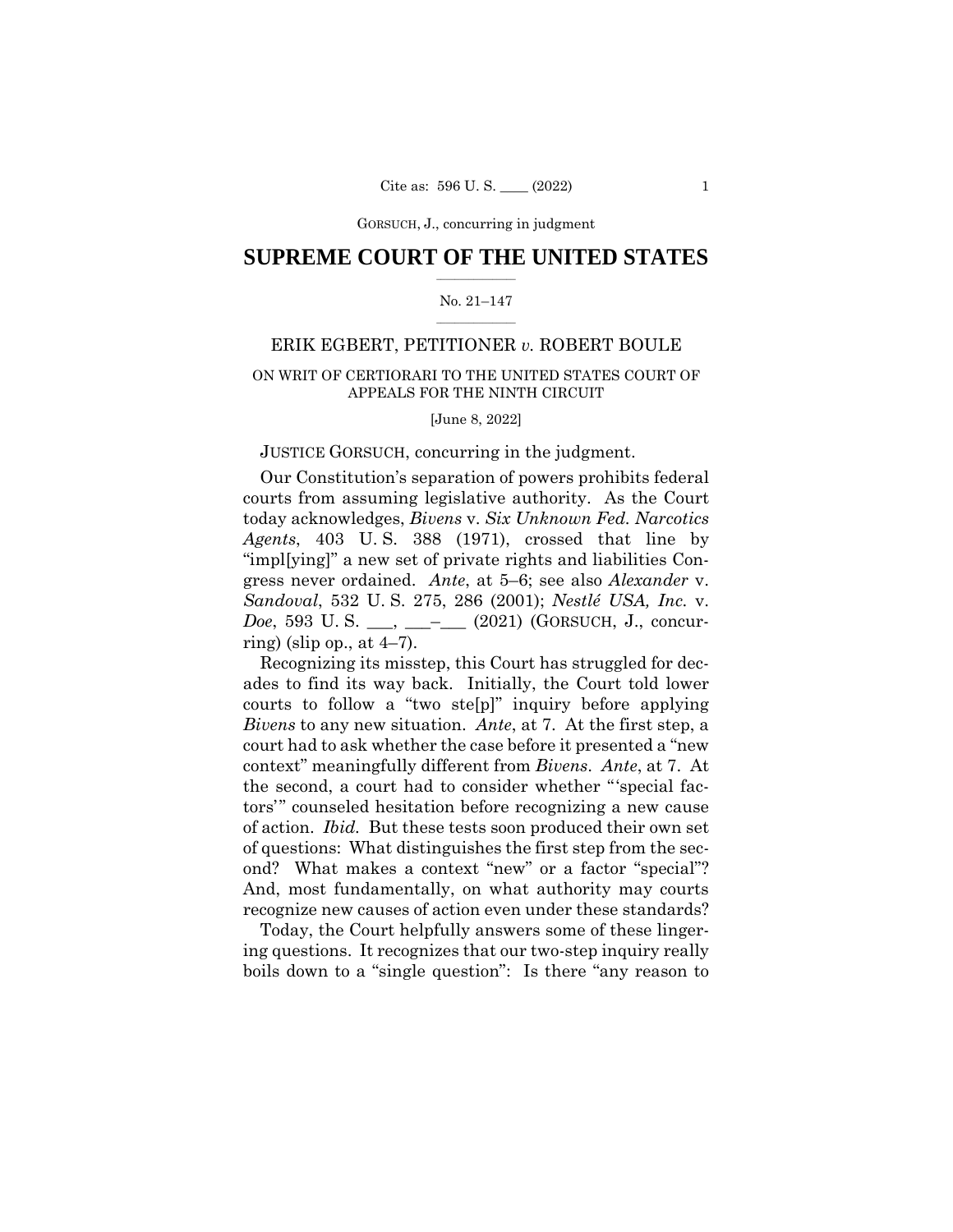#### GORSUCH, J., concurring in judgment

 to proceed'"? *Ante*, at 7–8; see *Ziglar* v. *Abbasi*, 582 U. S. think Congress might be better equipped" than a court to "'weigh the costs and benefits of allowing a damages action 120,  $\_\_$   $\_\_$  (2017) (slip op., at 13–14). But, respectfully, resolving that much only serves to highlight the larger remaining question: When might a court *ever* be "better equipped" than the people's elected representatives to weigh the "costs and benefits" of creating a cause of action?

It seems to me that to ask the question is to answer it. To create a new cause of action is to assign new private rights and liabilities—a power that is in every meaningful sense an act of legislation. See *Sandoval*, 532 U. S., at 286–287; *Nestlé*, 593 U. S., at \_\_\_ (GORSUCH, J., concurring) (slip op., at 5); *Jesner* v. *Arab Bank, PLC*, 584 U. S. \_\_\_, \_\_\_ (2018) (GORSUCH, J., concurring in part and concurring in judgment) (slip op., at 3). If exercising that sort of authority may once have been a "'proper function for common-law courts'" in England, it is no longer generally appropriate "'for federal tribunals'" in a republic where the people elect representatives to make the rules that govern them. *Sandoval*, 532 U. S., at 287. Weighing the costs and benefits of new laws is the bread and butter of legislative committees. It has no place in federal courts charged with deciding cases and controversies under existing law.

 lations of the immigration laws. But why does that matter? Instead of saying as much explicitly, however, the Court proceeds on to conduct a case-specific analysis. And there I confess difficulties. The plaintiff is an American citizen who argues that a federal law enforcement officer violated the Fourth Amendment in searching the curtilage of his home. Candidly, I struggle to see how this set of facts differs meaningfully from those in *Bivens* itself. To be sure, as the Court emphasizes, the episode here took place near an international border and the officer's search focused on vio-The Court suggests that Fourth Amendment violations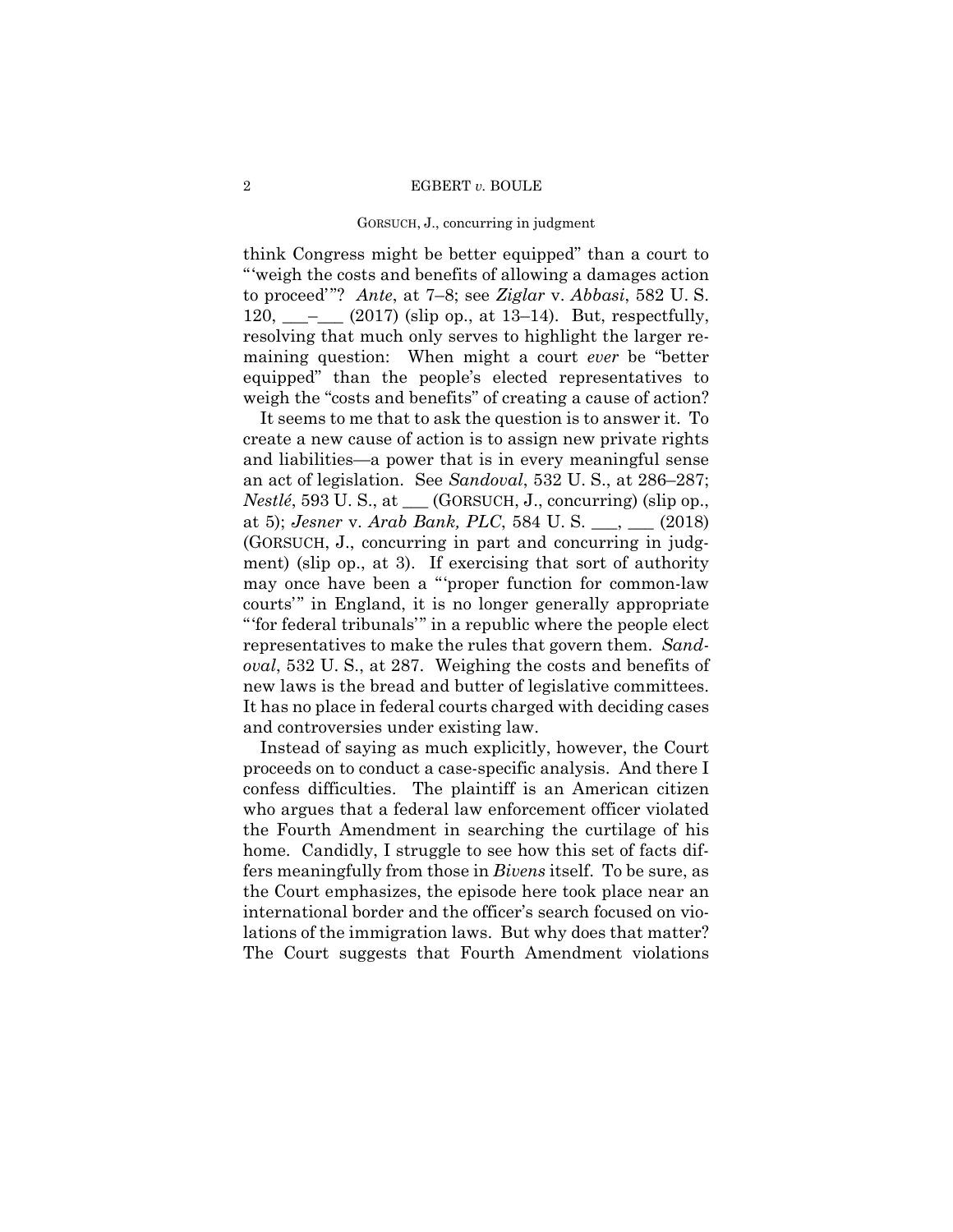#### GORSUCH, J., concurring in judgment

matter less in this context because of "likely" national-security risks. *Ante*, at 11–12. So once more, we tote up for ourselves the costs and benefits of a private right of action in this or that setting and reach a legislative judgment. To atone for *Bivens*, it seems we continue repeating its most basic mistake.

Of course, the Court's real messages run deeper than its case-specific analysis. If the costs and benefits do not justify a new *Bivens* action on facts so analogous to *Bivens* itself, it's hard to see how they ever could. And if the only question is whether a court is "better equipped" than Congress to weigh the value of a new cause of action, surely the right answer will always be no. Doubtless, these are the lessons the Court seeks to convey. I would only take the next step and acknowledge explicitly what the Court leaves barely implicit. Sometimes, it seems, "this Court leaves a door ajar and holds out the possibility that someone, someday might walk through it" even as it devises a rule that ensures "no one . . . ever will." *Edwards* v. *Vannoy*, 593 U. S.  $\_\_\_\_\_\_\_\_\$  (2021) (GORSUCH, J., concurring) (slip op., at 1). In fairness to future litigants and our lower court colleagues, we should not hold out that kind of false hope, and in the process invite still more "protracted litigation destined to yield nothing." *Nestlé*, 593 U. S., at \_\_\_ (GORSUCH, J., concurring) (slip op., at 7). Instead, we should exercise "the truer modesty of ceding an ill-gotten gain," *ibid.*, and forthrightly return the power to create new causes of action to the people's representatives in Congress.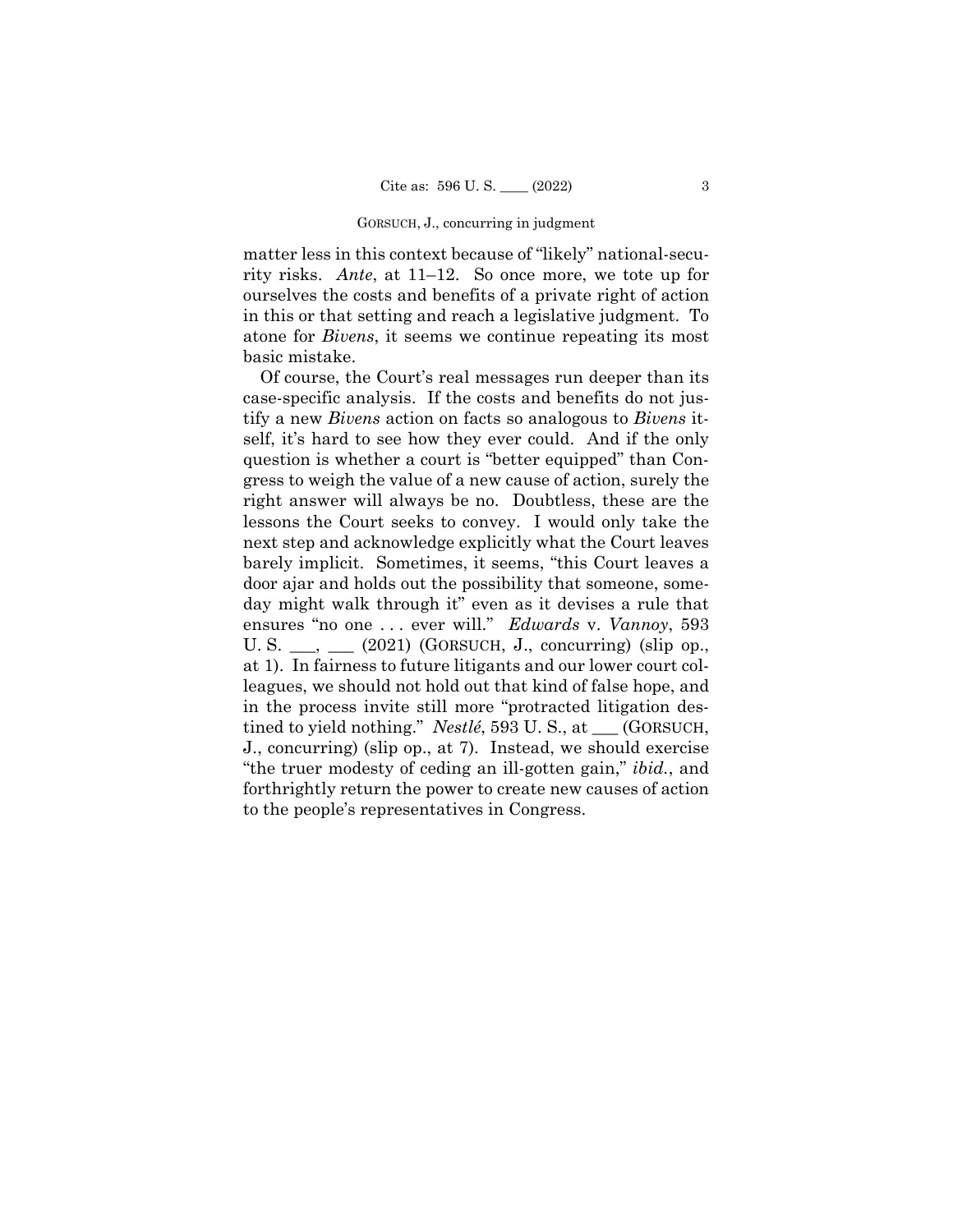### $\frac{1}{2}$  ,  $\frac{1}{2}$  ,  $\frac{1}{2}$  ,  $\frac{1}{2}$  ,  $\frac{1}{2}$  ,  $\frac{1}{2}$  ,  $\frac{1}{2}$ **SUPREME COURT OF THE UNITED STATES**

#### $\frac{1}{2}$  ,  $\frac{1}{2}$  ,  $\frac{1}{2}$  ,  $\frac{1}{2}$  ,  $\frac{1}{2}$  ,  $\frac{1}{2}$ No. 21–147

# ERIK EGBERT, PETITIONER *v.* ROBERT BOULE

# ON WRIT OF CERTIORARI TO THE UNITED STATES COURT OF APPEALS FOR THE NINTH CIRCUIT

[June 8, 2022]

 JUSTICE SOTOMAYOR, with whom JUSTICE BREYER and JUSTICE KAGAN join, concurring in the judgment in part and dissenting in part.

 Boule to seek compensation for his injuries in federal court. Respondent Robert Boule alleges that petitioner Erik Egbert, a U. S. Customs and Border Patrol agent, violated the Fourth Amendment by entering Boule's property without a warrant and assaulting him. Existing precedent permits See *Bivens* v. *Six Unknown Fed. Narcotics Agents*, 403 U. S. 388 (1971); *Ziglar* v. *Abbasi*, 582 U. S. 120 (2017). The Court goes to extraordinary lengths to avoid this result: It rewrites a legal standard it established just five years ago, stretches national-security concerns beyond recognition, and discerns an alternative remedial structure where none exists. The Court's innovations, taken together, enable it to close the door to Boule's claim and, presumably, to others that fall squarely within *Bivens*' ambit.

Today's decision does not overrule *Bivens*. It nevertheless contravenes precedent and will strip many more individuals who suffer injuries at the hands of other federal officers, and whose circumstances are materially indistinguishable from those in *Bivens*, of an important remedy. I therefore dissent from the Court's disposition of Boule's Fourth Amendment claim. I concur in the Court's judgment that Boule's First Amendment retaliation claim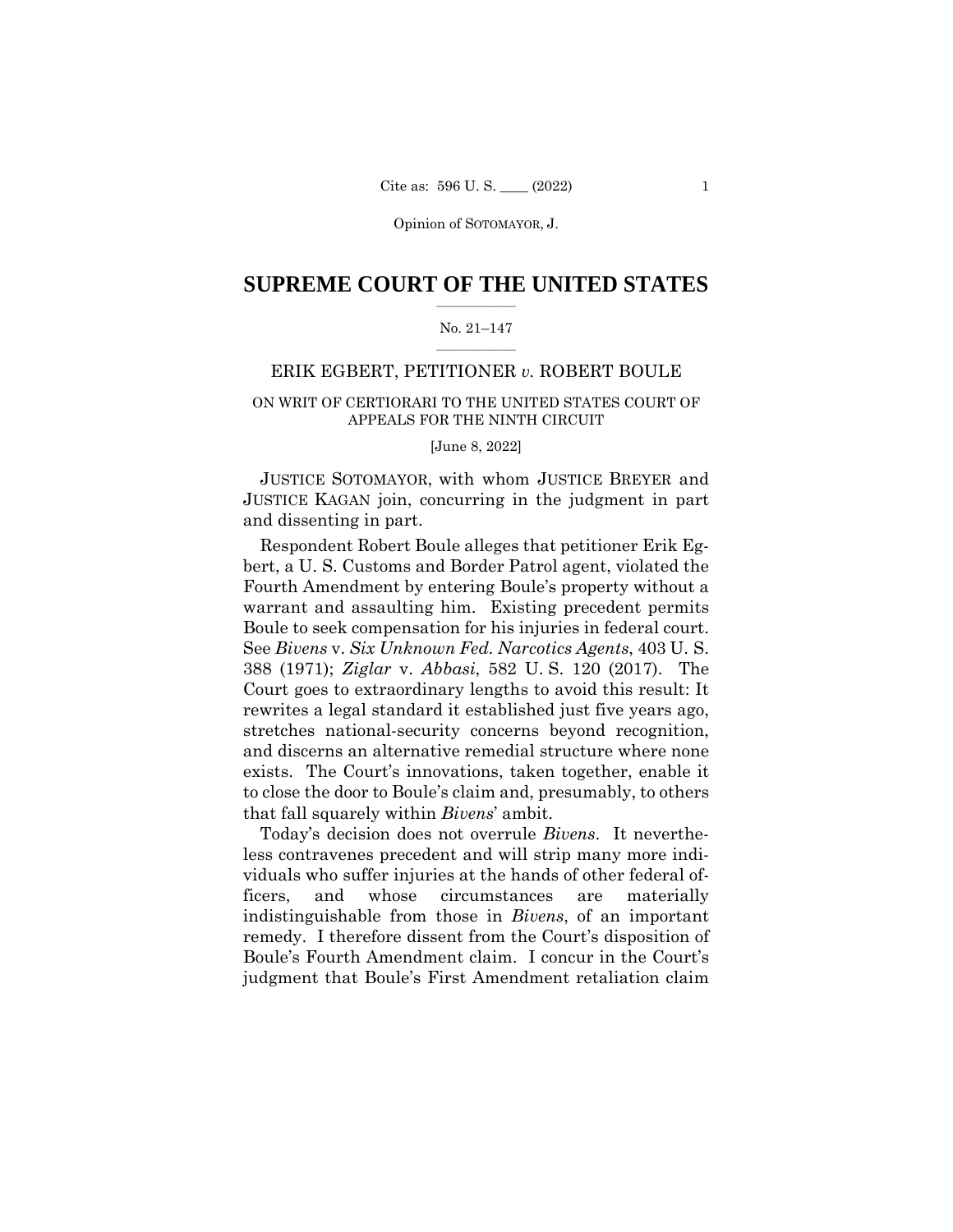may not proceed under *Bivens*, but for reasons grounded in precedent rather than this Court's newly announced test.

I

This case comes to the Court following the District Court's grant of summary judgment to Agent Egbert. The Court is therefore bound to draw all reasonable factual inferences in favor of Boule. See *Tolan* v. *Cotton*, 572 U. S. 650, 656–657 (2014) (*per curiam*). Because the Court fails to do so, the factual record is described below in some detail, in the light our precedent requires.

#### A

Boule is a U. S. citizen who owns, operates, and lives in a small bed-and-breakfast called the Smuggler's Inn in Blaine, Washington. The property line of the land on which the inn is located touches the U. S.-Canada border. Shortly after purchasing the property in 2000, Boule became aware that people used his property to cross the border illegally in both directions. Boule began serving as a paid, confidential informant for Customs and Border Protection (CBP) in 2003 and for Immigration and Customs Enforcement (ICE) in 2008. At the time of the events at issue in this case, Boule was still serving as an informant for ICE. ICE would coordinate with CBP and other agencies based on the information Boule provided. Over the years, Boule provided information leading to numerous arrests.

On the morning of March 20, 2014, petitioner Erik Egbert, a CBP agent, twice stopped Boule while Boule was running errands in town. Agent Egbert knew that Boule was a long-time informant for ICE and that he had previously worked as an informant for CBP. Agent Egbert asked Boule about guests at the inn, and Boule advised him of a guest he expected to arrive that day from New York who had flown in from Turkey the day before. Boule explained that two of his employees were en route to pick the guest up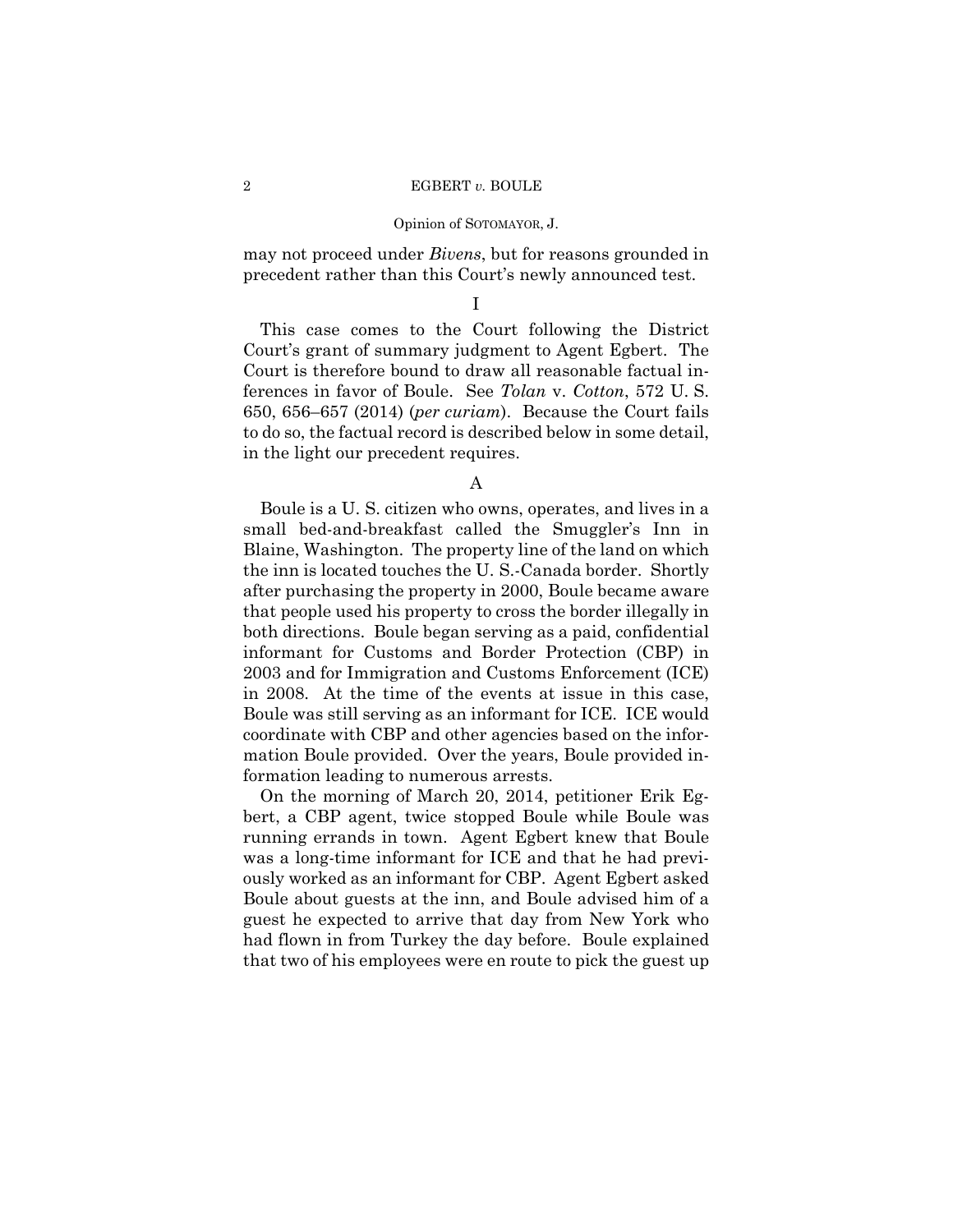at the Seattle-Tacoma International Airport. Agent Egbert continued patrolling in his CBP vehicle for the rest of the morning but stayed near the inn so he would see when the car carrying the guest returned. When it arrived, he followed the car into the driveway of the inn, passing a "no trespassing" sign. Agent Egbert parked his vehicle behind the arriving car in the driveway immediately adjacent to the inn.

Agent Egbert exited his patrol vehicle and approached the car. Boule's employee also exited the car; the guest remained inside. From the front porch of his inn, Boule asked Agent Egbert to leave. When Agent Egbert refused, Boule stepped off the porch, positioned himself between Agent Egbert and the vehicle, and explained that the person in the car was a guest who had come from New York to Seattle and who had been through security at the airport. Boule again asked Agent Egbert to leave. Agent Egbert grabbed Boule by his chest, lifted him up, and shoved him against the vehicle and then threw him to the ground. Boule landed on his hip and shoulder.

Agent Egbert opened the car door and asked the guest about his immigration status. Boule called 911 to request a supervisor; Agent Egbert relayed the same request over his radio. Several minutes later, a supervisor and another agent arrived at the inn. After concluding that the guest was lawfully in the country (just as Boule had previously informed Agent Egbert), the three officers departed. Boule later sought medical treatment for his injuries.

 sor's Office, asking them to investigate Boule's business. Boule complained to Agent Egbert's superiors about the incident and filed an administrative claim with CBP, which allegedly prompted Agent Egbert to retaliate against Boule. Agent Egbert contacted the Internal Revenue Service (IRS), the Social Security Administration, the Washington State Department of Licensing, and the Whatcom County Asses-These agencies did so, but none found that Boule had done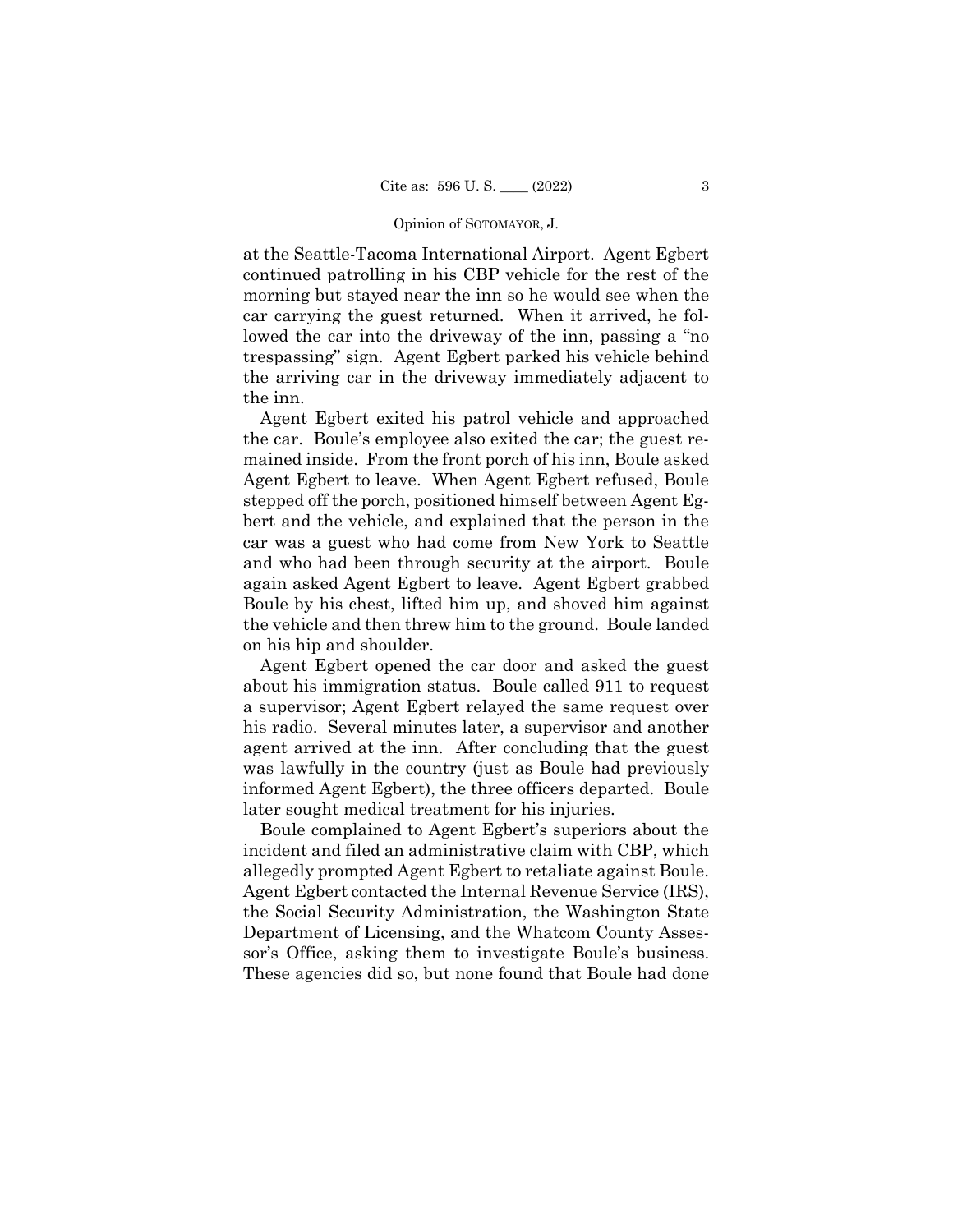anything wrong. Boule paid over \$5,000 to his accountant to assist him in responding to the IRS' tax audit. Boule also filed claims pursuant to the Federal Tort Claims Act (FTCA), which were denied. CBP's investigation of Agent Egbert concluded that he failed to be forthcoming with investigators and "demonstrated lack of integrity," serious offenses that warranted his removal. Rev. Redacted App. 184.

B

Boule sued Agent Egbert in Federal District Court, seeking damages under *Bivens* v. *Six Unknown Fed. Narcotics Agents*, 403 U. S. 388, for violation of Boule's First and Fourth Amendment rights. The District Court granted summary judgment to Agent Egbert on both claims. The Court of Appeals reversed, concluding that both claims were cognizable under *Bivens*. In the Court of Appeals' view, Boule's Fourth Amendment claim constituted a modest extension of *Bivens*. Even so, the court explained, no special factors counseled hesitation such that this extension should be foreclosed; rather, "Boule's Fourth Amendment excessive force claim is part and parcel of the 'common and recurrent sphere of law enforcement'" that remained "a permissible area for *Bivens* claims." 998 F. 3d 370, 389 (CA9 2021) (quoting *Ziglar*, 582 U. S., at \_\_\_ (slip op., at 11)). The court separately held that Boule's First Amendment claim could proceed under *Bivens*.

This Court granted certiorari. 595 U.S. \_\_ (2021).

# II

# A

In *Bivens*, the plaintiff alleged that Federal Bureau of Narcotics agents unlawfully entered his apartment in New York City and used constitutionally unreasonable force to arrest him. 403 U. S., at 389. This Court observed that an "agent acting—albeit unconstitutionally—in the name of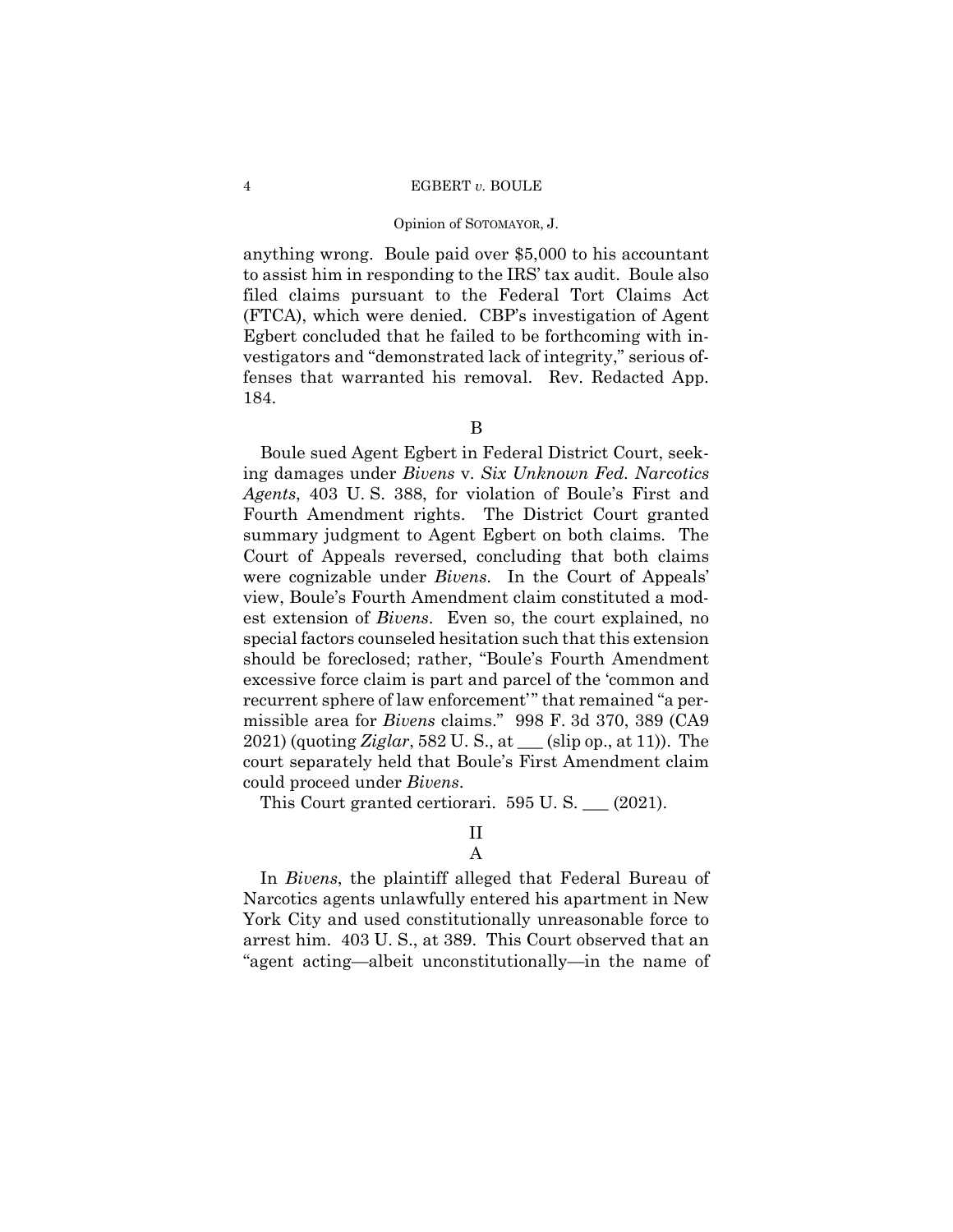the United States possesses a far greater capacity for harm than an individual trespasser exercising no authority other than his own." *Id.*, at 392. The Fourth Amendment, the Court explained, "guarantees to citizens of the United States the absolute right to be free from unreasonable searches and seizures carried out by virtue of federal authority." *Ibid.* 

damages or nothing").<sup>1</sup> The Court also noted that the case The Court ultimately held that a "violation of [the Fourth Amendment] by a federal agent acting under color of his authority gives rise to a cause of action for damages." *Id.*, at 389. In doing so, the Court observed that existing statelaw causes of action were no substitute for a federal cause of action because "[t]he interests protected by state laws regulating trespass and the invasion of privacy" and those protected by the Fourth Amendment "may be inconsistent or even hostile." *Id.*, at 394; see also *id.*, at 410 (Harlan, J., concurring in judgment) ("For people in Bivens' shoes, it is before it "involve[d] no special factors counselling hesitation," such as a question concerning federal fiscal policy. *Id.*, at 396.

This Court has twice extended the cause of action first articulated in *Bivens*: first to a Fifth Amendment due process claim for sex discrimination, see *Davis* v. *Passman*, 442 U. S. 228 (1979), and then to an Eighth Amendment deliberate indifference claim for failure to provide proper medical attention, see *Carlson* v. *Green*, 446 U. S. 14 (1980). In *Davis*, *Carlson*, and subsequent cases, the Court built on

 ${}^{1}$  For example, an individual "may bar the door against an unwelcome private intruder, or call the police if he persists in seeking entrance" and may seek damages under state law "for any consequent trespass." *Bivens*, 403 U. S., at 394. By contrast, "[t]he mere invocation of federal power by a federal law enforcement official will normally render futile any attempt to resist an unlawful entry or arrest by resort to the local police; and a claim of authority to enter is likely to unlock the door as well." *Ibid.*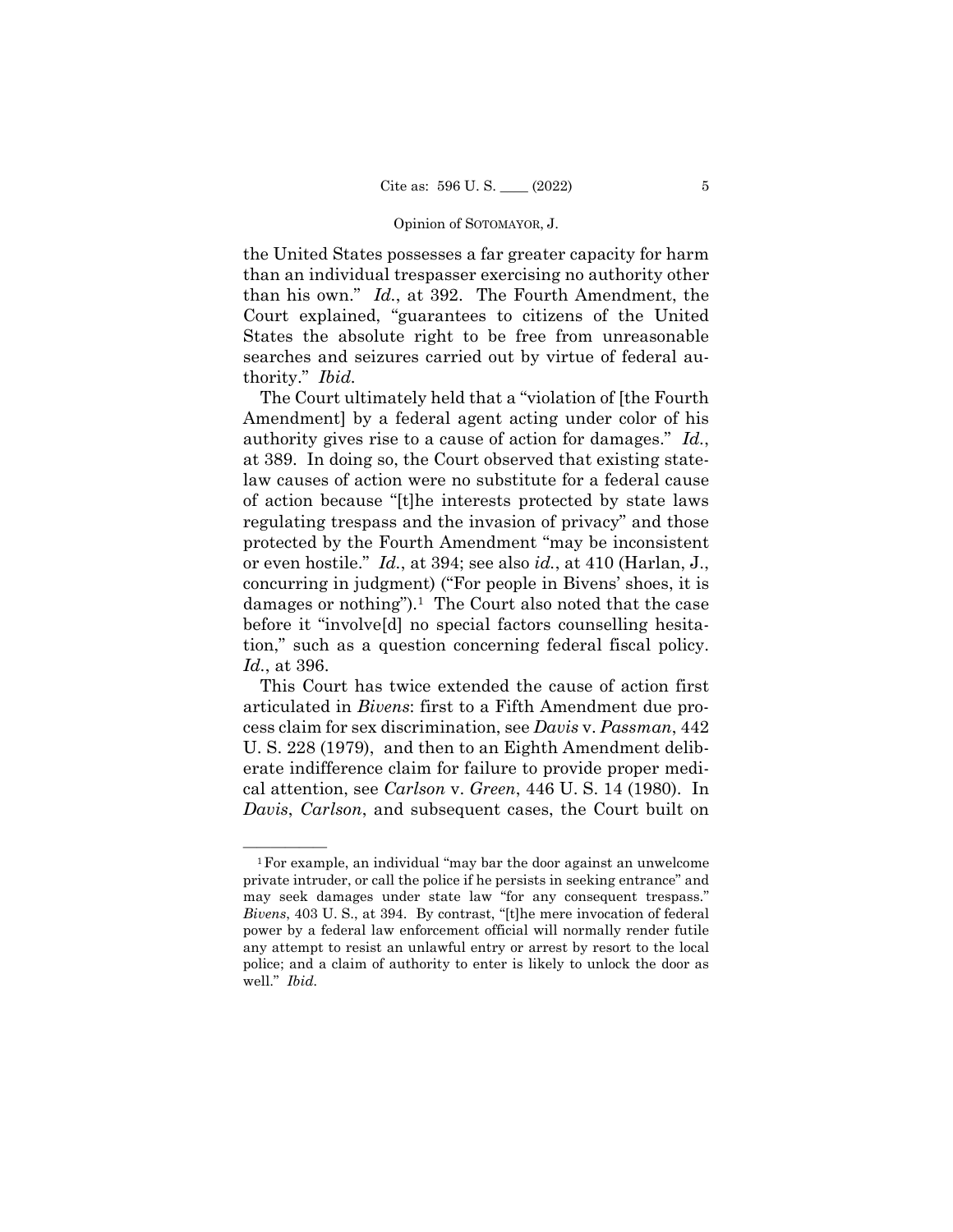#### Opinion of SOTOMAYOR, J.

*Bivens*' inquiry to develop a two-step test for determining whether a *Bivens* cause of action may be "defeated." *Carlson*, 446 U. S., at 18. First, the Court considered whether, under the circumstances of a particular case, special factors counseled hesitation in allowing a private right of action to proceed. See, *e.g.*, *Bivens*, 403 U. S., at 396; *Davis*, 442 U. S., at 246; *Carlson*, 446 U. S., at 18; *Bush* v. *Lucas*, 462 U. S. 367, 377–380 (1983). Second, the Court considered whether "Congress has provided an alternative remedy which it explicitly declared to be a *substitute* for recovery directly under the Constitution and viewed as equally effective." *Carlson*, 446 U. S., at 18–19; see also, *e.g.*, *Davis*, 442 U. S., at 246–247; *Bush*, 462 U. S., at 377–378; *Wilkie* v. *Robbins*, 551 U. S. 537, 550 (2007) (describing this two-step test). Where, for example, Congress crafted an "elaborate remedial system that has been constructed step by step, with careful attention to conflicting policy considerations," *Bush*, 462 U. S., at 388, this Court concluded that "it would be inappropriate . . . to supplement that regulatory scheme with a new judicial remedy," *id.*, at 368; accord, *Schweiker*  v. *Chilicky*, 487 U. S. 412, 414 (1988). Applying this twostep test, the Court has declined to extend *Bivens* beyond situations like those addressed in *Davis*, *Carlson*, and *Bivens* itself. See *ante*, at 1.

In *Ziglar* v. *Abbasi*, 582 U. S. 120, the Court not only declined to extend *Bivens* but also revised and narrowed its two-step analytic framework. The *Ziglar* Court set forth a new inquiry requiring courts considering a *Bivens* claim first to ask whether a case "is different in a meaningful way from previous *Bivens* cases decided by this Court" and therefore arises in a "new  $\dots$  context." 582 U.S., at  $\_\_$ (slip op., at 16); see also *Hernández* v. *Mesa*, 589 U. S. \_\_\_, \_\_\_ (2020) (slip op., at 7). The *Ziglar* Court offered a laundry list of differences that "might" be meaningful, including "the rank of the officers involved; the constitutional right at issue; the generality or specificity of the official action; the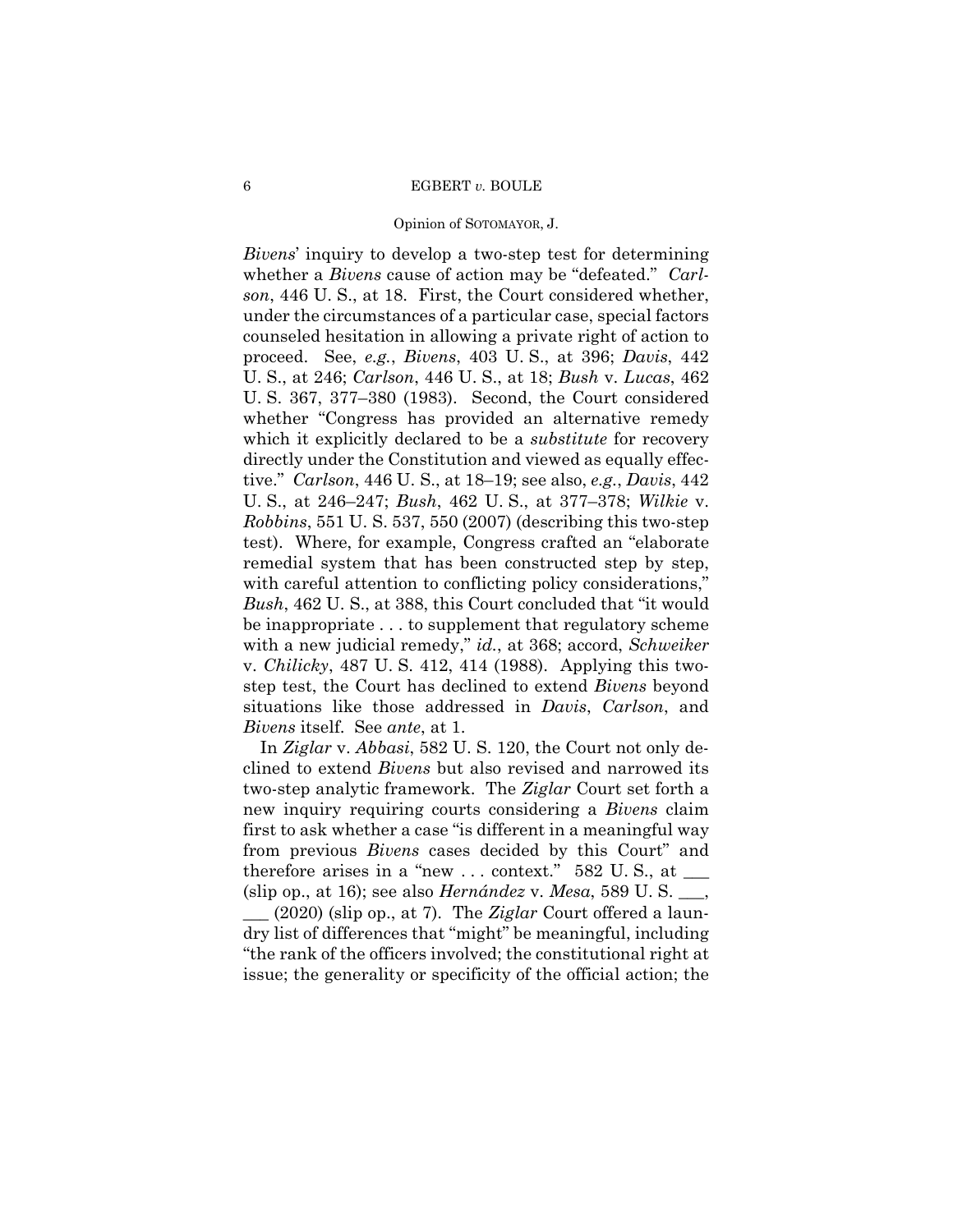extent of judicial guidance as to how an officer should respond to the problem or emergency to be confronted; the statutory or other legal mandate under which the officer was operating; the risk of disruptive intrusion by the Judiciary into the functioning of other branches; or the presence of potential special factors that previous *Bivens* cases did not consider." 582 U.S., at  $\_\_$  (slip op., at 16). The Court recognized, however, that some differences "will be so trivial that they will not suffice to create a new *Bivens* context." *Id.*, at <u>celse</u> (slip op., at 26).

If the differences are in fact "meaningful ones," *ibid.*, "then the context is new,"  $id.$ , at  $\_\_\_$ (slip op., at 16), and a court "proceed[s] to the second step" of the analysis, *Hernández*, 589 U.S., at  $\equiv$  (slip op., at 7). The second step requires courts to consider whether special factors counsel hesitation in recognizing a *Bivens* remedy in a new context. *Ziglar*, 582 U. S., at \_\_\_ (slip op., at 12); *Hernández*, 589 U. S., at  $\_\_\_$  (slip op., at 7).

 sphere of law enforcement." *Ibid.* The Court further recog-Importantly, even as the *Ziglar* Court grafted a more demanding new-context inquiry onto the traditional *Bivens*  framework, the Court emphasized that its opinion was "not intended to cast doubt on the continued force, or even the necessity, of *Bivens* in the search-and-seizure context in which it arose."  $582 \text{ U}$ . S., at \_\_\_ (slip op., at 11). Quite the opposite: The Court recognized that *Bivens* "vindicate[s] the Constitution by allowing some redress for injuries" and "provides instruction and guidance to federal law enforcement officers going forward." 582 U. S., at \_\_\_ (slip op., at 11). Accordingly, the Court explained, there are "powerful reasons to retain [*Bivens*]" in the "common and recurrent nized that "individual instances of discrimination or law enforcement overreach" are, by their nature, "difficult to address except by way of damages actions after the fact." *Id.*, at  $\_\_\$  (slip op., at 21).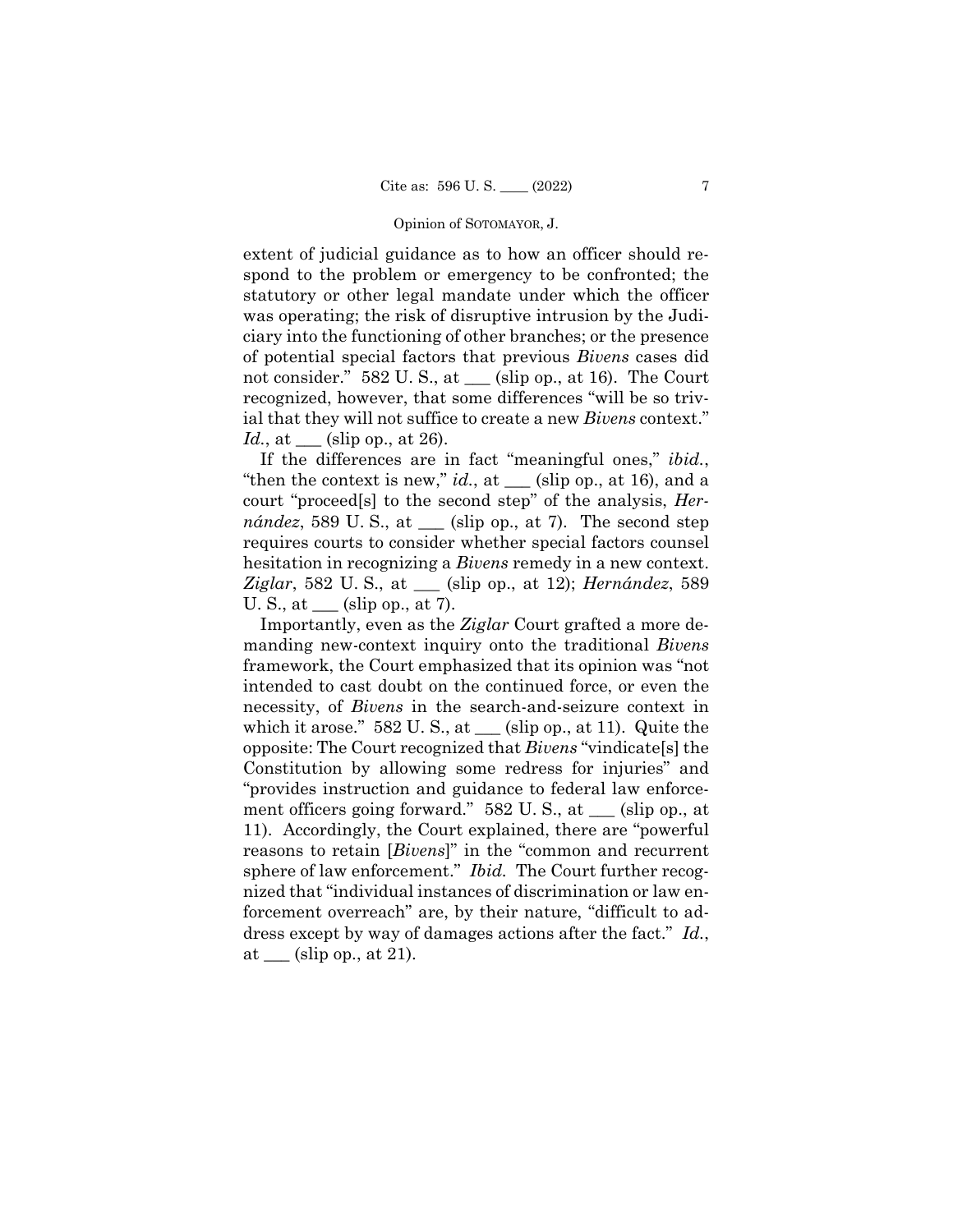B

*Ziglar* and *Hernández* control here. Applying the twostep framework set forth in those cases, the Court of Appeals' determination that Boule's Fourth Amendment claim is cognizable under *Bivens* should be affirmed for two independent reasons. First, Boule's claim does not present a new context. Second, even if it did, no special factors would counsel hesitation.

1

Boule's Fourth Amendment claim does not arise in a new context. *Bivens* itself involved a U. S. citizen bringing a Fourth Amendment claim against individual, rank-and-file federal law enforcement officers who allegedly violated his constitutional rights within the United States by entering his property without a warrant and using excessive force. Those are precisely the facts of Boule's complaint.

The only arguably salient difference in "context" between this case and *Bivens* is that the defendants in *Bivens* were employed at the time by the (now-defunct) Federal Bureau of Narcotics, while Agent Egbert was employed by CBP. As discussed, however, this Court's precedent instructs that some differences are too "trivial . . . to create a new *Bivens*  context." *Ziglar*, 582 U. S., at \_\_\_ (slip op., at 26).2 That it was a CBP agent rather than a Federal Bureau of Narcotics agent who unlawfully entered Boule's property and used constitutionally excessive force against him plainly is not the sort of "meaningful" distinction that our new-context inquiry is designed to weed out. *Ibid.* 

 " 'statutory . . . mandate' not invoked in prior cases," standing alone, <sup>2</sup> Egbert argues in passing that the fact that he was operating under a "dooms [Boule's] no-new-context argument." Reply Brief 19 (quoting *Ziglar*, 582 U. S., at \_\_\_ (slip op., at 16)). Not so. Egbert fails to show that any difference in statutory mandates as between CBP agents and other law enforcement officers is "meaningful," which our precedents require him to do.  $Id.$ , at  $\_\_\_\$ (slip op., at 16).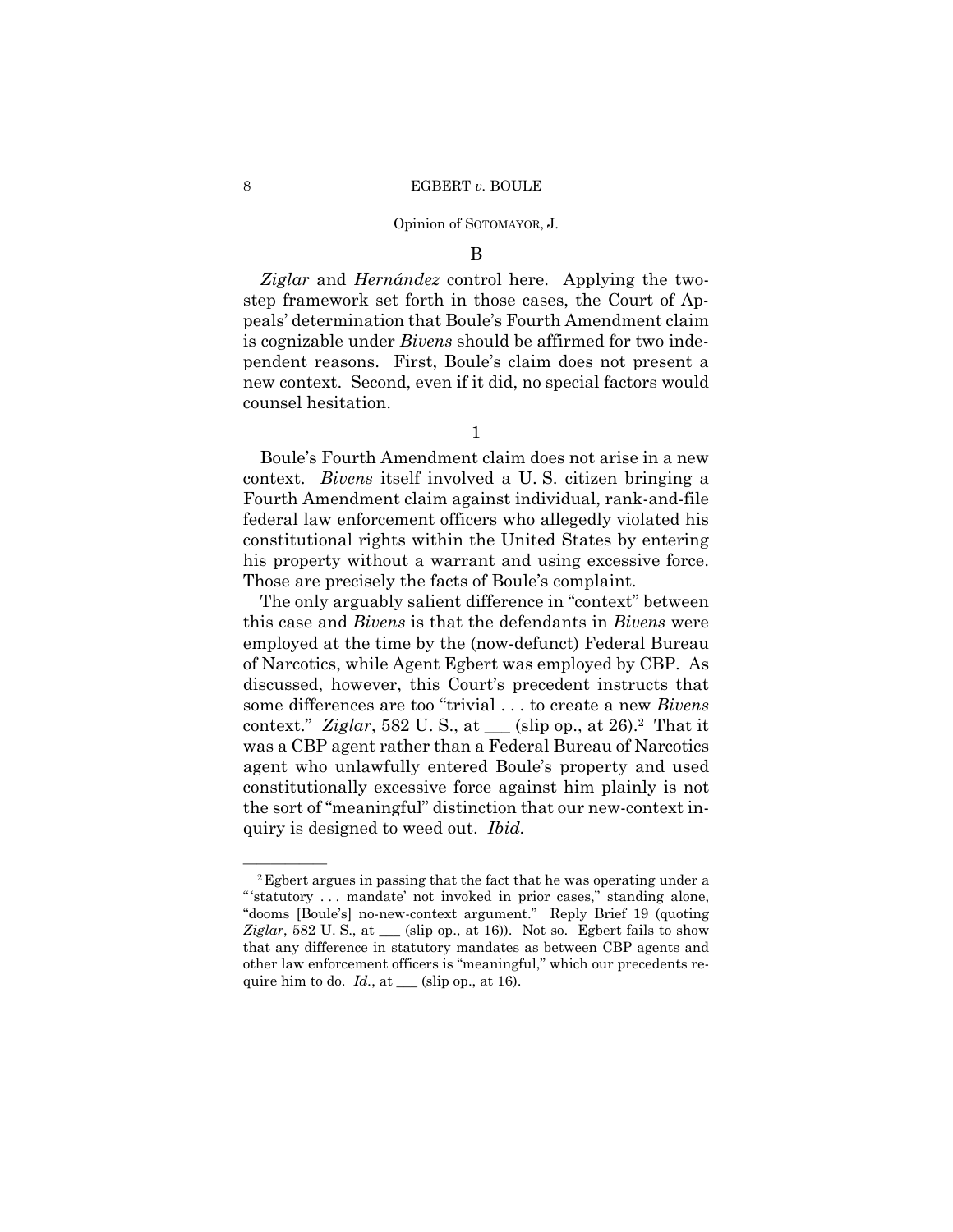It is of course well established that a *Bivens* suit involving an entirely "'new category of defendants'" arises in a "'new context." *Ziglar*, 582 U.S., at \_\_\_ (slip op., at 11); see also *Hernández*, 589 U. S., at \_\_\_ (slip op., at 7). The Court, however, has never relied on this principle to draw artificial distinctions between line-level officers of the 83 different federal law enforcement agencies with authority to make arrests and provide police protection. See Dept. of Justice, C. Brooks, Federal Law Enforcement Officers, 2016—Statistical Tables (NCJ 251922, Oct. 2019), https://bjs.ojp.gov/content/pub/pdf/fleo16st.pdf. Indeed, if the "new context" inquiry were defined at such a fine level of granularity, every case would raise a new context, because the Federal Bureau of Narcotics no longer exists. See National Archives, Records of the Drug Enforcement Administration [DEA] (Aug. 15, 2016), https://www.archives.gov/ research/guide-fed-records/groups/170.html.

Moreover, the "new category of defendants" language traces back to a different concern raised in the Court's decision in *Correctional Services Corp.* v. *Malesko*, 534 U. S. 61, 68 (2001). That case involved an Eighth Amendment claim brought by a federal prisoner against a private corporation under contract with the federal Bureau of Prisons. The Court observed that "the threat of suit against an individual's employer," rather than "the individual directly responsible for the alleged injury," "was not the kind of deterrence contemplated by *Bivens*." *Id.*, at 70–71. Applying *Bivens* to a corporate defendant would amount to a "marked extension of *Bivens* . . . to contexts that would not advance *Bivens*' core purpose of deterring individual officers from engaging in unconstitutional wrongdoing." *Malesko*, 534 U. S., at 74; see also *FDIC* v. *Meyer*, 510 U. S. 471, 485 (1994) (declining to allow a *Bivens* claim to proceed against a federal agency for similar reasons). Here, by contrast, Boule's suit against Agent Egbert directly advances that core purpose.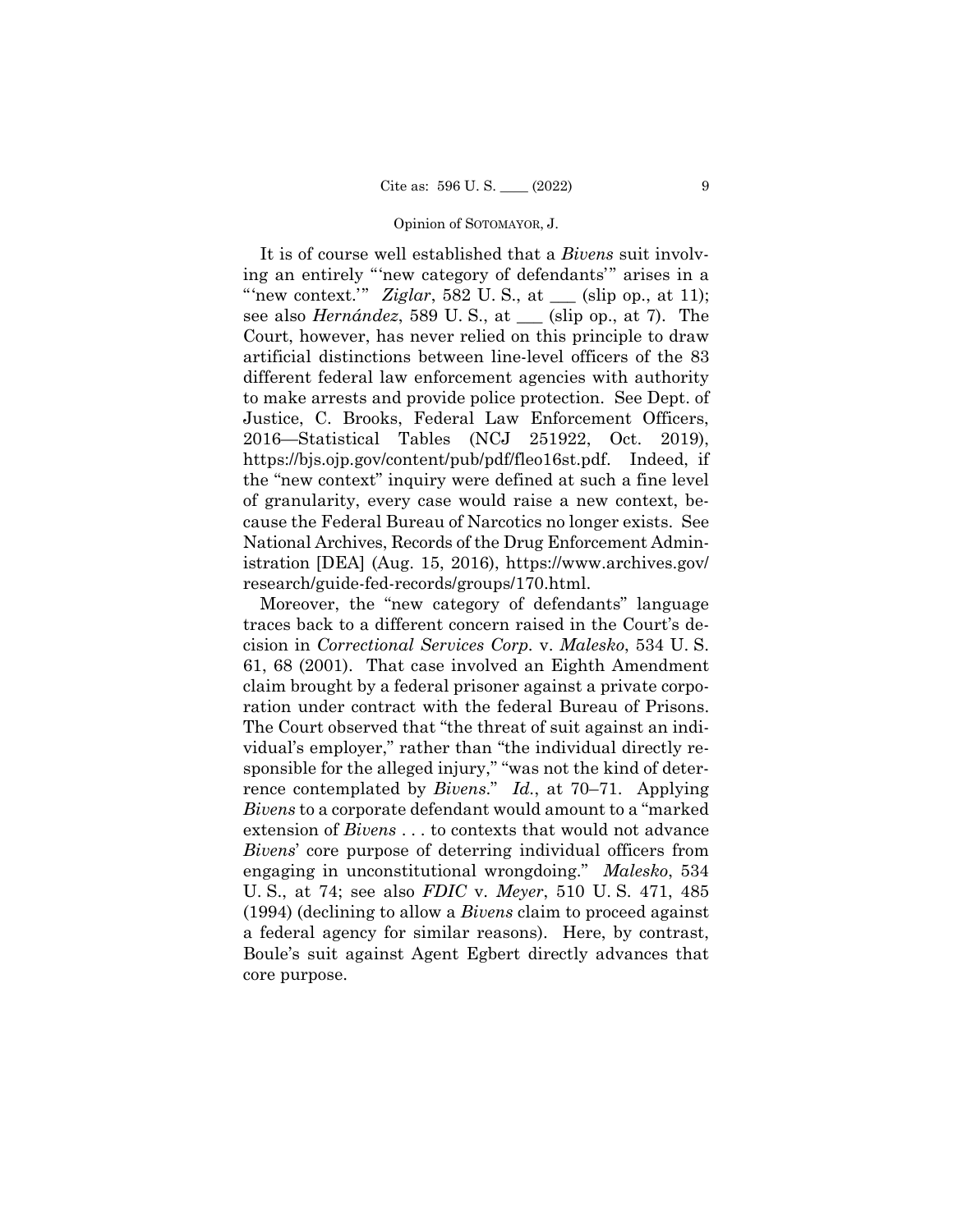#### Opinion of SOTOMAYOR, J.

At bottom, Boule's claim is materially indistinguishable from the claim brought in *Bivens*. His case therefore does not present a new context for the purposes of assessing whether a *Bivens* remedy is available.

#### $\mathfrak{D}$

Even assuming that this case presents a new context, no special factors warrant foreclosing a *Bivens* action.

The Court "has not defined the phrase 'special factors counselling hesitation,'" but it has recognized that the "inquiry must concentrate on whether the Judiciary is well suited, absent congressional action or instruction, to consider and weigh the costs and benefits of allowing a damages action to proceed." *Ziglar*, 582 U. S., at \_\_\_ (slip op., at 12); see also *Hernández*, 589 U. S., at \_\_\_–\_\_\_ (slip op., at 7–8). For example, where a claim "would call into question the formulation and implementation of a general policy" or "require courts to interfere in an intrusive way with sensitive functions of the Executive Branch," recognizing a *Bivens* action may be inappropriate. *Ziglar*, 582 U. S., at \_\_\_–\_\_\_ (slip op., at 17–18); see also, *e.g.*, *Chappell* v. *Wallace*, 462 U. S. 296, 300 (1983) (declining to extend *Bivens*  where military personnel sought damages from superior officers, citing concerns about "tamper[ing] with the established relationship between enlisted military personnel and their superior officers," which lies "at the heart of the necessarily unique structure of the Military Establishment"). Precedent thus establishes that "separation-of-powers principles . . . should be central to the [special-factors] analysis." *Ziglar*, 582 U. S., at \_\_\_ (slip op., at 12).

Here, the only possible special factor is that Boule's property abuts an international border. Boule's case, however, is a far cry from others in which the Court declined to extend *Bivens* for reasons of national security or foreign relations. In *Hernández*, for example, a CBP agent shot and killed a Mexican child across the U. S.-Mexico border. 589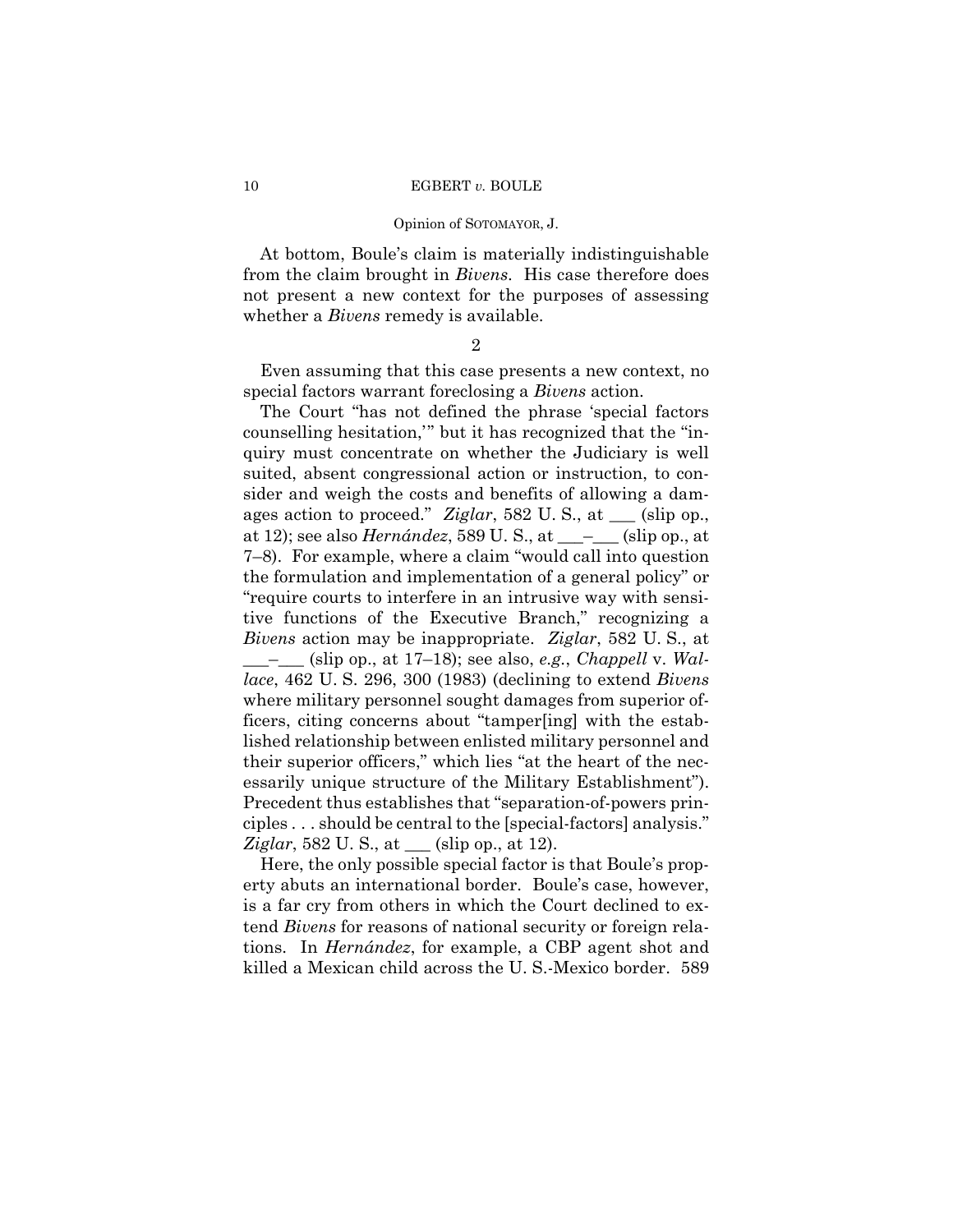U. S., at  $\equiv$  (slip op., at 2). The Mexican Government unsuccessfully sought extradition of the agent to Mexico, and after an investigation, the U. S. Department of Justice declined to bring charges against the agent. *Ibid.* The parents of the deceased child attempted to bring a *Bivens* action against the CBP agent, but this Court held that several "warning flags" counseled caution, including a "potential effect on foreign relations." *Hernández*, 589 U. S., at \_\_\_ (slip op., at 9). The Court observed that "[a] cross-border shooting is by definition an international incident," and that both the United States and Mexico had "legitimate and important interests that may be affected by the way in which this matter is handled."  $Id.$ , at  $\underline{\hspace{1cm}}$ ,  $\underline{\hspace{1cm}}$  (slip op., at 9, 11). The Court concluded that because "regulating the conduct of agents at the border unquestionably has national security implications, the risk of undermining border security provides reason to hesitate before extending *Bivens* into this field."  $Id.$ , at  $\_\_\_\$ (slip op., at 14).

The conduct here took place near an international border and involved a CBP agent. That, however, is where the similarities with *Hernández* begin and end. The conduct occurred exclusively on U. S. soil, and the injury was to a U. S. citizen. This case therefore does not present an "international incident" that might affect diplomatic relations, unlike the cross-border killing of a foreign-national child. As for national-security concerns, the Court in *Hernández*  emphasized that "some [CBP agents] are stationed right at the border and have the responsibility of attempting to prevent illegal entry"; it was "[f]or th[i]s reaso[n]," among others, that their conduct had "a clear and strong connection to national security."  $Id.$ , at  $\_\_\_$  (slip op., at 13). Here, by contrast, Agent Egbert was not "attempting to prevent illegal entry" or otherwise engaged in activities with a "strong connection to national security." *Ibid.* Agent Egbert was aware (because Boule had told him earlier in the day and again at the scene) that the foreign national arriving at the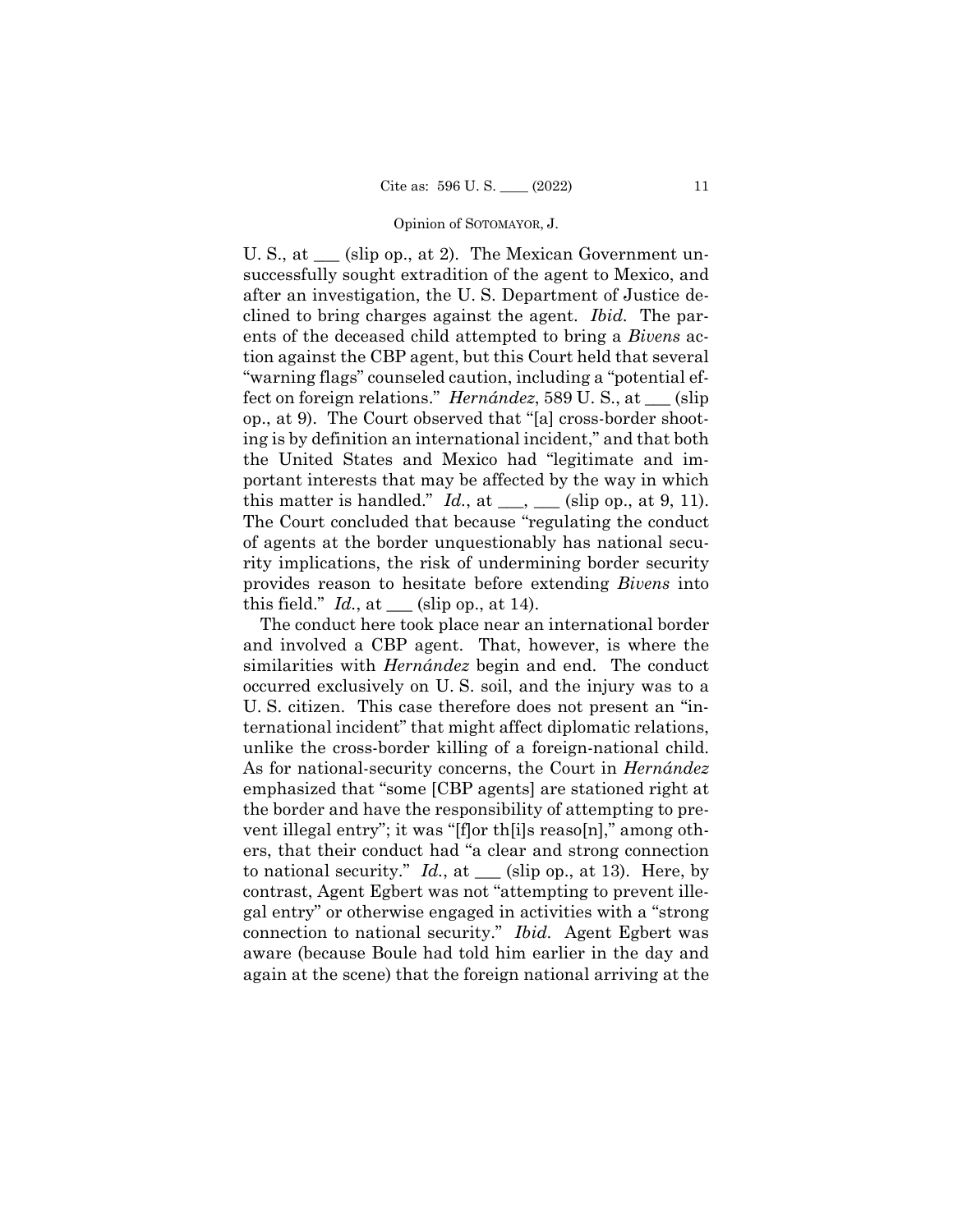inn had already entered the United States by airplane and had been processed by U. S. customs at the airport in New York the previous day.

Nor does this case present special factors similar to those that deterred the Court from recognizing a *Bivens* action in *Ziglar*. In that case, foreign nationals who had been unlawfully present in the United States brought a *Bivens* action against three "high executive officers in the Department of Justice" and two wardens of the facility where they had been held. *Ziglar*, 582 U. S., at \_\_\_ (slip op., at 2). The Court reasoned that allowing the plaintiffs' claims to proceed against the executive officers "would call into question the formulation and implementation of a general policy," and that the discovery and litigation process would "border upon or directly implicate the discussion and deliberations that led to the formation of the policy in question," thereby implicating sensitive national-security functions entrusted to Congress and the President. *Id.*, at <sub>\_\_\_</sub>\_\_\_\_ (slip op., at 17–18). If *Bivens* liability were imposed, the Court explained, "high officers who face personal liability for damages might refrain from taking urgent and lawful action in a time of crisis," and "the costs and difficulties of later litigation might intrude upon and interfere with the proper exercise of their office." *Ziglar*, 582 U. S., at \_\_\_ (slip op., at 22).

Here, Boule plainly does not seek to challenge or alter "high-level executive policy." *Id.*, at <u>section</u> (slip op., at 16). Allowing his claim to proceed would not require courts to intrude into "the discussion and deliberations that led to the formation" of any policy or national-security decision or interest. *Id.*, at \_\_\_ (slip op., at 18). Agent Egbert, a line officer, was engaged in a run-of-the-mill inquiry into the status of a foreign national on U. S. soil who had no actual or suggested ties to terrorism, and who recently had been through U. S. customs to boot. See *id.*, at \_\_\_ (slip op., at 21) (distinguishing a challenge to "individual instances of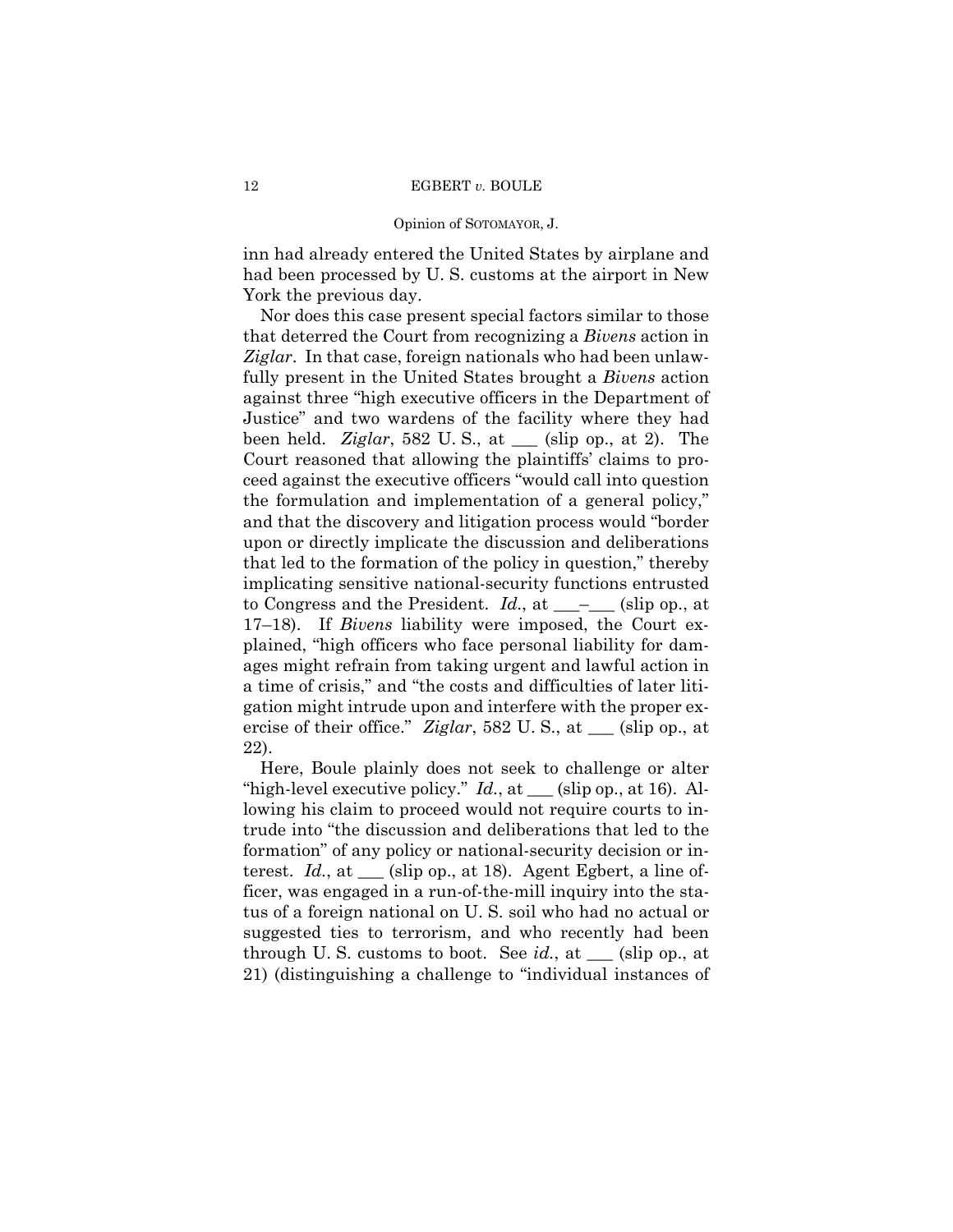discrimination or law enforcement overreach," which lends itself to a *Bivens* action, from a challenge to "large-scale policy decisions," which does not). No special factors counsel against allowing Boule's *Bivens* action to proceed.

 $\mathcal{C}$ 

Boule also argues that his First Amendment retaliatoryinvestigation claim is cognizable under *Bivens*. I concur in the Court's judgment that it is not, but I arrive at that conclusion by following precedent rather than by applying the Court's new, single-step inquiry. *Ante*, at 7; see *infra*, at 15–17.

This Court has repeatedly assumed without deciding that *Bivens* extends to First Amendment claims, see *Wood* v. *Moss*, 572 U. S. 744, 757 (2014), but has never squarely held as much, see *Reichle* v. *Howards*, 566 U. S. 658, 663, n. 4 (2012). Accordingly, Boule's First Amendment retaliation presents a new context for the purpose of the *Bivens* analysis. See *Ziglar*, 582 U.S., at  $\_\_$  (slip op., at 24) (noting that a case can present a new context if it implicates a different constitutional right than those already recognized as cognizable under *Bivens*).

Moving to the second step of the *Bivens* inquiry, unlike Boule's Fourth Amendment claim, there is "reason to pause" before extending *Bivens* to Boule's First Amendment claim. *Hernández*, 589 U. S., at \_\_\_ (slip op., at 7). In particular, his First Amendment claim raises line-drawing concerns similar to those this Court identified in *Wilkie*, 551 U. S. 537. In *Wilkie*, a landowner sought to bring a *Bivens*  action against federal officials whom the landowner accused of harassment and intimidation meant to extract an easement across his property. 551 U. S., at 541. The Court observed that "defining a workable cause of action" for such a claim was "difficul[t]." *Id.*, at 555; see also *id.*, at 557. Recognizing a *Bivens* action to redress retaliation under such circumstances would, in the Court's view, "invite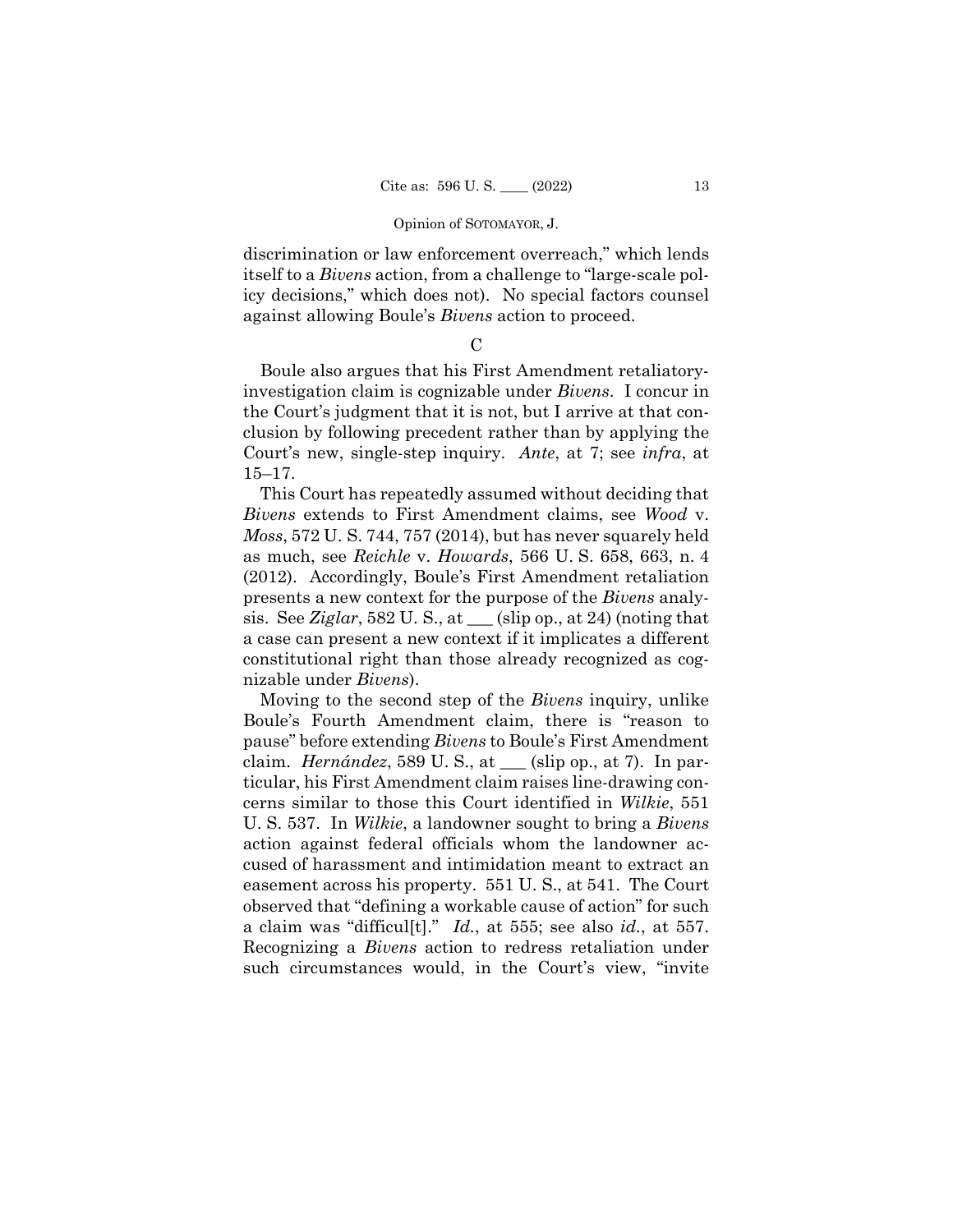claims in every sphere of legitimate governmental action affecting property interests" and "across this enormous swath of potential litigation would hover the difficulty of devising a . . . standard that could guide an employee's conduct and a judicial factfinder's conclusion." 551 U. S., at 561. Because of the "elusiveness of a limiting principle" for claims like the landowner's, *id.*, at 561, n. 11, the Court decided that courts were ill equipped to tailor an appropriate remedy, *id.*, at 562.

 ment" to reach virtually all federal employees. *Ziglar*, 582 Boule's First Amendment retaliation claim raises similar concerns. Unlike the constitutional rights this Court has recognized as cognizable under *Bivens*, First Amendment retaliation claims could potentially be brought against many different federal officers, stretching substantially beyond the "common and recurrent sphere of law enforce-U. S., at  $\Box$  (slip op., at 11). Under such circumstances, this Court's precedent holds that "'evaluat[ing] the impact of a new species of litigation'" on the efficiency of civil service is a task for Congress, not the courts. *Wilkie*, 551 U. S., at 562; see also *Ziglar*, 582 U. S., at \_\_\_ (slip op., at 13). I therefore concur in the judgment as to the Court's reversal of the Court of Appeals' conclusion that Boule's First Amendment *Bivens* action may proceed, not for the reasons the Court identifies, *ante*, at 13–16, but because precedent requires it.

III

If the legal standard the Court articulates to reject Boule's Fourth Amendment claim sounds unfamiliar, that is because it is. Just five years after circumscribing the standard for allowing *Bivens* claims to proceed, a restless and newly constituted Court sees fit to refashion the standard anew to foreclose remedies in yet more cases. The measures the Court takes to ensure Boule's claim is dismissed are inconsistent with governing precedent.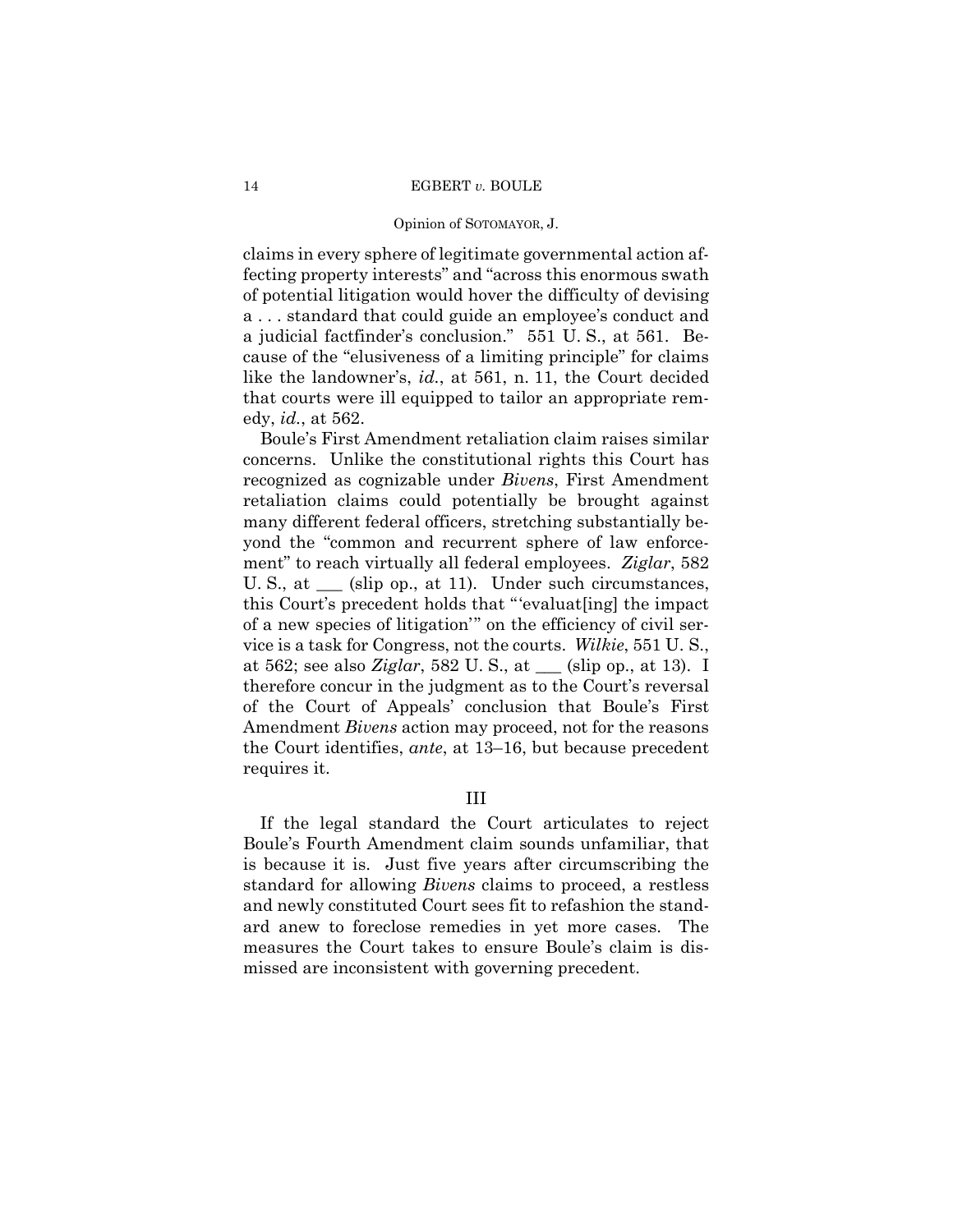### A

 ted)). The Court goes so far as to announce that "[t]he Two Terms ago, this Court reiterated and reaffirmed *Ziglar*'s two-step test for assessing whether a claim may be brought as a *Bivens* action. See *Hernández*, 589 U. S., at \_\_\_ (slip op., at 7) ("When asked to extend *Bivens*, we engage in a two-step inquiry"). Today, however, the Court pays lip service to the test set out in our precedents, but effectively replaces it with a new single-step inquiry designed to constrict *Bivens*. *Ante*, at 7 (acknowledging this Court's previous "two ste[p]" standard but insisting that "those steps often resolve to a single question: whether there is any reason to think that Congress might be better equipped to create a damages remedy"); *ante*, at 8 (positing that "[t]he newness of [some] 'new context[s]' should alone require dismissal" (some internal quotation marks omit-*Bivens* inquiry does not invite federal courts to independently assess the costs and benefits of implying a cause of action," *ante*, at 11; instead, courts must "only" decide "whether there is *any* rational reason (even one) to think that *Congress* is better suited to 'weigh the costs and benefits of allowing a damages action to proceed,'" *ibid.* (quoting *Ziglar*, 582 U. S., at  $\_\_$  (slip op., at 12)).

That approach contrasts starkly with the standard the Court announced in *Ziglar* and applied in *Hernández*. This Court regularly has considered whether courts are "well suited . . . to consider and weigh the costs and benefits of allowing a damages action to proceed," *Ziglar*, 582 U. S., at \_\_\_ (slip op., at 12), and have never held that such weighing is categorically impermissible, contrary to the Court's analysis today. See also *Wilkie*, 551 U. S., at 554 (noting that the *Bivens* inquiry asks courts to "weig[h] reasons for and against the creation of a new cause of action").

The Court justifies its innovations by selectively quoting our precedents and presenting its newly announced stand-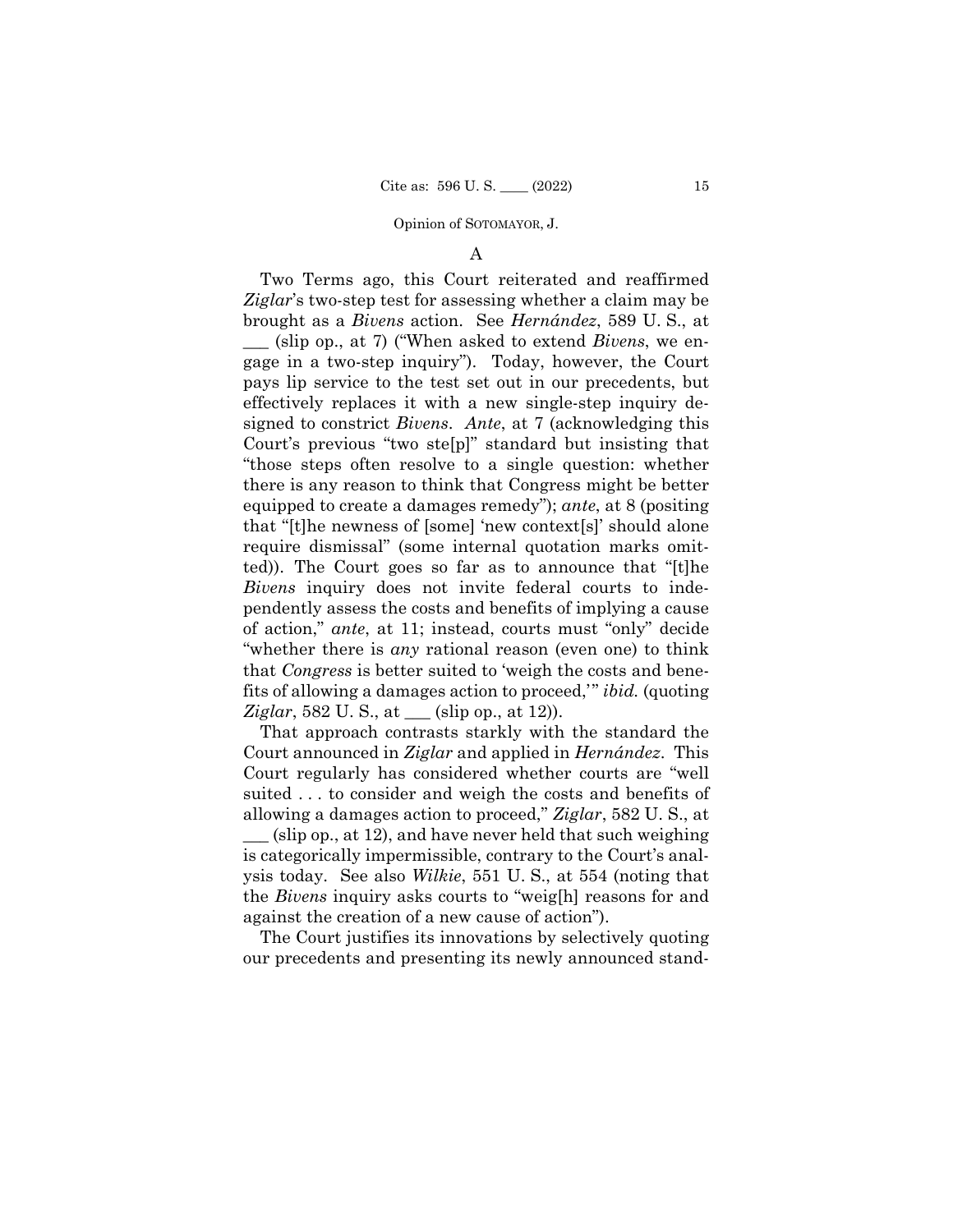#### Opinion of SOTOMAYOR, J.

ard as if it were always the rule. The Court's repeated citation to *United States* v. *Stanley*, 483 U. S. 669 (1987), is just one example. The Court cites *Stanley* for, among other things, the proposition that the special-factors analysis must be conducted at a very broad level of generality. *Ante*, at 11. *Stanley*, however, cautioned against a case-specific special-factors analysis in the narrow context of "judicial intrusion upon military discipline." 483 U. S., at 681. As it had in previous cases seeking to raise *Bivens* actions in the military context, the *Stanley* Court emphasized the need to be "protective of military concerns," 483 U. S., at 681, and to avoid "call[ing] into question military discipline and decisionmaking," *id.*, at 682. The Court therefore determined that in the military sphere, the special-factors analysis should be applied somewhat more broadly than the respondent urged. *Id.*, at 681. *Stanley*, in other words, reflected the Court's longstanding approach to *Bivens* cases: considering the facts and the substantive context of each case and determining whether special factors counseled hesitation. *Stanley* did not purport to articulate a specialfactors framework that should apply to all *Bivens* cases going forward.

The Court further declares that "a plaintiff cannot justify a *Bivens* extension based on 'parallel circumstances'" with previous cases that have recognized a *Bivens* remedy. *Ante*, at 17. To the extent these statements suggest an exacting new-context inquiry, they are in serious tension with the Court's longstanding rule that trivial differences alone do not create a new *Bivens* context. See *Ziglar*, 582 U. S., at \_\_\_ (slip op., at 26); see also *ante*, at 2 (GORSUCH, J., concurring in judgment) ("Candidly, I struggle to see how this set of facts differs meaningfully from those in *Bivens* itself "). Indeed, until today, the Court has never so much as hinted that courts should refuse to permit a *Bivens* action in a case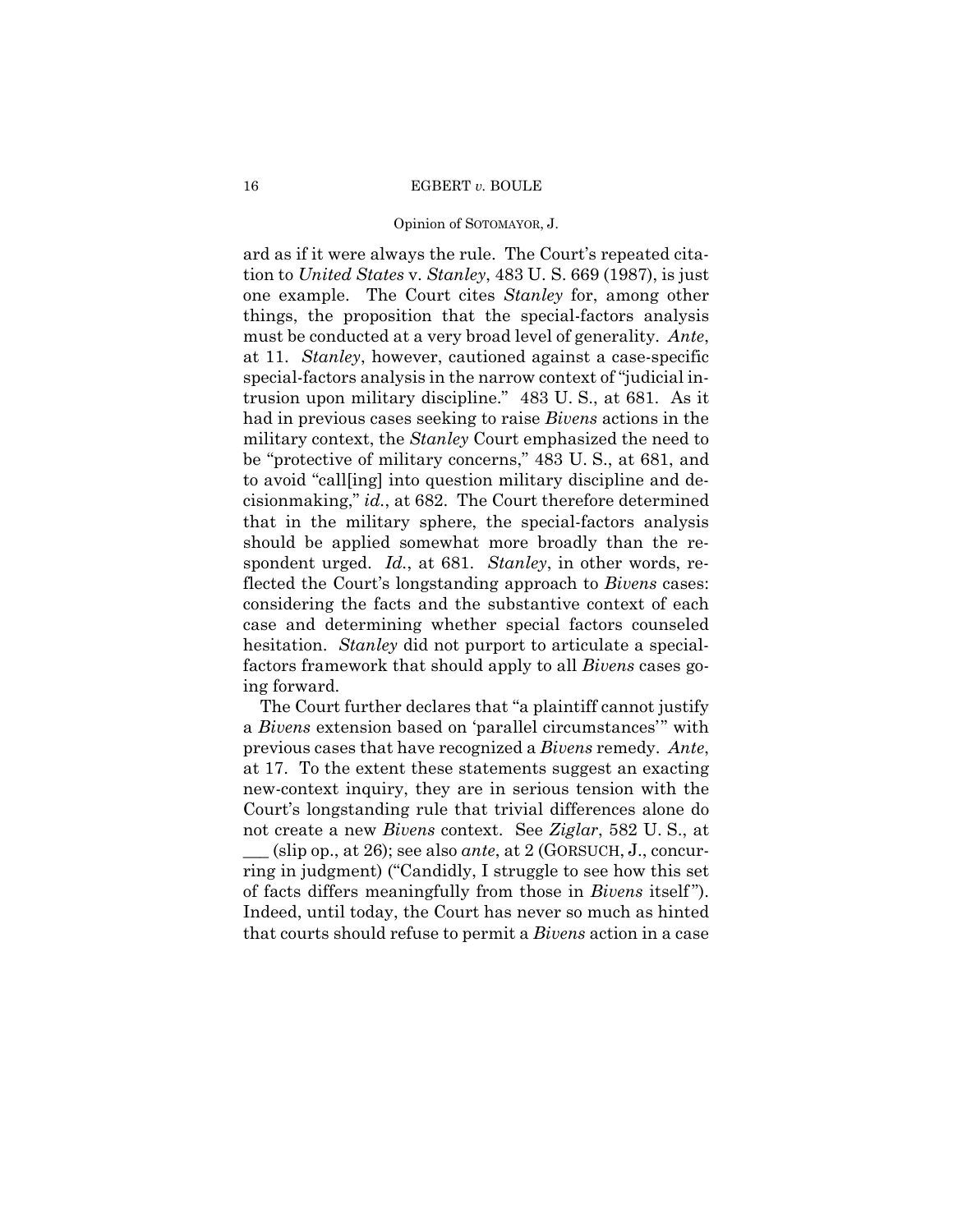involving facts substantially identical to those in *Bivens* itself. *Supra*, at 8–9.3

## B

The Court's application of its new standard to Boule's Fourth Amendment claim underscores just how novel that standard is. Even assuming the claim presents a new context, the Court's insistence that national-security concerns bar the claim directly contravenes *Ziglar*. Moreover, the Court's holding that a nonbinding administrative investigation process, internal to the agency and offering no meaningful protection of the constitutional interests at stake, constitutes an alternative remedy that forecloses *Bivens* relief blinks reality.

1

The Court acknowledges the force of the Court of Appeals' conclusion that *Bivens* and this case present "'almost parallel circumstances,'" but it nonetheless concludes that a most unlikely special factor counsels hesitation: the "national-security context." *Ante*, at 10. By the Court's telling, *Hernández* declined to recognize a *Bivens* action "because 'regulating the conduct of agents at the border unquestionably has national security implications,' and the 'risk of undermining border security provides reason to hesitate before extending *Bivens* into this field.'" *Ante*, at 9

<sup>&</sup>lt;sup>3</sup>The Court supports its decision not to recognize an action under *Bivens* v. *Six Unknown Fed. Narcotics Agents*, 403 U. S. 388 (1971), by observing that we have declined to recognize a *Bivens*-style cause of action for other constitutional violations. *Ante*, at 1. What the Court fails to acknowledge, however, is that each of those cases presented a meaningfully new context and/or raised special factors counseling hesitation that are not present in this case. See *supra*, at 6, 9–10, 13–14, 15–16; *infra*, at 21–22. The one exception is *Hui* v. *Castaneda*, 559 U. S. 799, 808 (2010), in which the Court did not have to conduct this analysis because it held the FTCA's comprehensive remedial scheme, which provided both a cause of action and an exclusive damages remedy for the claim at issue, clearly precluded a *Bivens* claim.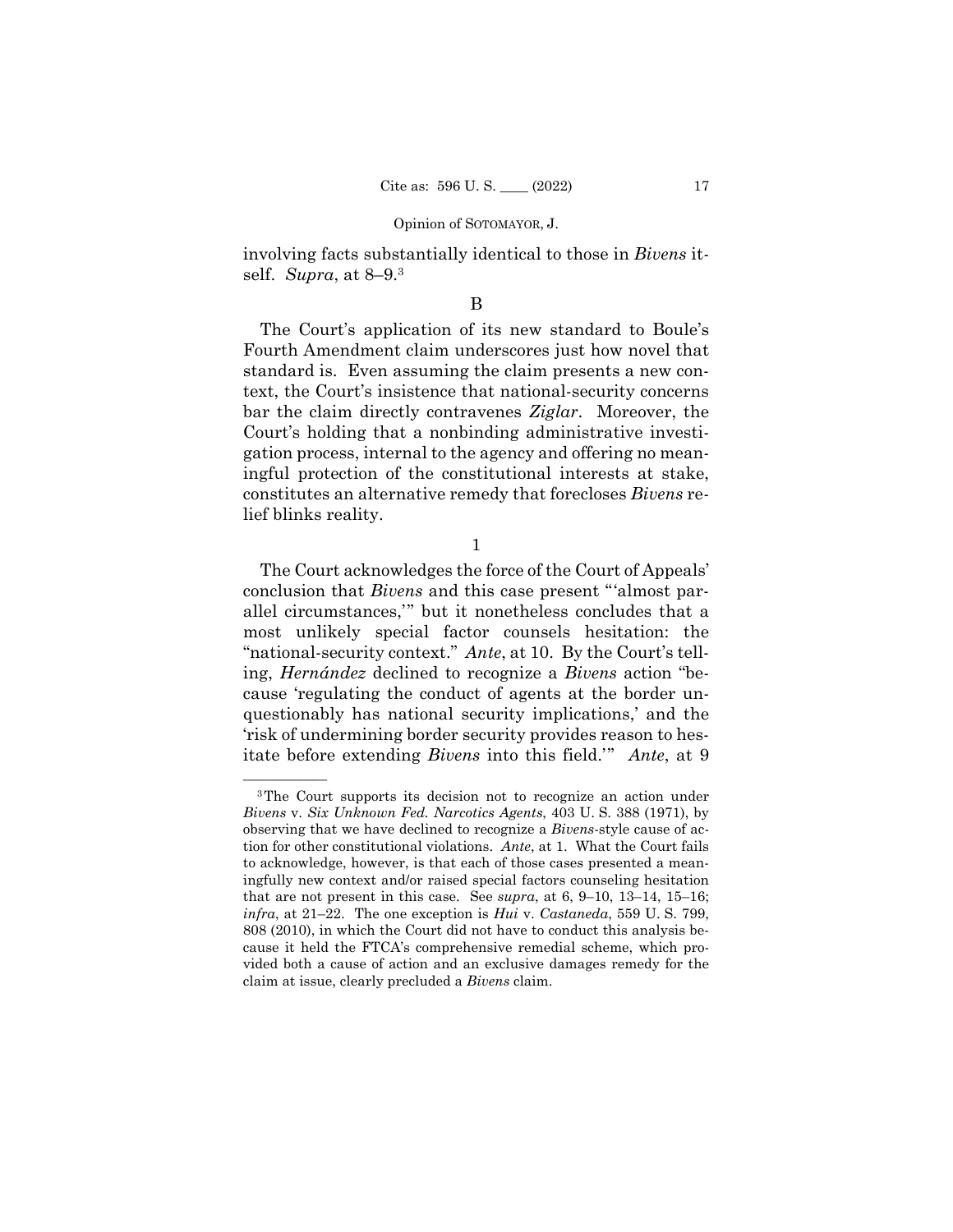(quoting *Hernández*, 589 U. S., at \_\_\_ (slip op., at 14)). That reasoning, the Court concludes, "applies here with full force" because "national security is at issue." *Ante*, at 9–10.

This is sheer hyperbole. Most obviously, the Court's conclusion that this case, which involves a physical assault by a federal officer against a U. S. citizen on U. S. soil, raises "national security" concerns does exactly what this Court counseled against just four years ago. Back then, the Court advised that "national-security concerns must not become a talisman to use to ward off inconvenient claims—a 'label' used to 'cover a multitude of sins.'" *Ziglar*, 582 U. S., at \_\_\_ (slip op., at 20) (quoting *Mitchell* v. *Forsyth*, 472 U. S. 511, 523 (1985)). It explained that this "danger of abuse is even more heightened given the difficulty of defining the security interest in domestic cases." *Ziglar*, 582 U. S., at \_\_\_ (slip op., at 20) (internal quotation marks omitted). This case does not remotely implicate national security. The Court may wish it were otherwise, but on the facts of this case, its effort to raise the specter of national security is mere sleight of hand.

 a warrant. *Ibid.* Mere proximity to a border, in other Nor is there any indication that Congress acted to deny a *Bivens* remedy for a case like this, which otherwise might counsel hesitation. See *Bush*, 462 U. S., at 368 (declining to "supplement" Congress' existing scheme "with a new judicial remedy"). Congress has not provided that federal law enforcement officers may enter private property near a border at any time or for any purpose. Quite the contrary: Congress has determined that immigration officers may enter "private lands" within 25 miles of an international border without a warrant only "for the purpose of patrolling the border to prevent the illegal entry of aliens into the United States." 66 Stat. 233, 8 U. S. C. §1357(a)(3). This allowance is itself subject to exceptions: Officers cannot enter a "dwellin[g]" for immigration enforcement purposes without words, did not give Agent Egbert greater license to enter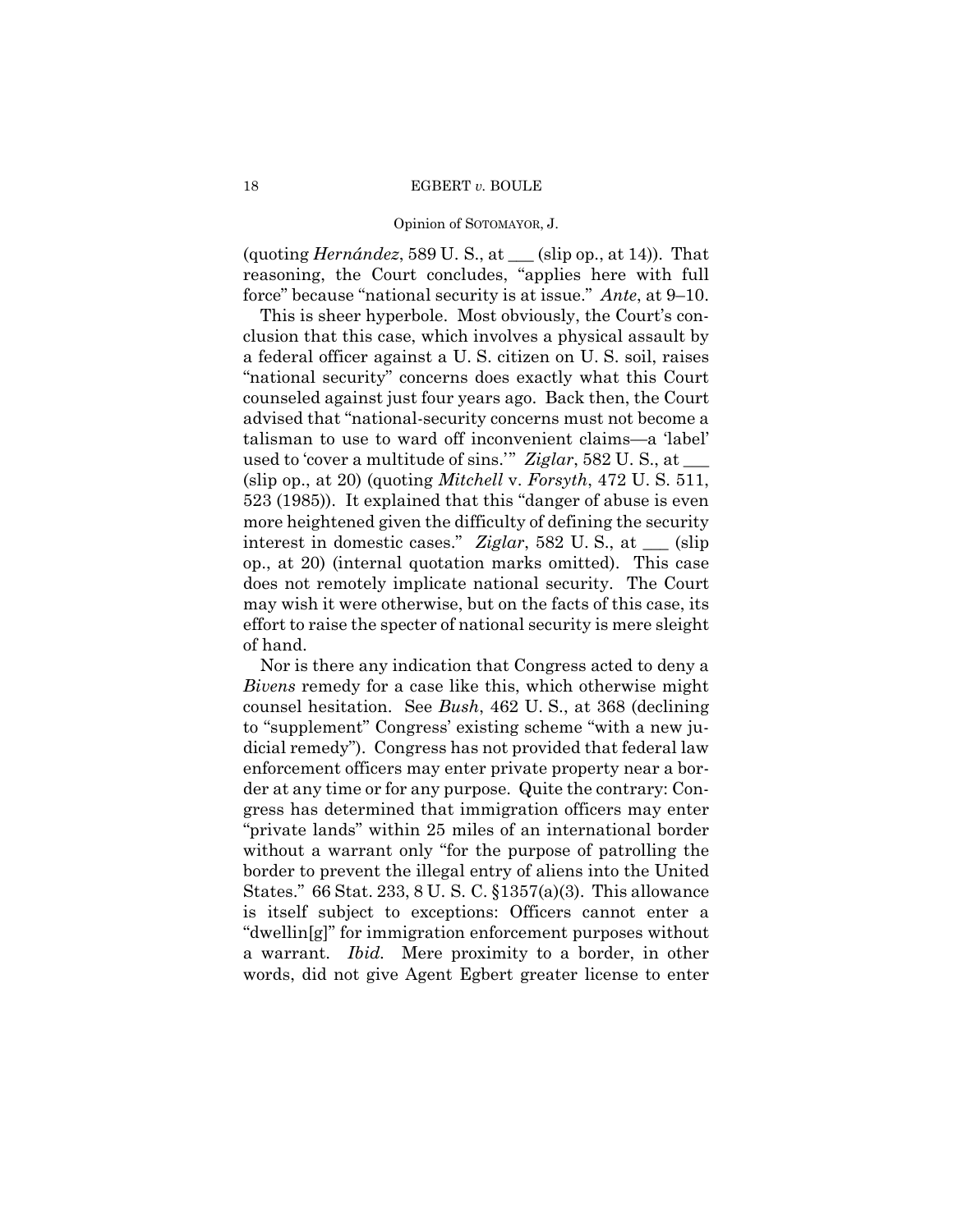Boule's property. Nor does it diminish or call into question the remedies for constitutional violations that a plaintiff may pursue, particularly where, as here, an agent unquestionably was not acting "for the purpose of patrolling the border to prevent the illegal entry of aliens into the United States." *Ibid.* 

 Border Patrol agents generally." *Ante*, at 11*.* This extraor-Remarkably, the Court goes beyond invoking its nationalsecurity talisman in this case alone. In keeping with the unprecedented level of generality the Court imports into the special-factors analysis, the Court holds that courts are not "competent to authorize a damages action . . . against dinary and gratuitous conclusion contradicts decades of precedent requiring a context-specific determination of whether a particular claim presents special factors counseling hesitation. See *supra*, at 6–8.4

The consequences of the Court's drive-by, categorical assertion will be severe. Absent intervention by Congress, CBP agents are now absolutely immunized from liability in any *Bivens* action for damages, no matter how egregious the misconduct or resultant injury. That will preclude redress under *Bivens* for injuries resulting from constitutional violations by CBP's nearly 20,000 Border Patrol agents, including those engaged in ordinary law enforcement activities, like traffic stops, far removed from the border. U. S. Customs and Border Protection, On a Typical Day in Fiscal Year 2021, CBP . . . (2022), https://www.cbp.gov/ newsroom/stats/typical-day-fy2021. This is no hypothetical: Certain CBP agents exercise broad authority to make warrantless arrests and search vehicles up to 100 miles away from the border. See 8 U. S. C. §1357(a); 8 CFR

 CBP or ICE agents would pose administrability problems is misplaced. <sup>4</sup>Any concerns that a case-specific *Bivens* inquiry in cases involving See Brief for American Civil Liberties Union et al. as *Amici Curiae* 14– 18 (citing lower court cases that have applied this approach to suits against CBP and ICE agents).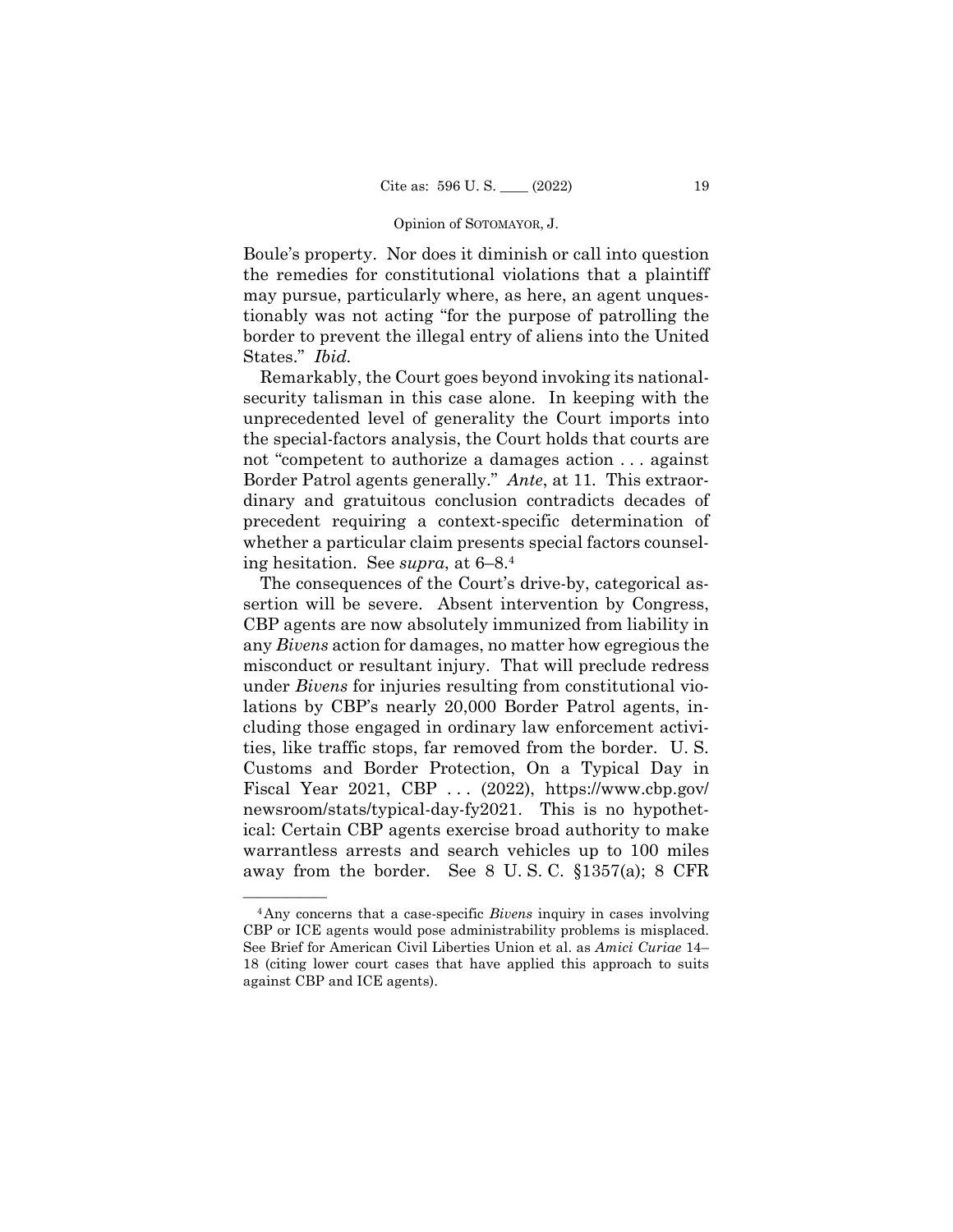#### Opinion of SOTOMAYOR, J.

§287.1(a)(2) (2021). The Court's choice to foreclose liability for constitutional violations that occur in the course of such activities, based on even the most tenuous and hypothetical connection to the border (and thereby, to the "nationalsecurity context"), betrays the context-specific nature of *Bivens* and shrinks *Bivens* in the core Fourth Amendment law enforcement sphere where it is needed most. See *Ziglar*, 582 U. S., at <u>equal</u> (slip op., at 11).<sup>5</sup>

# 2

The Court further proclaims that Congress has provided alternative remedies that "independently foreclose" a *Bivens* action in this case. *Ante*, at 12. The administrative remedy the Court perceives, however, is no remedy whatsoever.

The sole "remedy" the Court cites is an administrative grievance procedure that does not provide Boule with any relief. The statute on which the Court relies provides: The "Secretary of Homeland Security . . . shall have control, direction, and supervision of all employees and of all the files and records of [CBP]." 8 U. S. C. §1103(a)(2); see *ante*, at 12. Administrative regulations direct CBP to investigate alleged violations of its own standards by its own employees. See 8 CFR  $\S$  $287.10(a)$ –(b).<sup>6</sup> The Court sees fit to defer

<sup>&</sup>lt;sup>5</sup>To the extent the Court's decision may be motivated by fears that allowing this *Bivens* action to proceed will open the floodgates to countless claims in the future, cf. *ante*, at 15, that concern is overblown. The doctrine of qualified immunity will continue to protect government officials from liability for damages unless a plaintiff " 'pleads facts showing (1) that the official violated a statutory or constitutional right, and (2) that the right was "clearly established" at the time of the challenged conduct.'" Wood v. Moss, 572 U. S. 744, 757 (2014) (quoting *Ashcroft v. al-Kidd*, 563 U. S. 731, 735 (2011). <sup>6</sup>The regulations require any investigative report regarding excessive

force to "be referred promptly for appropriate action in accordance with the policies and procedures of the Department [of Homeland Security]." 8 CFR §287.10(c). Those policies and procedures, in turn, explicitly establish no "right or benefit, substantive or procedural, enforceable at law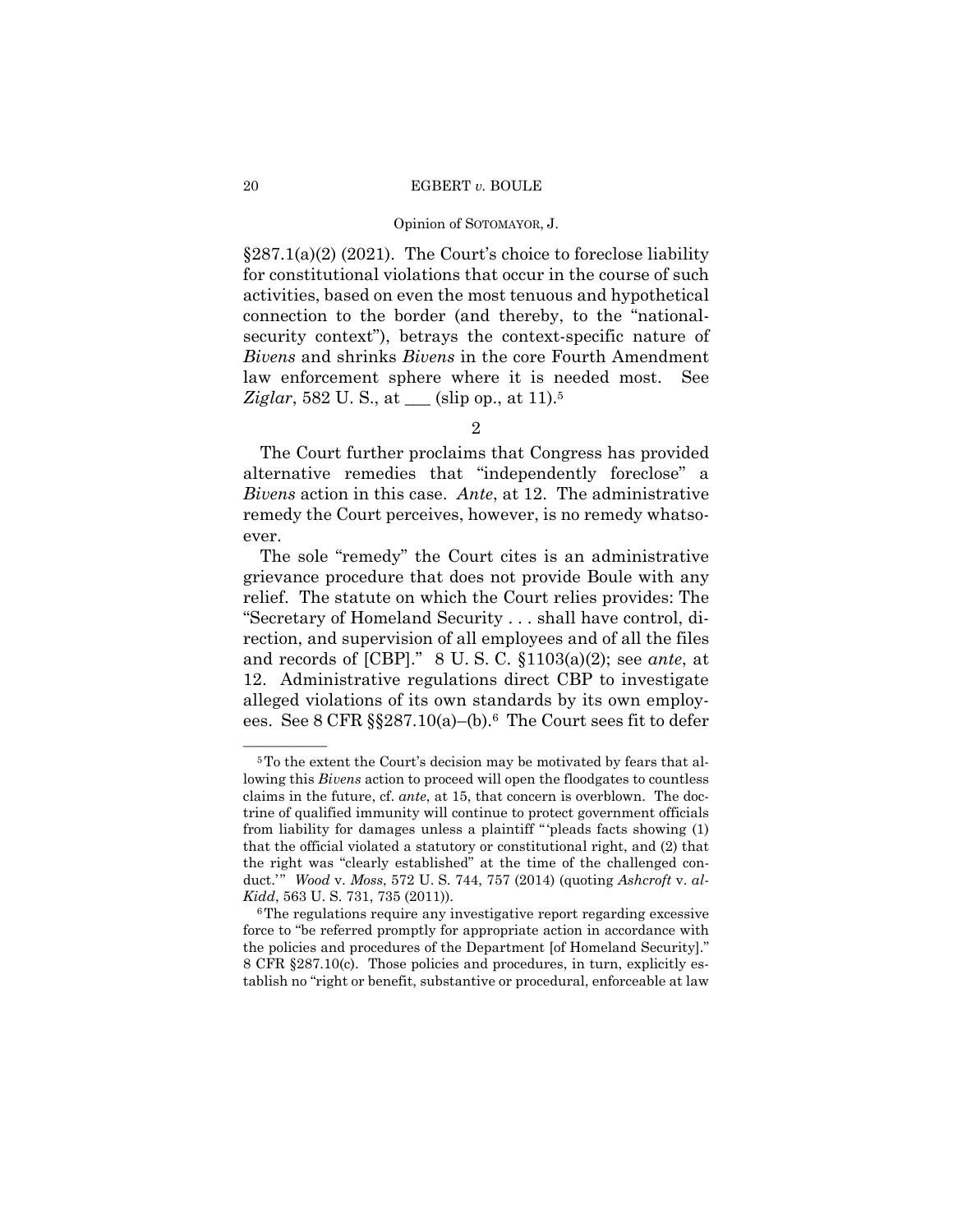to this procedure, even while acknowledging that complainants in Boule's position have no right to participate in the proceedings or to seek judicial review of any determination. *Ante*, at 12. The Court supports its conclusion that CBP's internal administrative grievance procedure offers an adequate remedy by insisting that "we have never held that a *Bivens* alternative must afford rights to participation or appeal." *Ante*, at 13. In the Court's view, "[s]o long as Congress *or the Executive* has created a remedial process that it finds sufficient to secure an adequate level of deterrence, the courts cannot second-guess that calibration by superimposing a *Bivens* remedy." *Ibid.* (emphasis added).

This analysis drains the concept of "remedy" of all meaning. To be sure, the Court has previously deemed *Bivens*  claims foreclosed by "substantive" remedies to claimants that are in significant part administrative. *Bush*, 462 U. S., at 385; see also, *e.g.*, *Schweiker*, 487 U. S., at 424–425. The Court also has recognized that existing remedies need not "provide complete relief for the plaintiff," *Bush*, 462 U. S., at 388, including loss due to emotional distress or mental anguish, or attorney's fees, *Schweiker*, 487 U. S., at 424– 425. Until today, however, this Court has never held that a threadbare disciplinary review process, expressly conferring no substantive rights, "secure[s] adequate deterrence and afford[s] . . . an alternative remedy." *Ante*, at 14. Nor has it held that remedies providing no relief to the individual whose constitutional rights have been violated are "adequate" for the purpose of foreclosing a *Bivens* action. To the contrary, each of the alternative remedies the Court has recognized has afforded participatory rights, an opportunity for judicial review, and the potential to secure at least some meaningful relief. See, *e.g.*, *Minneci* v. *Pollard*, 565 U. S. 118, 127 (2012) (state tort law); *Ziglar*, 582 U. S.,

——————

or in equity." Dept. of Homeland Security, Dept. Policy on the Use of Force, §X, Policy Statement 044–05 (Sept. 7, 2018).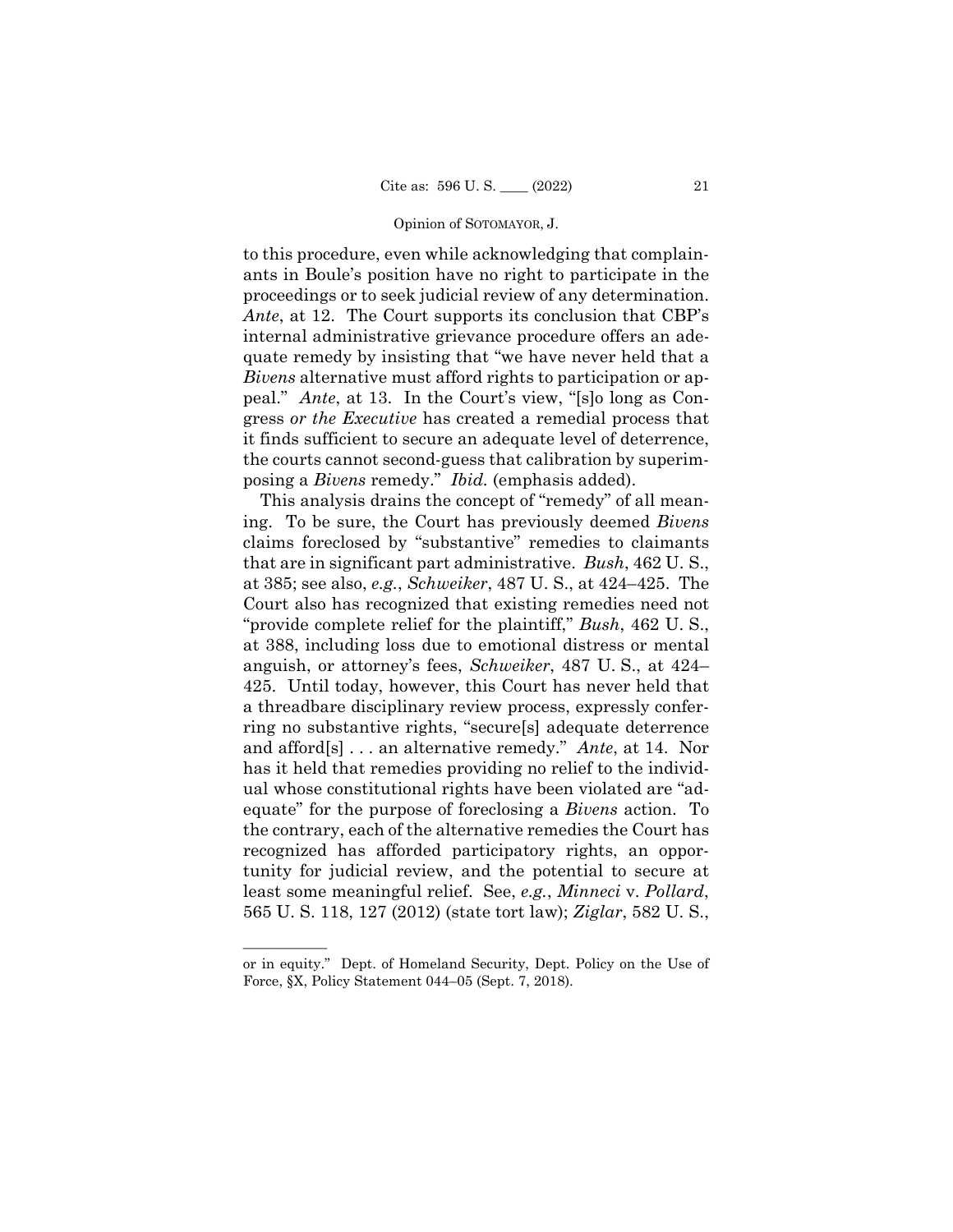#### Opinion of SOTOMAYOR, J.

at \_\_\_ (slip op., at 25) (petition for writ of habeas corpus or injunctive relief ); *Bush*, 462 U. S., at 385.7

The Court previously has emphasized that a *Bivens* action may be inappropriate where "Congress has provided an alternative remedy which it explicitly declared to be a substitute for recovery directly under the Constitution and viewed as equally effective." *Carlson*, 446 U. S., at 18–19 (emphasis deleted). Thus, our cases declining to extend *Bivens* have done so where Congress, sometimes in conjunction with the Executive Branch, provided "comprehensive" and meaningful remedies. *Bush*, 462 U. S., at 388; see also *Schweiker*, 487 U. S., at 414, 423, 428 (emphasizing that the "design" of the "elaborate remedial scheme" in the Social Security disability program "suggests that Congress has provided what it considers adequate remedial mechanisms for constitutional violations that may occur in the course of its administration"); *Malesko*, 534 U. S., at 72 (noting that remedies available to the plaintiff were "at least as great, and in many respects greater, than anything

 firmed that by carving out claims " 'brought for . . . violation[s] of the <sup>7</sup>Aside from CBP's internal grievance procedure, Agent Egbert contends that the FTCA offers an alternative remedy for claims like Boule's. This Court does not endorse this argument, and for good reason. This Court repeatedly has observed that the FTCA does not cover claims against Government employees for "violation[s] of the Constitution of the United States." 28 U. S. C. §2679(b)(2)(A); see *Wilkie* v. *Robbins*, 551 U. S. 537, 553 (2007); *Carlson* v. *Green*, 446 U. S. 14, 20 (1980) ("Congress views FTCA and *Bivens* as parallel, complementary causes of action"); *Correctional Services Corp.* v. *Malesko*, 534 U. S. 61, 68 (2001) (noting that it was "crystal clear" that "Congress intended the FTCA and *Bivens* to serve as parallel and complementary sources of liability" (internal quotation marks omitted)). Just two Terms ago, the Court reaf-Constitution'" from the FTCA's "'exclusive remedy for most claims against Government employees arising out of their official conduct," "Congress made clear that it was not attempting to abrogate *Bivens*" and instead "simply left *Bivens* where it found it," *Hernández* v. *Mesa*, 589 U. S.  $\frac{1}{\sqrt{2}}$ ,  $\frac{1}{\sqrt{2}}$ , and n. 9 (2020) (slip op., at 16–17, and n. 9) (quoting *Hui*, 559 U. S., at 806; §2679(b)(2)(A)).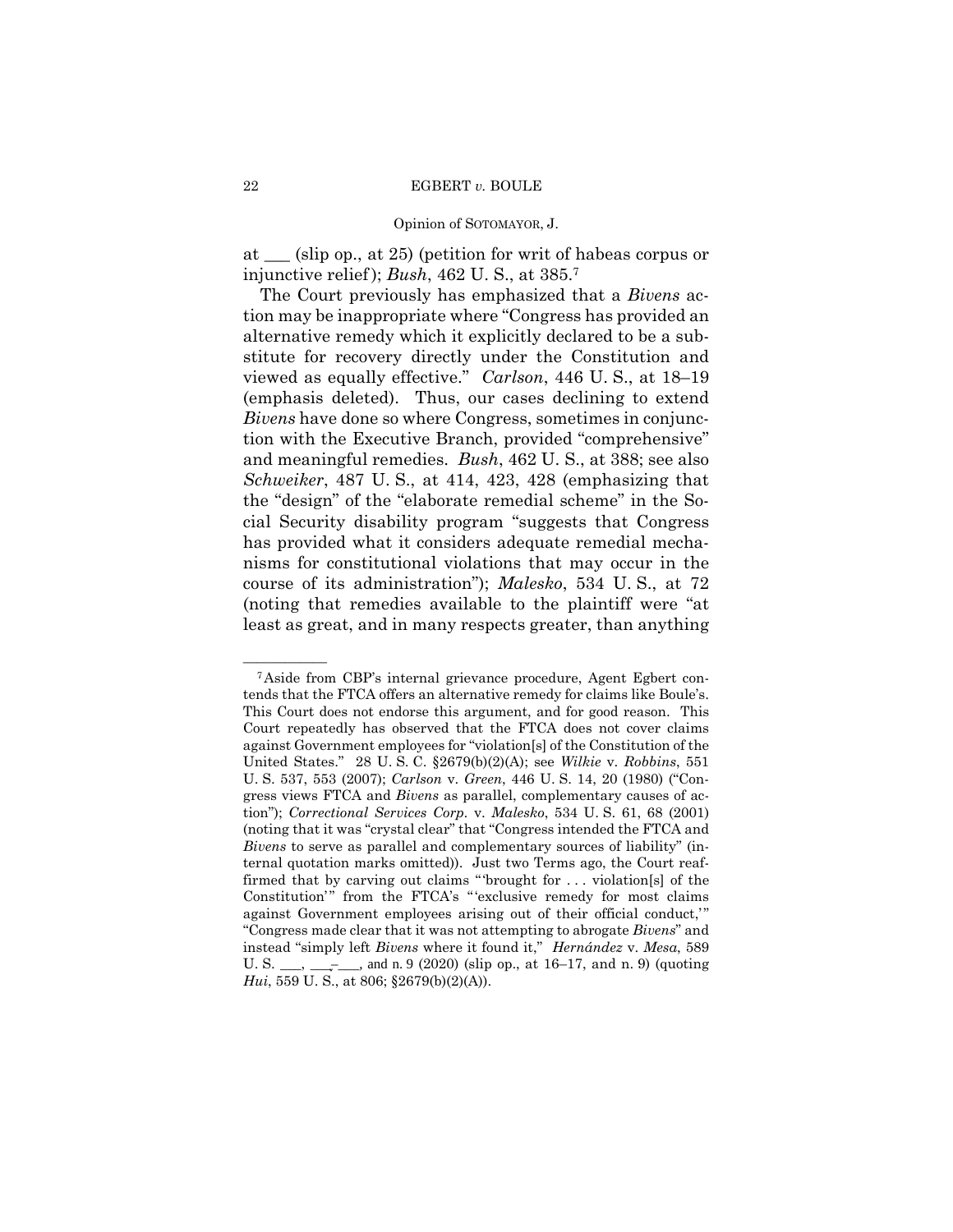that could be had under *Bivens*"); *Minneci*, 565 U. S., at 120 (rejecting *Bivens* action for Eighth Amendment violations against employees of a privately operated federal prison because "state tort law authorizes adequate alternative damages actions—actions that provide both significant deterrence and compensation"). By the Court's logic, however, the existence of any disciplinary framework, even if crafted by the Executive Branch rather than Congress, and even if wholly nonparticipatory and lacking any judicial review, is sufficient to bar a court from recognizing a *Bivens* remedy. That reasoning, as disturbing as it is wrong, marks yet another erosion of *Bivens*' deterrent function in the law enforcement sphere.<sup>8</sup>

 $\mathcal{C}$ 

The Court thinly veils its disapproval of *Bivens*, ending its opinion by citing a string of dissenting opinions and single-Member concurrences by various Members of this Court expressing criticisms of *Bivens*. *Ante*, at 16–17. But the Court unmistakably stops short of overruling *Bivens*  and its progeny, and appropriately so. Even while declining to extend *Bivens* to new contexts, this Court has reaffirmed that it did "not inten[d] to cast doubt on the continued force, or even the necessity, of *Bivens* in the search-and-seizure context in which it arose." *Ziglar*, 582 U. S., at \_\_\_ (slip op., at 11). Although today's opinion will make it harder for plaintiffs to bring a successful *Bivens* claim, even in the Fourth Amendment context, the lower courts should not read it to render *Bivens* a dead letter.

That said, the Court plainly modifies the *Bivens* standard in a manner that forecloses Boule's claims and others like them that should be permitted under this Court's *Bivens* 

<sup>&</sup>lt;sup>8</sup>Even beyond its doctrinal innovations on the merits, the Court also fashions a brand new, *Bivens*-specific procedural rule under which it excuses Egbert's forfeiture of his argument that CBP's administrative process suffices as an alternative remedy. *Ante*, at 12, n. 3.